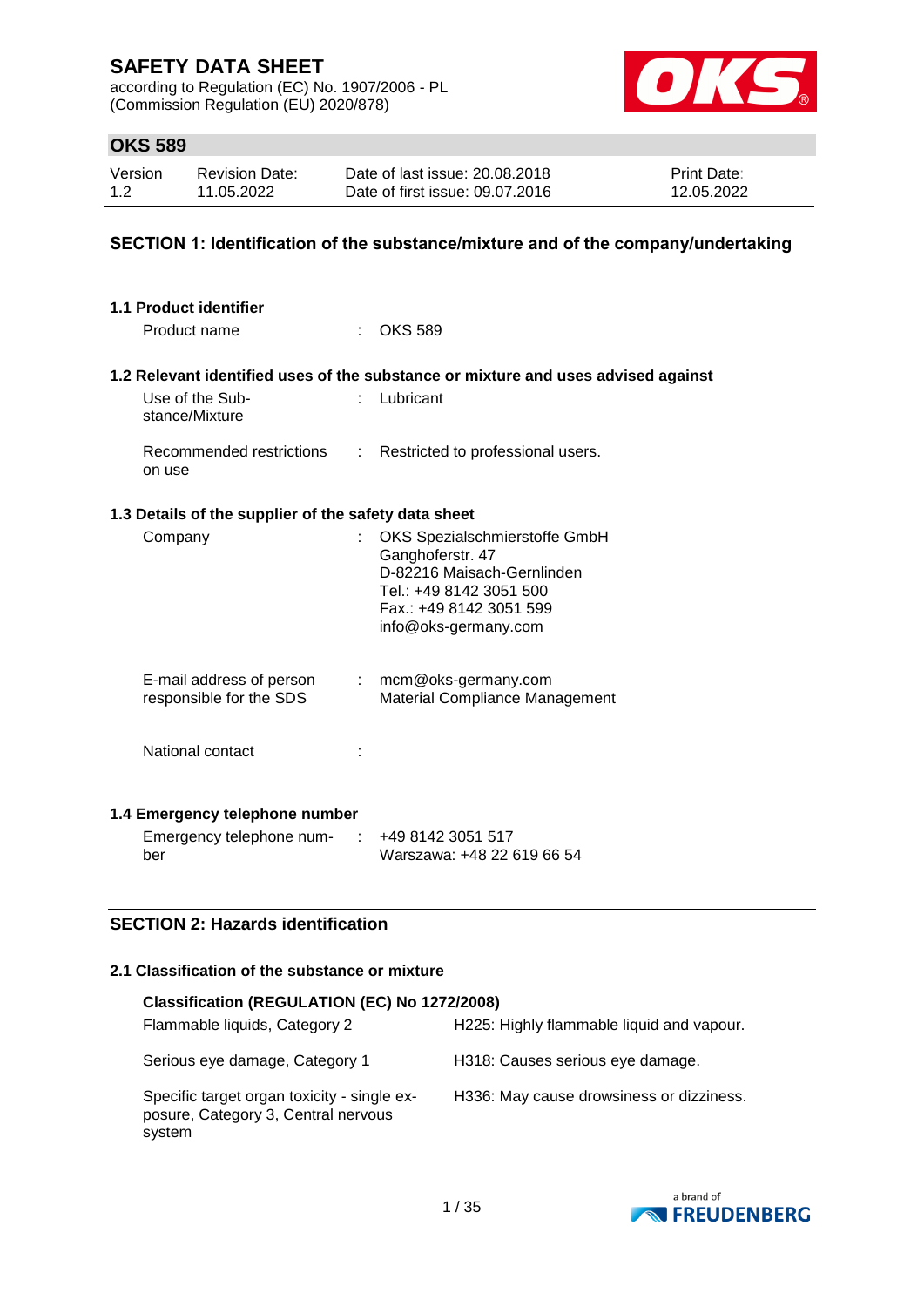according to Regulation (EC) No. 1907/2006 - PL (Commission Regulation (EU) 2020/878)



## **OKS 589**

| Version | Revision Date: | Date of last issue: 20.08.2018  | <b>Print Date:</b> |
|---------|----------------|---------------------------------|--------------------|
| 1.2     | 11.05.2022     | Date of first issue: 09.07.2016 | 12.05.2022         |

#### **2.2 Label elements**

| Labelling (REGULATION (EC) No 1272/2008) |                                  |                                                                                                                                                                                        |
|------------------------------------------|----------------------------------|----------------------------------------------------------------------------------------------------------------------------------------------------------------------------------------|
| Hazard pictograms                        |                                  |                                                                                                                                                                                        |
| Signal word                              | Danger                           |                                                                                                                                                                                        |
| <b>Hazard statements</b>                 | H <sub>225</sub><br>H318<br>H336 | Highly flammable liquid and vapour.<br>Causes serious eye damage.<br>May cause drowsiness or dizziness.                                                                                |
| Supplemental Hazard<br><b>Statements</b> | <b>EUH066</b>                    | Repeated exposure may cause skin<br>dryness or cracking.                                                                                                                               |
| Precautionary statements                 | <b>Prevention:</b>               |                                                                                                                                                                                        |
|                                          | P <sub>210</sub>                 | Keep away from heat, hot surfaces, sparks,<br>open flames and other ignition sources. No<br>smoking.                                                                                   |
|                                          | P233<br>P280                     | Keep container tightly closed.<br>Wear protective gloves/ protective clothing/<br>eye protection/ face protection.                                                                     |
|                                          | <b>Response:</b>                 |                                                                                                                                                                                        |
|                                          | P305 + P351 + P338 + P310        | IF IN EYES: Rinse cautiously<br>with water for several minutes. Remove<br>contact lenses, if present and easy to do.<br>Continue rinsing. Immediately call a<br>POISON CENTER/ doctor. |
|                                          | P370 + P378                      | In case of fire: Use alcohol-resistant foam,<br>carbon dioxide or water mist to extinguish.                                                                                            |
|                                          | Storage:                         |                                                                                                                                                                                        |
|                                          | P403 + P235                      | Store in a well-ventilated place. Keep cool.                                                                                                                                           |

**Hazardous components which must be listed on the label:**

n-butyl acetate

butanone

ethyl acetate

butan-1-ol

#### **2.3 Other hazards**

This substance/mixture contains no components considered to be either persistent, bioaccumulative and toxic (PBT), or very persistent and very bioaccumulative (vPvB) at levels of 0.1% or higher.

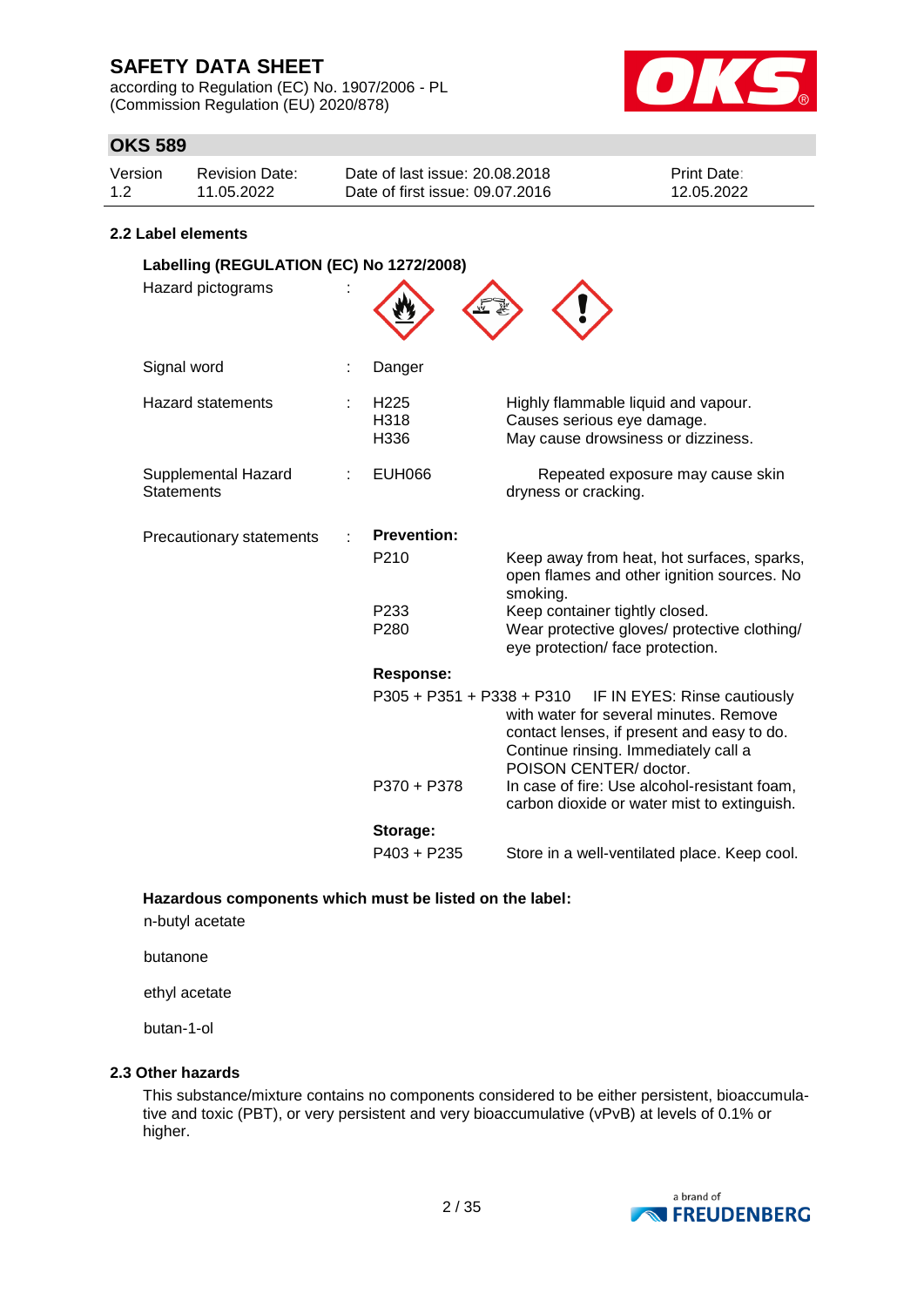according to Regulation (EC) No. 1907/2006 - PL (Commission Regulation (EU) 2020/878)



## **OKS 589**

| Version | Revision Date: | Date of last issue: 20.08.2018  | <b>Print Date:</b> |
|---------|----------------|---------------------------------|--------------------|
| 1.2     | 11.05.2022     | Date of first issue: 09.07.2016 | 12.05.2022         |

Ecological information: The substance/mixture does not contain components considered to have endocrine disrupting properties according to REACH Article 57(f) or Commission Delegated regulation (EU) 2017/2100 or Commission Regulation (EU) 2018/605 at levels of 0.1% or higher.

Toxicological information: The substance/mixture does not contain components considered to have endocrine disrupting properties according to REACH Article 57(f) or Commission Delegated regulation (EU) 2017/2100 or Commission Regulation (EU) 2018/605 at levels of 0.1% or higher.

### **SECTION 3: Composition/information on ingredients**

#### **3.2 Mixtures**

Chemical nature : Solvent mixture epoxy resin solid lubricant PTFE Molybdenum disulfide

#### **Components**

| Chemical name   | CAS-No.<br>EC-No.<br>Index-No.<br>Registration number                      | Classification                                                             | specific concen-<br>tration limit<br>M-Factor<br><b>Notes</b><br>Acute toxicity<br>estimate | Concentration<br>(% w/w) |
|-----------------|----------------------------------------------------------------------------|----------------------------------------------------------------------------|---------------------------------------------------------------------------------------------|--------------------------|
| n-butyl acetate | 123-86-4<br>204-658-1<br>607-025-00-1<br>01-2119485493-29-<br><b>XXXX</b>  | Flam. Liq.3; H226<br>STOT SE3; H336;<br><b>EUH066</b>                      |                                                                                             | $>= 30 - 50$             |
| butanone        | 78-93-3<br>201-159-0<br>606-002-00-3<br>01-2119457290-43-<br><b>XXXX</b>   | Flam. Liq.2; H225<br>Eye Irrit.2; H319<br>STOT SE3; H336;<br><b>EUH066</b> |                                                                                             | $>= 20 - < 30$           |
| ethyl acetate   | 141-78-6<br>205-500-4<br>607-022-00-5<br>01-21119475103-46-<br><b>XXXX</b> | Flam. Liq.2; H225<br>Eye Irrit.2; H319<br>STOT SE3; H336;<br><b>EUH066</b> |                                                                                             | $>= 10 - 20$             |
| butan-1-ol      | $71-36-3$<br>200-751-6                                                     | Flam. Liq.3; H226<br>Acute Tox.4; H302<br>Skin Irrit.2; H315               |                                                                                             | $>= 3 - < 10$            |

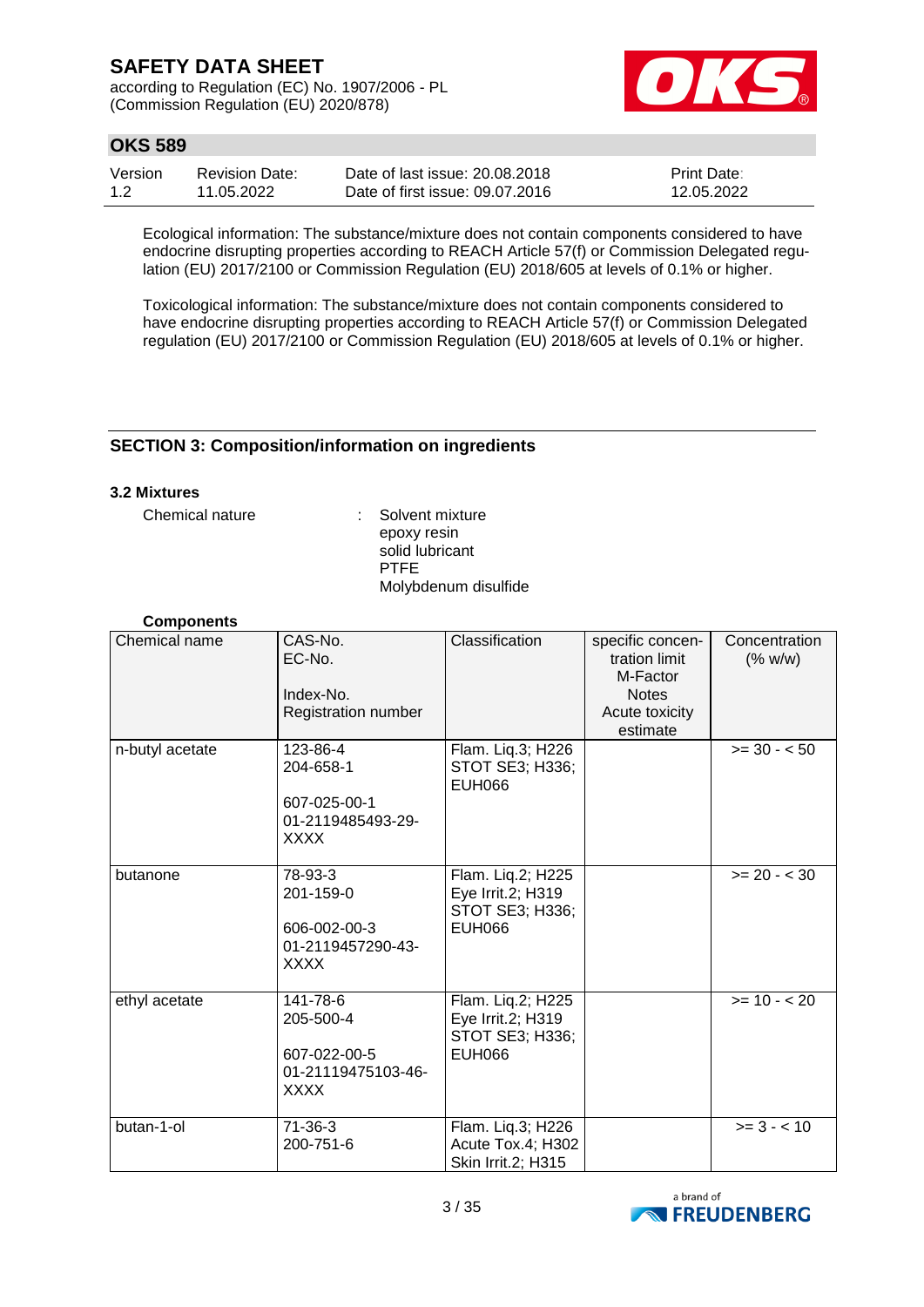according to Regulation (EC) No. 1907/2006 - PL (Commission Regulation (EU) 2020/878)



## **OKS 589**

| Version<br>1.2             | <b>Revision Date:</b><br>11.05.2022 |                                                                    | Date of last issue: 20.08.2018<br>Date of first issue: 09.07.2016                 | Print Date:<br>12.05.2022   |             |
|----------------------------|-------------------------------------|--------------------------------------------------------------------|-----------------------------------------------------------------------------------|-----------------------------|-------------|
|                            |                                     | 603-004-00-6<br>01-2119484630-38-<br><b>XXXX</b>                   | Eye Dam.1; H318<br>STOT SE3; H336<br>STOT SE3; H335                               |                             |             |
| triphosphate               | aluminium dihydrogen                | 13939-25-8<br>237-714-9<br>01-2119970565-28-<br><b>XXXX</b>        | Eye Irrit.2; H319                                                                 |                             | $>= 1 - 10$ |
| butyl ether                | ethylene glycol mono-               | 111-76-2<br>203-905-0<br>603-014-00-0<br>01-2119475108-36-<br>XXXX | Acute Tox.4; H302<br>Acute Tox.4; H332<br>Skin Irrit.2; H315<br>Eye Irrit.2; H319 | ATE (Oral):<br>1.200 mg/kg; | $>= 1 - 10$ |
|                            |                                     | Substances with a workplace exposure limit :                       |                                                                                   |                             |             |
| molybdenum disul-<br>phide |                                     | 1317-33-5<br>215-263-9                                             | Not classified                                                                    |                             | $>= 1 - 10$ |
| Graphite                   |                                     | 7782-42-5<br>231-955-3                                             | Not classified                                                                    |                             | $>= 1 - 10$ |

For explanation of abbreviations see section 16.

### **SECTION 4: First aid measures**

#### **4.1 Description of first aid measures**

| If inhaled              | : Call a physician or poison control centre immediately.<br>Remove person to fresh air. If signs/symptoms continue, get<br>medical attention.<br>Keep patient warm and at rest.<br>If unconscious, place in recovery position and seek medical<br>advice.<br>Keep respiratory tract clear.<br>If breathing is irregular or stopped, administer artificial respira-<br>tion. |  |
|-------------------------|-----------------------------------------------------------------------------------------------------------------------------------------------------------------------------------------------------------------------------------------------------------------------------------------------------------------------------------------------------------------------------|--|
| In case of skin contact | : Take off all contaminated clothing immediately.<br>Get medical attention immediately if irritation develops and<br>persists.<br>Wash clothing before reuse.<br>Thoroughly clean shoes before reuse.<br>Wash skin thoroughly with soap and water or use recognized                                                                                                         |  |

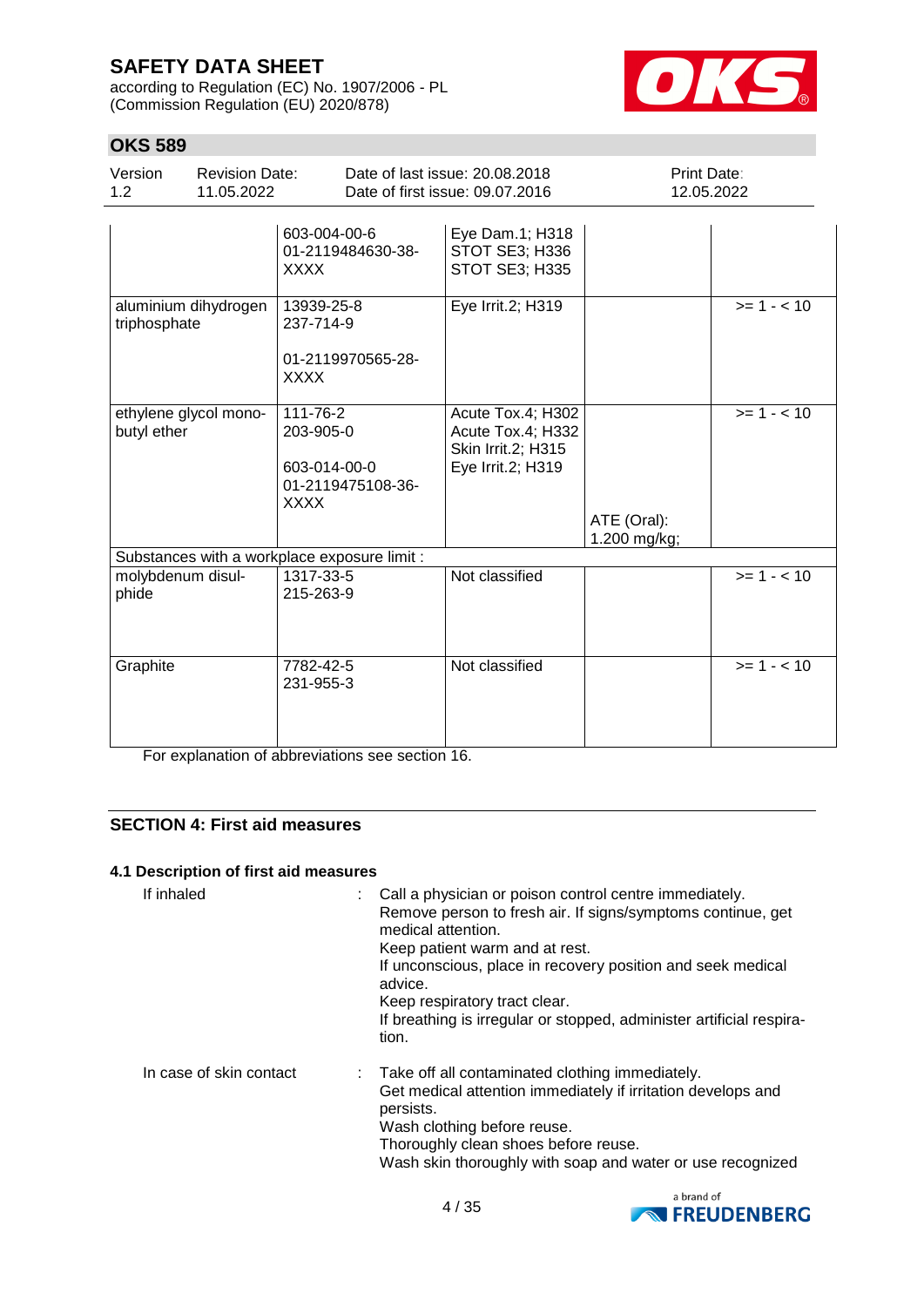according to Regulation (EC) No. 1907/2006 - PL (Commission Regulation (EU) 2020/878)



| 1.2 | Version      | <b>Revision Date:</b><br>11.05.2022     | Date of last issue: 20.08.2018<br>Date of first issue: 09.07.2016                                                                                                                                                                                                                                                         | <b>Print Date:</b><br>12.05.2022 |
|-----|--------------|-----------------------------------------|---------------------------------------------------------------------------------------------------------------------------------------------------------------------------------------------------------------------------------------------------------------------------------------------------------------------------|----------------------------------|
|     |              |                                         | skin cleanser.                                                                                                                                                                                                                                                                                                            |                                  |
|     |              | In case of eye contact                  | Rinse immediately with plenty of water, also under the eyelids,<br>for at least 10 minutes.<br>Get medical attention immediately.                                                                                                                                                                                         |                                  |
|     | If swallowed |                                         | Move the victim to fresh air.<br>If accidentally swallowed obtain immediate medical attention.<br>If unconscious, place in recovery position and seek medical<br>advice.<br>Keep respiratory tract clear.<br>Do NOT induce vomiting.<br>Rinse mouth with water.<br>Never give anything by mouth to an unconscious person. |                                  |
|     |              |                                         | 4.2 Most important symptoms and effects, both acute and delayed                                                                                                                                                                                                                                                           |                                  |
|     | Symptoms     |                                         | Inhalation may provoke the following symptoms:<br><b>Unconsciousness</b><br><b>Dizziness</b><br><b>Drowsiness</b><br>Headache<br>Nausea<br><b>Tiredness</b><br>Skin contact may provoke the following symptoms:<br>Erythema                                                                                               |                                  |
|     | <b>Risks</b> |                                         | Central nervous system depression<br>Can be absorbed through skin.                                                                                                                                                                                                                                                        |                                  |
|     |              |                                         | 4.3 Indication of any immediate medical attention and special treatment needed                                                                                                                                                                                                                                            |                                  |
|     | Treatment    |                                         | Treat symptomatically.                                                                                                                                                                                                                                                                                                    |                                  |
|     |              | <b>SECTION 5: Firefighting measures</b> |                                                                                                                                                                                                                                                                                                                           |                                  |
|     |              |                                         |                                                                                                                                                                                                                                                                                                                           |                                  |
|     |              | 5.1 Extinguishing media                 |                                                                                                                                                                                                                                                                                                                           |                                  |
|     |              | Suitable extinguishing media            | Use water spray, alcohol-resistant foam, dry chemical or car-<br>bon dioxide.                                                                                                                                                                                                                                             |                                  |
|     | media        | Unsuitable extinguishing                | High volume water jet                                                                                                                                                                                                                                                                                                     |                                  |
|     |              |                                         | 5.2 Special hazards arising from the substance or mixture                                                                                                                                                                                                                                                                 |                                  |
|     | fighting     | Specific hazards during fire-           | Do not let product enter drains.<br>Beware of vapours accumulating to form explosive concentra-<br>tions. Vapours can accumulate in low areas.                                                                                                                                                                            |                                  |
|     | ucts         | Hazardous combustion prod-              | Carbon oxides<br>Sulphur oxides                                                                                                                                                                                                                                                                                           |                                  |
|     |              |                                         |                                                                                                                                                                                                                                                                                                                           | a brand of                       |

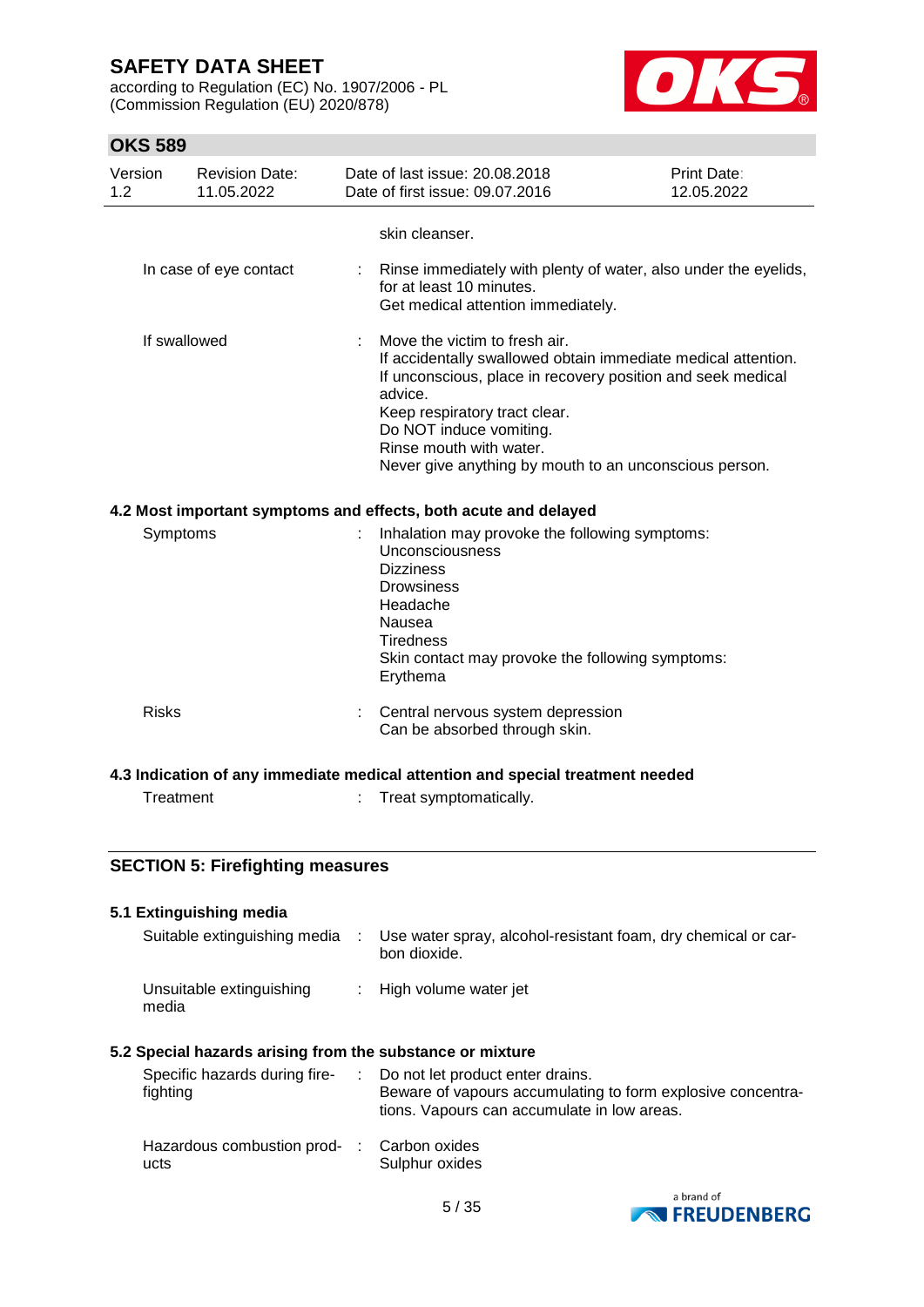according to Regulation (EC) No. 1907/2006 - PL (Commission Regulation (EU) 2020/878)



## **OKS 589**

| Version<br>1.2 | <b>Revision Date:</b><br>11.05.2022                | Date of last issue: 20.08.2018<br>Date of first issue: 09.07.2016                                                                                                                          | Print Date:<br>12.05.2022 |
|----------------|----------------------------------------------------|--------------------------------------------------------------------------------------------------------------------------------------------------------------------------------------------|---------------------------|
|                |                                                    | Oxides of phosphorus<br>Halogenated compounds<br>Metal oxides                                                                                                                              |                           |
|                | 5.3 Advice for firefighters                        |                                                                                                                                                                                            |                           |
|                | Special protective equipment :<br>for firefighters | In the event of fire, wear self-contained breathing apparatus.<br>Use personal protective equipment. Exposure to decomposi-<br>tion products may be a hazard to health.                    |                           |
|                | Further information                                | Standard procedure for chemical fires.<br>Collect contaminated fire extinguishing water separately. This<br>must not be discharged into drains.<br>Cool containers/tanks with water spray. |                           |

### **SECTION 6: Accidental release measures**

#### **6.1 Personal precautions, protective equipment and emergency procedures**

| Personal precautions | Evacuate personnel to safe areas.                        |
|----------------------|----------------------------------------------------------|
|                      | Use personal protective equipment.                       |
|                      | Ensure adequate ventilation.                             |
|                      | Remove all sources of ignition.                          |
|                      | Do not breathe vapours or spray mist.                    |
|                      | Do not breathe dust/fume/gas/mist/vapours/spray.         |
|                      | Refer to protective measures listed in sections 7 and 8. |
|                      |                                                          |

#### **6.2 Environmental precautions**

| Environmental precautions |  | : Do not allow contact with soil, surface or ground water.<br>Prevent further leakage or spillage if safe to do so.<br>If the product contaminates rivers and lakes or drains inform<br>respective authorities. |
|---------------------------|--|-----------------------------------------------------------------------------------------------------------------------------------------------------------------------------------------------------------------|
|---------------------------|--|-----------------------------------------------------------------------------------------------------------------------------------------------------------------------------------------------------------------|

#### **6.3 Methods and material for containment and cleaning up**

| Methods for cleaning up | : Contain spillage, and then collect with non-combustible ab-    |
|-------------------------|------------------------------------------------------------------|
|                         | sorbent material, (e.g. sand, earth, diatomaceous earth, ver-    |
|                         | miculite) and place in container for disposal according to local |
|                         | / national regulations (see section 13).                         |
|                         | Non-sparking tools should be used.                               |

#### **6.4 Reference to other sections**

For personal protection see section 8.

#### **SECTION 7: Handling and storage**

#### **7.1 Precautions for safe handling**

Advice on safe handling : Use only in an area containing explosion proof equipment.

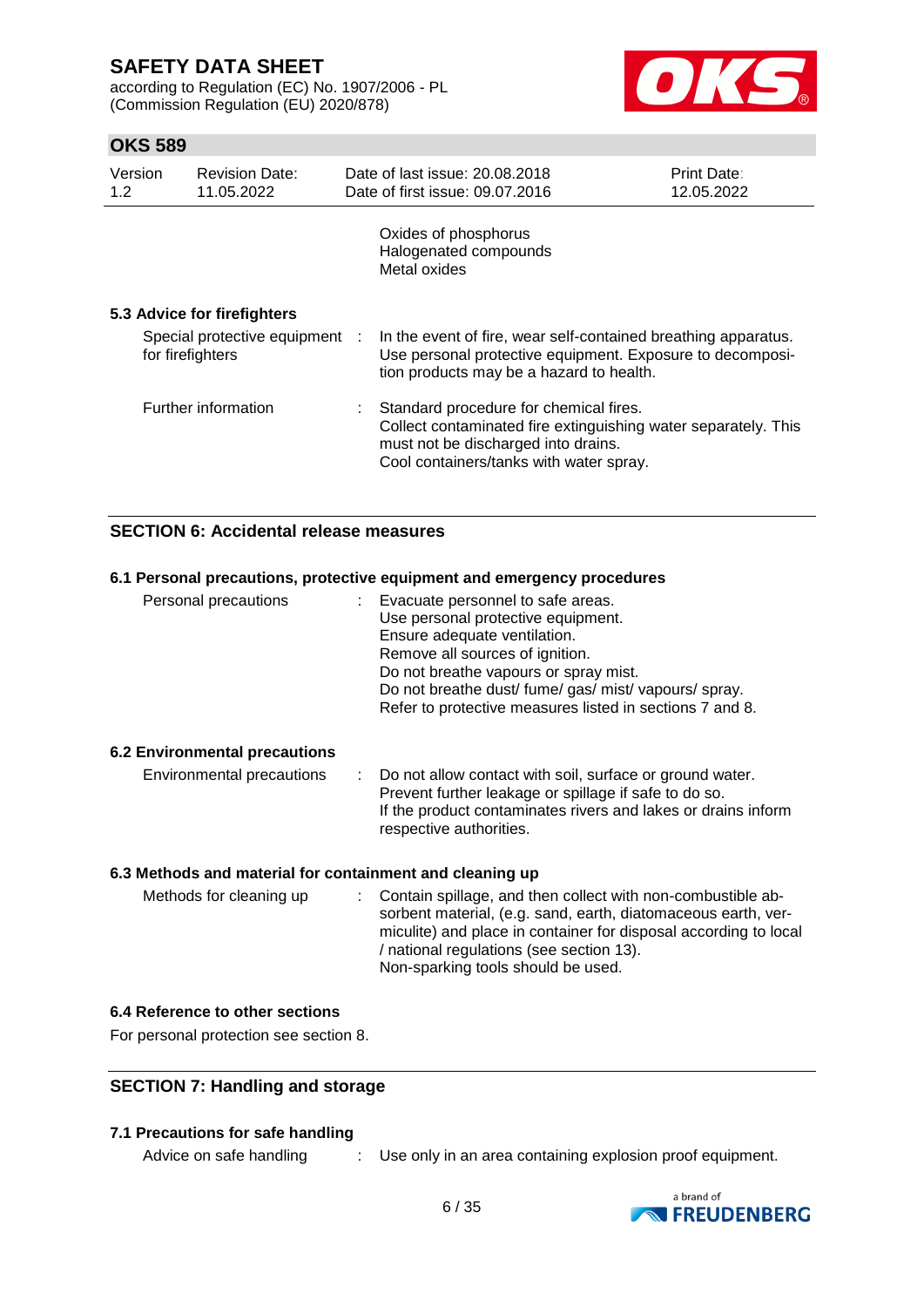according to Regulation (EC) No. 1907/2006 - PL (Commission Regulation (EU) 2020/878)



## **OKS 589**

| Version<br>1.2 | <b>Revision Date:</b><br>11.05.2022                |   | Date of last issue: 20.08.2018<br>Date of first issue: 09.07.2016                                                                                                                                                                                                                                                                                                                                                                                                                                                                                                                                                                                                                                                                                                                                                                                                                                                                                                                                | <b>Print Date:</b><br>12.05.2022 |
|----------------|----------------------------------------------------|---|--------------------------------------------------------------------------------------------------------------------------------------------------------------------------------------------------------------------------------------------------------------------------------------------------------------------------------------------------------------------------------------------------------------------------------------------------------------------------------------------------------------------------------------------------------------------------------------------------------------------------------------------------------------------------------------------------------------------------------------------------------------------------------------------------------------------------------------------------------------------------------------------------------------------------------------------------------------------------------------------------|----------------------------------|
|                |                                                    |   | Do not use in areas without adequate ventilation.<br>Do not breathe vapours or spray mist.<br>In case of insufficient ventilation, wear suitable respiratory<br>equipment.<br>Avoid contact with skin and eyes.<br>For personal protection see section 8.<br>Keep away from fire, sparks and heated surfaces.<br>Smoking, eating and drinking should be prohibited in the ap-<br>plication area.<br>Wash hands and face before breaks and immediately after<br>handling the product.<br>Ensure all equipment is electrically grounded before beginning<br>transfer operations.<br>Do not get in eyes or mouth or on skin.<br>Do not get on skin or clothing.<br>Do not ingest.<br>Do not use sparking tools.<br>Do not enter areas where used or stored until adequately ven-<br>tilated.<br>Do not repack.<br>Do not re-use empty containers.<br>These safety instructions also apply to empty packaging which<br>may still contain product residues.<br>Keep container closed when not in use. |                                  |
|                | Advice on protection against<br>fire and explosion | ÷ | Keep away from heat and sources of ignition.                                                                                                                                                                                                                                                                                                                                                                                                                                                                                                                                                                                                                                                                                                                                                                                                                                                                                                                                                     |                                  |
|                | Hygiene measures                                   |   | Wash face, hands and any exposed skin thoroughly after<br>handling.                                                                                                                                                                                                                                                                                                                                                                                                                                                                                                                                                                                                                                                                                                                                                                                                                                                                                                                              |                                  |
|                |                                                    |   | 7.2 Conditions for safe storage, including any incompatibilities                                                                                                                                                                                                                                                                                                                                                                                                                                                                                                                                                                                                                                                                                                                                                                                                                                                                                                                                 |                                  |
|                | Requirements for storage<br>areas and containers   | ÷ | Store in original container. Keep container closed when not in<br>use. Keep in a cool place away from oxidizing agents. Keep in<br>a dry, cool and well-ventilated place. Containers which are<br>opened must be carefully resealed and kept upright to prevent<br>leakage. Store in accordance with the particular national regu-<br>lations. Keep in properly labelled containers.                                                                                                                                                                                                                                                                                                                                                                                                                                                                                                                                                                                                             |                                  |
|                | 7.3 Specific end use(s)                            |   |                                                                                                                                                                                                                                                                                                                                                                                                                                                                                                                                                                                                                                                                                                                                                                                                                                                                                                                                                                                                  |                                  |
|                | Specific use(s)                                    |   | Specific instructions for handling, not required.                                                                                                                                                                                                                                                                                                                                                                                                                                                                                                                                                                                                                                                                                                                                                                                                                                                                                                                                                |                                  |

## **SECTION 8: Exposure controls/personal protection**

### **8.1 Control parameters**

### **Occupational Exposure Limits**

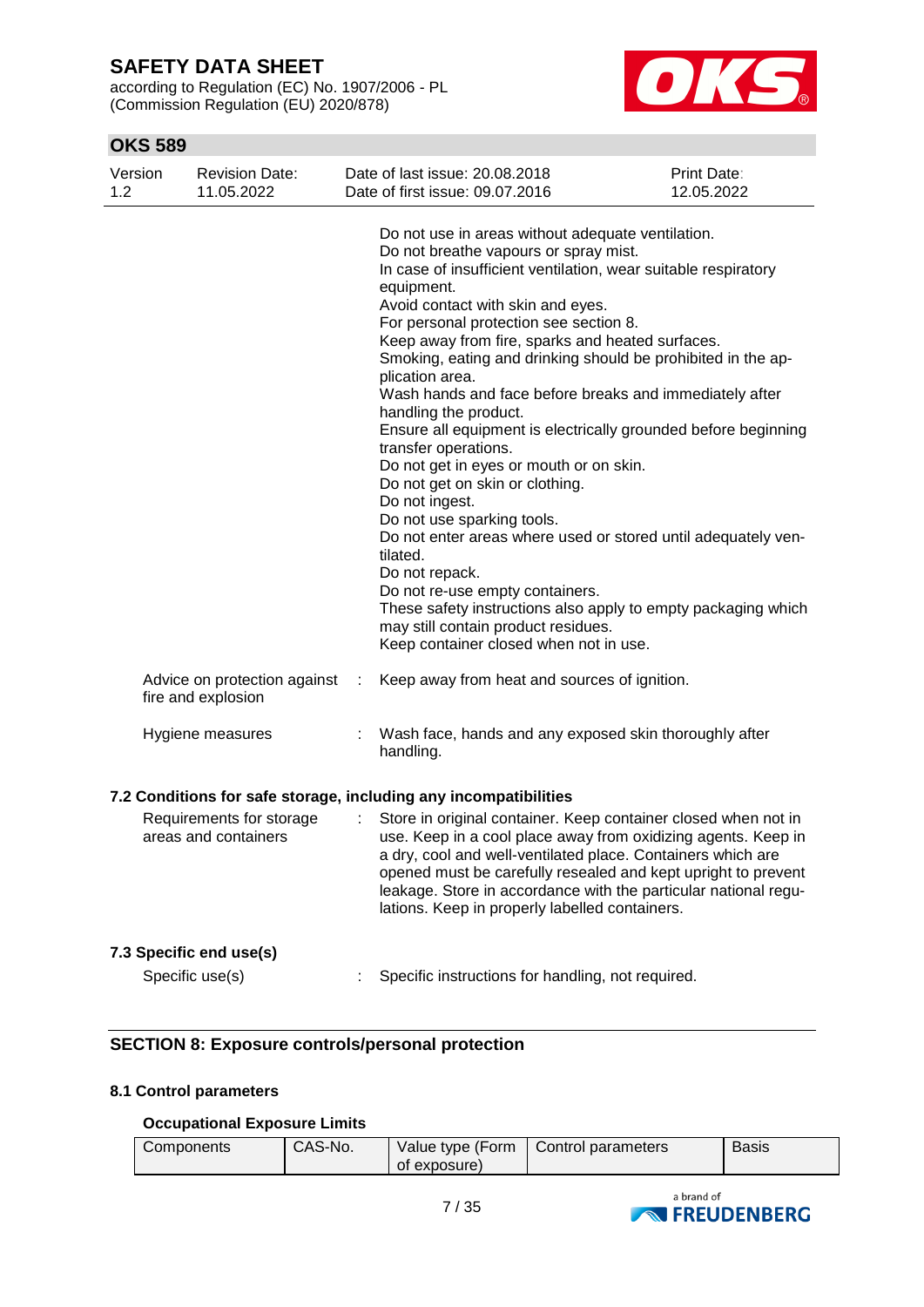according to Regulation (EC) No. 1907/2006 - PL (Commission Regulation (EU) 2020/878)



| UNJ J0J        |                                     |          |                                                                   |                      |                                    |
|----------------|-------------------------------------|----------|-------------------------------------------------------------------|----------------------|------------------------------------|
| Version<br>1.2 | <b>Revision Date:</b><br>11.05.2022 |          | Date of last issue: 20.08.2018<br>Date of first issue: 09.07.2016 |                      | Print Date:<br>12.05.2022          |
|                | n-butyl acetate                     | 123-86-4 | <b>NDS</b>                                                        | 240 mg/m3            | PL OEL<br>$(2018-07-07)$           |
|                |                                     |          | <b>NDSch</b>                                                      | 720 mg/m3            | PL OEL<br>$(2018-07-07)$           |
|                |                                     |          | <b>STEL</b>                                                       | 150 ppm<br>723 mg/m3 | 2019/1831/E<br>U<br>$(2019-10-31)$ |
|                |                                     |          | Further information: Indicative                                   |                      |                                    |
|                |                                     |          | <b>TWA</b>                                                        | 50 ppm<br>241 mg/m3  | 2019/1831/E<br>U<br>$(2019-10-31)$ |
|                |                                     |          | Further information: Indicative                                   |                      |                                    |
| butanone       |                                     | 78-93-3  | TWA                                                               | 200 ppm<br>600 mg/m3 | 2000/39/EC<br>$(2000-06-16)$       |
|                |                                     |          | Further information: Indicative                                   |                      |                                    |
|                |                                     |          | <b>STEL</b>                                                       | 300 ppm<br>900 mg/m3 | 2000/39/EC<br>$(2000-06-16)$       |
|                |                                     |          | Further information: Indicative                                   |                      |                                    |
|                |                                     |          | <b>NDS</b>                                                        | 450 mg/m3            | PL OEL<br>$(2018-07-07)$           |
|                |                                     |          | Further information: Skin                                         |                      |                                    |
|                |                                     |          | <b>NDSch</b>                                                      | 900 mg/m3            | PL OEL                             |

|                 |                  |                                 |                                                                                   | $(2018-07-07)$     |
|-----------------|------------------|---------------------------------|-----------------------------------------------------------------------------------|--------------------|
|                 |                  | Further information: Skin       |                                                                                   |                    |
|                 |                  | <b>NDSch</b>                    | 900 mg/m3                                                                         | PL OEL             |
|                 |                  |                                 |                                                                                   | $(2018-07-07)$     |
|                 |                  | Further information: Skin       |                                                                                   |                    |
| ethyl acetate   | 141-78-6         | <b>NDS</b>                      | 734 mg/m3                                                                         | PL OEL             |
|                 |                  |                                 |                                                                                   | $(2018-07-07)$     |
|                 |                  | <b>NDSch</b>                    | 1.468 mg/m3                                                                       | PL OEL             |
|                 |                  |                                 |                                                                                   | $(2018-07-07)$     |
|                 |                  | <b>STEL</b>                     | 400 ppm                                                                           | 2017/164/EU        |
|                 |                  |                                 | 1.468 mg/m3                                                                       | $(2017 - 02 - 01)$ |
|                 |                  | Further information: Indicative |                                                                                   |                    |
|                 |                  | <b>TWA</b>                      | 200 ppm                                                                           | 2017/164/EU        |
|                 |                  |                                 | 734 mg/m3                                                                         | $(2017 - 02 - 01)$ |
|                 |                  | Further information: Indicative |                                                                                   |                    |
| molybdenum di-  | 1317-33-5        | <b>NDS</b>                      | $4$ mg/m $3$                                                                      | PL OEL             |
| sulphide        |                  |                                 | (Molybdenum)                                                                      | $(2018-07-07)$     |
|                 |                  | <b>NDSch</b>                    | $\overline{10}$ mg/m3                                                             | PL OEL             |
|                 |                  |                                 | (Molybdenum)                                                                      | $(2018-07-07)$     |
| butan-1-ol      | $71-36-3$        | <b>NDS</b>                      | 50 mg/m3                                                                          | PL OEL             |
|                 |                  |                                 |                                                                                   | $(2018-07-07)$     |
|                 |                  | Further information: Skin       |                                                                                   |                    |
|                 |                  | <b>NDSch</b>                    | 150 mg/m3                                                                         | PL OEL             |
|                 |                  |                                 |                                                                                   | $(2018-07-07)$     |
|                 |                  | Further information: Skin       |                                                                                   |                    |
| ethylene glycol | 111-76-2         | <b>TWA</b>                      | 20 ppm                                                                            | 2000/39/EC         |
| monobutyl ether |                  |                                 | 98 mg/m3                                                                          | $(2000-06-16)$     |
|                 |                  |                                 | Further information: Identifies the possibility of significant uptake through the |                    |
|                 | skin, Indicative |                                 |                                                                                   |                    |
|                 |                  | <b>STEL</b>                     | 50 ppm                                                                            | 2000/39/EC         |
|                 |                  |                                 | 246 mg/m3                                                                         | $(2000-06-16)$     |
|                 |                  |                                 | Further information: Identifies the possibility of significant uptake through the |                    |

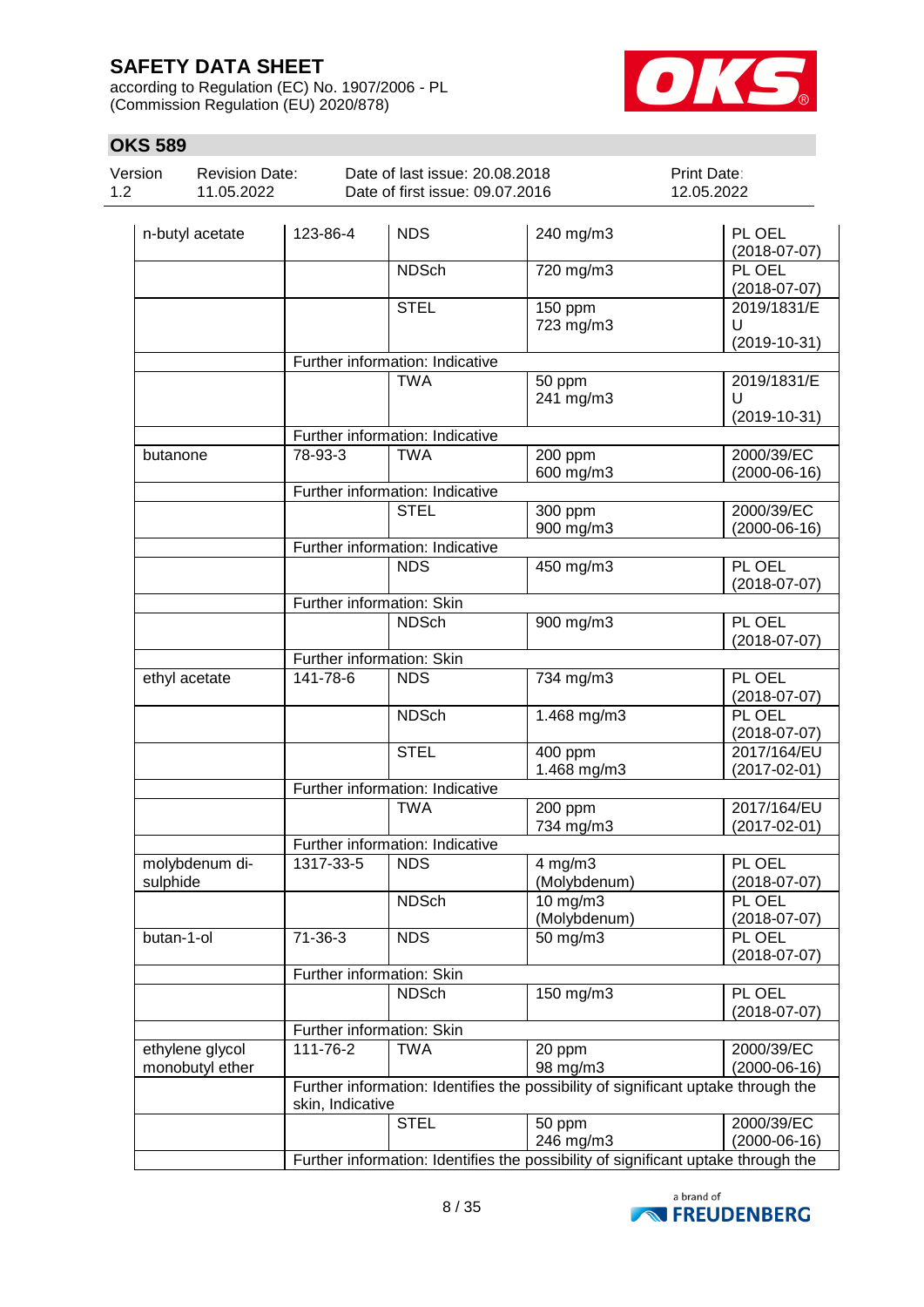according to Regulation (EC) No. 1907/2006 - PL (Commission Regulation (EU) 2020/878)



## **OKS 589**

| Version | <b>Revision Date:</b> | Date of last issue: 20.08.2018  | Print Date∶ |
|---------|-----------------------|---------------------------------|-------------|
| 1.2     | 11.05.2022            | Date of first issue: 09.07.2016 | 12.05.2022  |

|          | skin, Indicative          |                              |              |                          |
|----------|---------------------------|------------------------------|--------------|--------------------------|
|          |                           | <b>NDS</b>                   | 98 mg/m3     | PL OEL<br>$(2018-07-07)$ |
|          | Further information: Skin |                              |              |                          |
|          |                           | <b>NDSch</b>                 | 200 mg/m3    | PL OEL<br>$(2018-07-07)$ |
|          | Further information: Skin |                              |              |                          |
| Graphite | 7782-42-5                 | NDS (inhalable<br>fraction)  | $4$ mg/m $3$ | PL OEL<br>$(2018-07-07)$ |
|          |                           | NDS (respirable<br>fraction) | 1 $mg/m3$    | PL OEL<br>$(2018-07-07)$ |

### **Derived No Effect Level (DNEL) according to Regulation (EC) No. 1907/2006:**

| Substance name                     | End Use | <b>Exposure routes</b> | Potential health ef-<br>fects | Value               |
|------------------------------------|---------|------------------------|-------------------------------|---------------------|
| n-butyl acetate                    | Workers | Inhalation             | Long-term systemic<br>effects | 300 mg/m3           |
|                                    | Workers | Inhalation             | Acute systemic ef-<br>fects   | 600 mg/m3           |
|                                    | Workers | Dermal                 | Long-term local ef-<br>fects  | 11 $mg/cm2$         |
| butanone                           | Workers | Inhalation             | Long-term systemic<br>effects | 600 mg/m3           |
|                                    | Workers | Skin contact           | Long-term systemic<br>effects | 1161 mg/kg          |
| butan-1-ol                         | Workers | Inhalation             | Long-term local ef-<br>fects  | 310 mg/m3           |
| ethylene glycol<br>monobutyl ether | Workers | Inhalation             | Long-term systemic<br>effects | 98 mg/m3            |
|                                    | Workers | Inhalation             | Acute systemic ef-<br>fects   | 1091 mg/m3          |
|                                    | Workers | Skin contact           | Long-term systemic<br>effects | 125 mg/kg<br>bw/day |
|                                    | Workers | Skin contact           | Acute systemic ef-<br>fects   | 89 mg/kg<br>bw/day  |
|                                    | Workers | Inhalation             | Acute local effects           | 246 mg/m3           |
| Graphite                           | Workers | Inhalation             | Long-term local ef-<br>fects  | $1,2$ mg/m $3$      |

### **Predicted No Effect Concentration (PNEC) according to Regulation (EC) No. 1907/2006:**

| Substance name  | <b>Environmental Compartment</b><br>Value              |              |  |
|-----------------|--------------------------------------------------------|--------------|--|
| n-butyl acetate | Fresh water                                            | $0,18$ mg/l  |  |
|                 | Marine water                                           | $0,018$ mg/l |  |
|                 | Microbiological Activity in Sewage Treat-<br>35,6 mg/l |              |  |
|                 | ment Systems                                           |              |  |
|                 | Fresh water sediment                                   | 0,981 mg/kg  |  |
|                 | Marine sediment                                        | 0,0981 mg/kg |  |
|                 | Soil                                                   | $0,09$ mg/kg |  |
| butanone        | Fresh water                                            | 55,8 mg/l    |  |
|                 | Marine water                                           | 55,8 mg/l    |  |
|                 | Intermittent use/release                               | 55,8 mg/l    |  |
|                 | Sewage treatment plant                                 | 709 mg/l     |  |

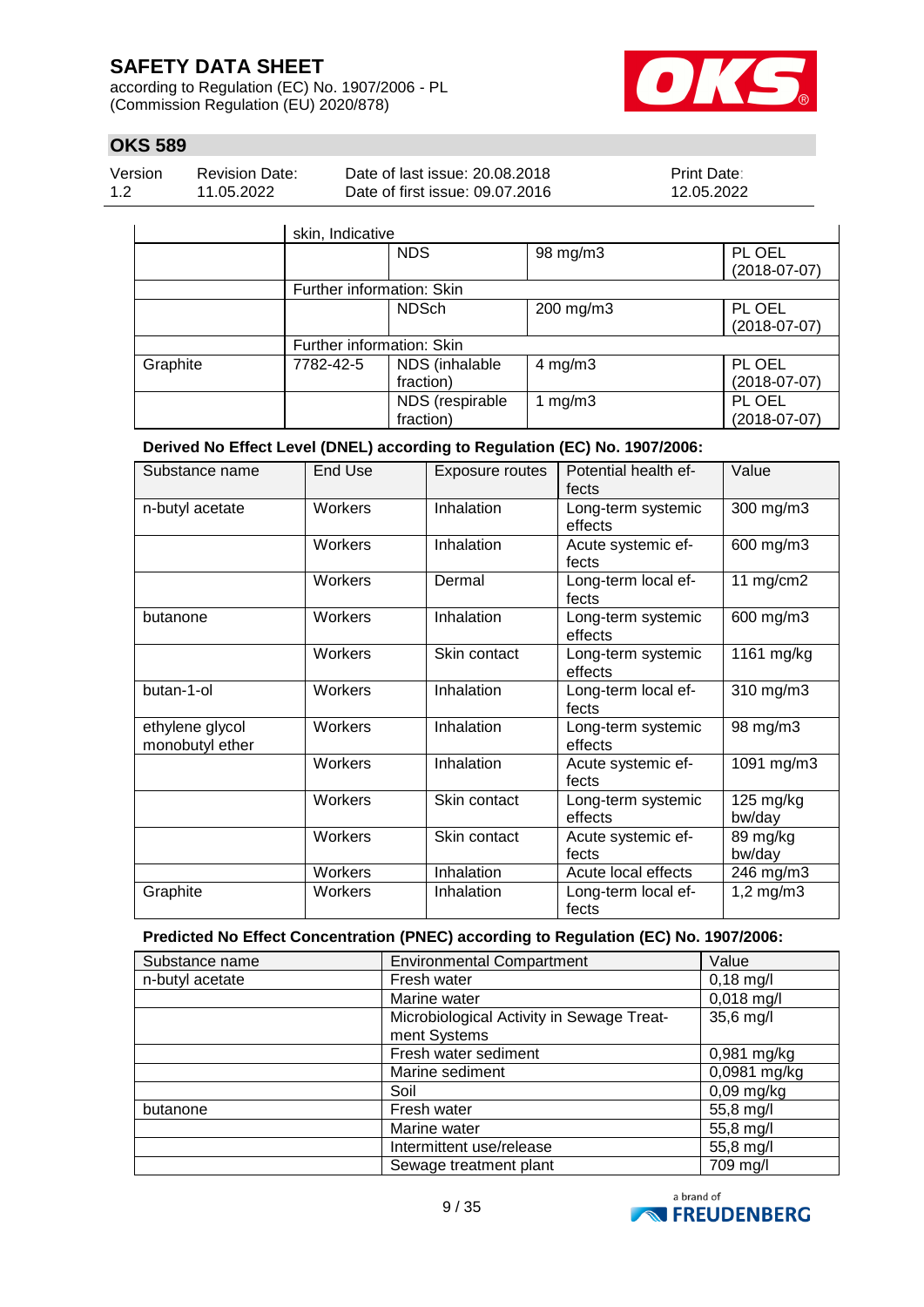according to Regulation (EC) No. 1907/2006 - PL (Commission Regulation (EU) 2020/878)



## **OKS 589**

| Version | <b>Revision Date:</b> | Date of last issue: 20.08.2018  | <b>Print Date:</b> |
|---------|-----------------------|---------------------------------|--------------------|
| 1.2     | 11.05.2022            | Date of first issue: 09.07.2016 | 12.05.2022         |

|                                 | Fresh water sediment                                      | 284,7 mg/kg                        |
|---------------------------------|-----------------------------------------------------------|------------------------------------|
|                                 | Marine sediment                                           | 284,7 mg/kg                        |
|                                 | Soil                                                      | 22,5 mg/kg                         |
| butan-1-ol                      | Fresh water                                               | $0,082$ mg/l                       |
|                                 | Marine water                                              | $0,008$ mg/l                       |
|                                 | Intermittent use/release                                  | $2,25 \, \text{mg}/\text{l}$       |
|                                 | Microbiological Activity in Sewage Treat-<br>ment Systems | 2476 mg/l                          |
|                                 | Fresh water sediment                                      | $0,324$ mg/kg dry<br>weight (d.w.) |
|                                 | Marine sediment                                           | $0,032$ mg/kg dry<br>weight (d.w.) |
|                                 | Soil                                                      | $0,017$ mg/kg dry<br>weight (d.w.) |
| ethylene glycol monobutyl ether | Fresh water                                               | $8,8$ mg/l                         |
|                                 | Marine water                                              | 0,88 mg/l                          |
|                                 | Sewage treatment plant                                    | 463 mg/l                           |
|                                 | Fresh water sediment                                      | 34,6 mg/kg                         |
|                                 | Marine sediment                                           | 3,46 mg/kg                         |
|                                 | Soil                                                      | 2,33 mg/kg                         |
|                                 | Intermittent use/release                                  | 26,4 mg/l                          |

#### **8.2 Exposure controls**

#### **Engineering measures**

Use only in an area equipped with explosion proof exhaust ventilation. Handle only in a place equipped with local exhaust (or other appropriate exhaust).

#### **Personal protective equipment**

| Eye protection                                                        | Tightly fitting safety goggles                                                                                                                                                                                                                                                                                                              |
|-----------------------------------------------------------------------|---------------------------------------------------------------------------------------------------------------------------------------------------------------------------------------------------------------------------------------------------------------------------------------------------------------------------------------------|
| Hand protection<br>Material<br>Break through time<br>Protective index | butyl-rubber<br>$> 10$ min<br>Class 1                                                                                                                                                                                                                                                                                                       |
| <b>Remarks</b>                                                        | Wear protective gloves. The break through time depends<br>amongst other things on the material, the thickness and the<br>type of glove and therefore has to be measured for each<br>case.<br>The selected protective gloves have to satisfy the specifica-<br>tions of Regulation (EU) 2016/425 and the standard EN 374<br>derived from it. |
| Respiratory protection                                                | Use respiratory protection unless adequate local exhaust ven-<br>tilation is provided or exposure assessment demonstrates that<br>exposures are within recommended exposure guidelines.                                                                                                                                                     |
| Filter type                                                           | Filter type A-P                                                                                                                                                                                                                                                                                                                             |
| Protective measures                                                   | The type of protective equipment must be selected according<br>to the concentration and amount of the dangerous substance                                                                                                                                                                                                                   |

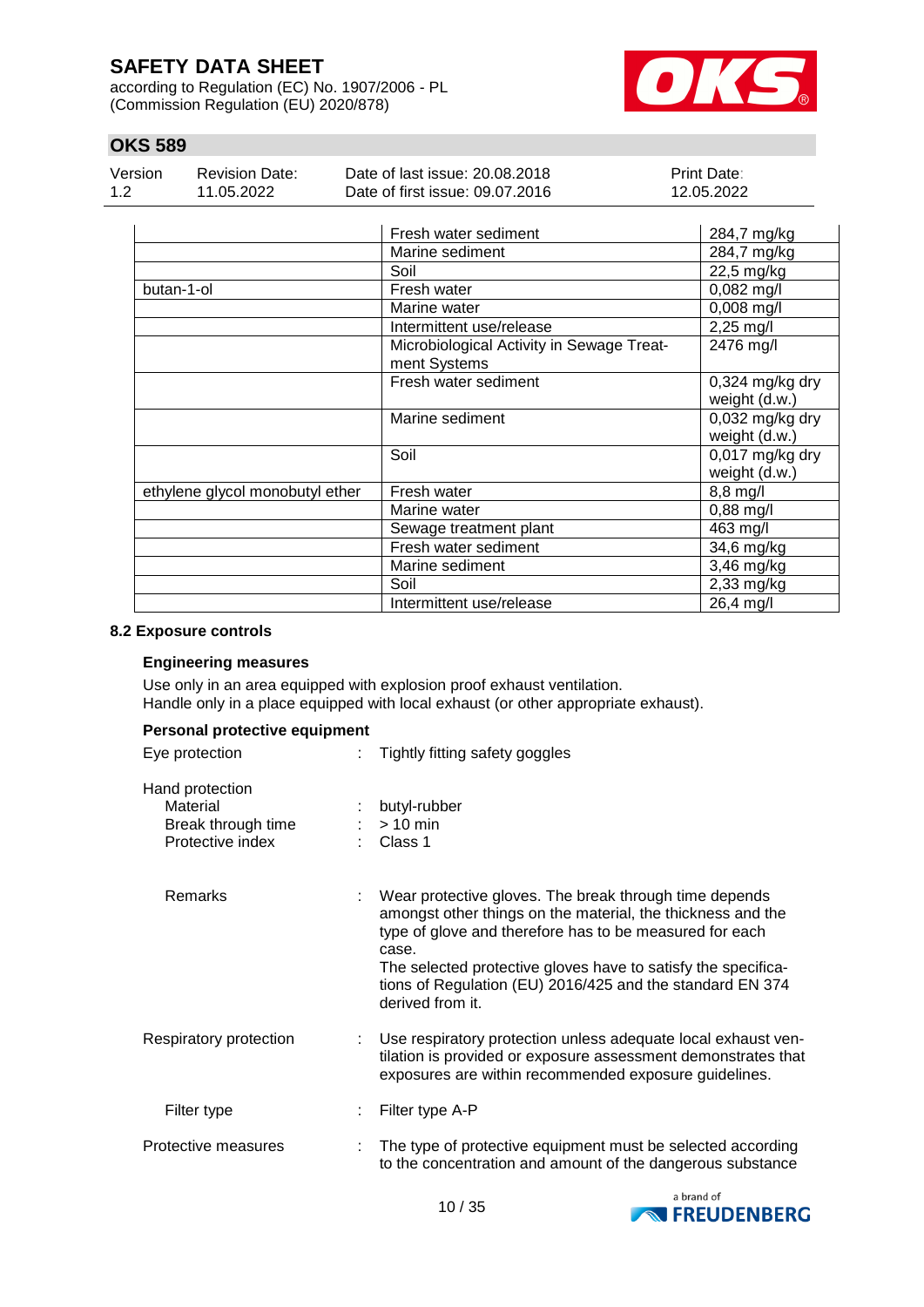according to Regulation (EC) No. 1907/2006 - PL (Commission Regulation (EU) 2020/878)



## **OKS 589**

| Version | Revision Date: | Date of last issue: 20.08.2018  | <b>Print Date:</b> |
|---------|----------------|---------------------------------|--------------------|
| 1.2     | 11.05.2022     | Date of first issue: 09.07.2016 | 12.05.2022         |

at the specific workplace. Choose body protection in relation to its type, to the concentration and amount of dangerous substances, and to the specific work-place.

### **SECTION 9: Physical and chemical properties**

| 9.1 Information on basic physical and chemical properties |    |                                                          |  |  |  |  |
|-----------------------------------------------------------|----|----------------------------------------------------------|--|--|--|--|
| Physical state                                            |    | liquid                                                   |  |  |  |  |
| Colour                                                    |    | black                                                    |  |  |  |  |
| Odour                                                     |    | characteristic                                           |  |  |  |  |
| <b>Odour Threshold</b>                                    | ÷. | No data available                                        |  |  |  |  |
|                                                           |    |                                                          |  |  |  |  |
| Melting point/range                                       | ÷  | No data available                                        |  |  |  |  |
| Boiling point/boiling range                               | ÷  | 76 °C                                                    |  |  |  |  |
| Flammability (solid, gas)                                 | ÷  | Not applicable                                           |  |  |  |  |
| Upper explosion limit / Upper<br>flammability limit       | ÷  | No data available                                        |  |  |  |  |
| Lower explosion limit / Lower<br>flammability limit       | ÷  | No data available                                        |  |  |  |  |
| Flash point                                               |    | 0,5 °C(1.013 hPa)<br>Method: Abel-Pensky, closed cup     |  |  |  |  |
| Auto-ignition temperature                                 | ÷  | No data available                                        |  |  |  |  |
| Decomposition temperature                                 | ÷. | No data available                                        |  |  |  |  |
| pH                                                        | t  | Not applicable<br>substance/mixture is non-polar/aprotic |  |  |  |  |
| Viscosity<br>Viscosity, dynamic                           | ÷. | No data available                                        |  |  |  |  |
| Viscosity, kinematic                                      |    | No data available                                        |  |  |  |  |
| Solubility(ies)<br>Water solubility                       | ÷  | immiscible                                               |  |  |  |  |
| Solubility in other solvents                              | ÷  | No data available                                        |  |  |  |  |

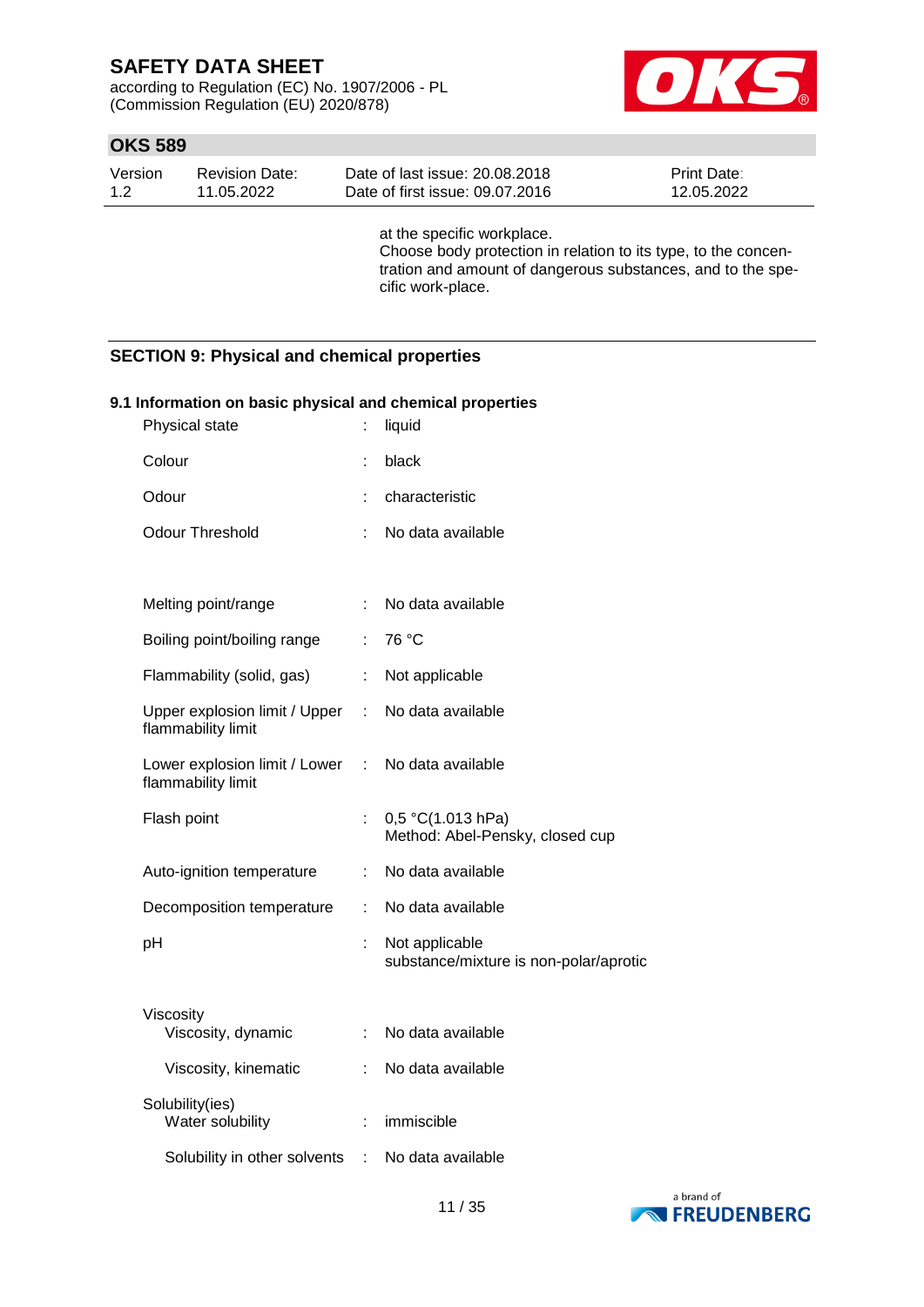according to Regulation (EC) No. 1907/2006 - PL (Commission Regulation (EU) 2020/878)



## **OKS 589**

| Version<br>1.2 | <b>Revision Date:</b><br>11.05.2022        |   | Date of last issue: 20.08.2018<br>Date of first issue: 09.07.2016      | Print Date:<br>12.05.2022 |
|----------------|--------------------------------------------|---|------------------------------------------------------------------------|---------------------------|
|                |                                            |   |                                                                        |                           |
|                | Partition coefficient: n-<br>octanol/water |   | No data available                                                      |                           |
|                | Vapour pressure                            |   | $<$ 1.100 hPa (20 °C)                                                  |                           |
|                | Relative density                           |   | 1,0 $(20 °C)$<br>Reference substance: Water<br>The value is calculated |                           |
|                | Density                                    |   | 1,00 g/cm3<br>(20 °C)                                                  |                           |
|                | <b>Bulk density</b>                        |   | No data available                                                      |                           |
|                | Relative vapour density                    | ÷ | No data available                                                      |                           |
|                | 9.2 Other information                      |   |                                                                        |                           |
|                | <b>Explosives</b>                          |   | Not explosive                                                          |                           |
|                | Oxidizing properties                       |   | No data available                                                      |                           |
|                | Self-ignition                              |   | No data available                                                      |                           |
|                | Evaporation rate                           |   | No data available                                                      |                           |
|                | Sublimation point                          |   | No data available                                                      |                           |
|                |                                            |   |                                                                        |                           |

## **SECTION 10: Stability and reactivity**

| 10.1 Reactivity                         |                                                                      |
|-----------------------------------------|----------------------------------------------------------------------|
| No hazards to be specially mentioned.   |                                                                      |
| <b>10.2 Chemical stability</b>          |                                                                      |
| Stable under normal conditions.         |                                                                      |
| 10.3 Possibility of hazardous reactions |                                                                      |
| Hazardous reactions                     | : No dangerous reaction known under conditions of normal use.        |
| 10.4 Conditions to avoid                |                                                                      |
| Conditions to avoid                     | : Heat, flames and sparks.<br>Strong sunlight for prolonged periods. |
| 10.5 Incompatible materials             |                                                                      |
| Materials to avoid<br>÷                 | Oxidizing agents                                                     |
|                                         |                                                                      |

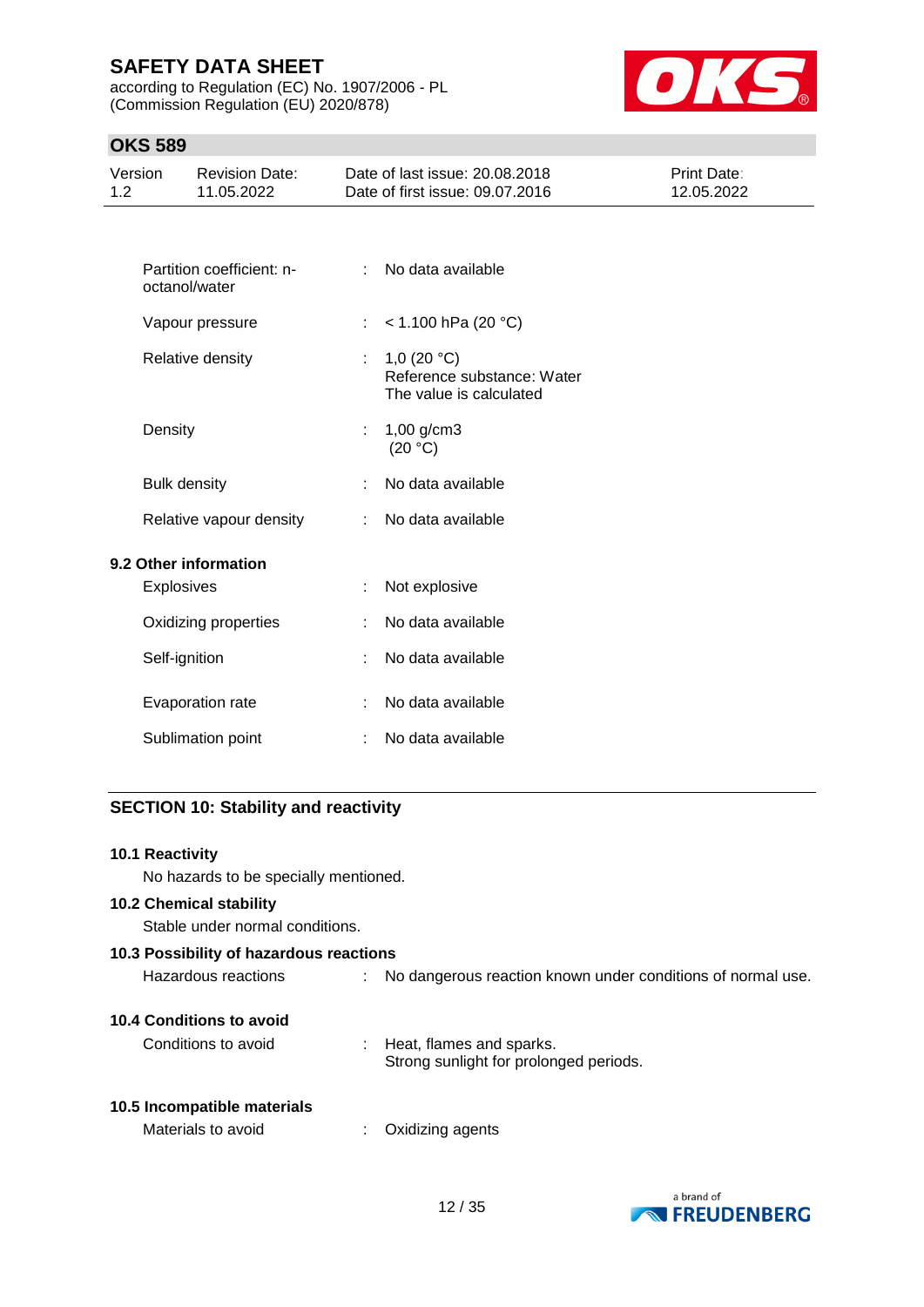according to Regulation (EC) No. 1907/2006 - PL (Commission Regulation (EU) 2020/878)



## **OKS 589**

| Version | <b>Revision Date:</b> | Date of last issue: 20.08.2018  | <b>Print Date:</b> |
|---------|-----------------------|---------------------------------|--------------------|
| 1.2     | 11.05.2022            | Date of first issue: 09.07.2016 | 12.05.2022         |

#### **10.6 Hazardous decomposition products**

No decomposition if stored and applied as directed.

### **SECTION 11: Toxicological information**

**11.1 Information on hazard classes as defined in Regulation (EC) No 1272/2008**

| <b>Acute toxicity</b>                  |    |                                                                                                                                                                                                         |
|----------------------------------------|----|---------------------------------------------------------------------------------------------------------------------------------------------------------------------------------------------------------|
| <b>Product:</b><br>Acute oral toxicity |    | : Acute toxicity estimate: $> 2.000$ mg/kg<br>Method: Calculation method                                                                                                                                |
|                                        |    | Remarks: Effects due to ingestion may include:                                                                                                                                                          |
|                                        |    | Symptoms: Central nervous system depression                                                                                                                                                             |
| Acute inhalation toxicity              | t. | Acute toxicity estimate: > 20 mg/l<br>Exposure time: 4 h<br>Test atmosphere: vapour<br>Method: Calculation method                                                                                       |
|                                        |    | Remarks: Respiration of solvent vapour may cause dizziness.                                                                                                                                             |
|                                        |    | Symptoms: Inhalation may provoke the following symptoms:,<br>Dizziness, Drowsiness, Vomiting, Fatigue, Vertigo, Central<br>nervous system depression                                                    |
| Acute dermal toxicity                  |    | Remarks: Prolonged or repeated skin contact with liquid may<br>cause defatting resulting in drying, redness and possible blis-<br>tering.                                                               |
|                                        |    | Symptoms: Skin disorders                                                                                                                                                                                |
| Components:                            |    |                                                                                                                                                                                                         |
| n-butyl acetate:                       |    |                                                                                                                                                                                                         |
| Acute oral toxicity                    | t. | LD50 (Rat): 10.768 mg/kg                                                                                                                                                                                |
| Acute inhalation toxicity              |    | : LC50 (Rat): $> 21$ mg/l<br>Exposure time: 4 h<br>Test atmosphere: vapour<br>Method: OECD Test Guideline 403<br>GLP: yes<br>Assessment: The substance or mixture has no acute inhala-<br>tion toxicity |
| Acute dermal toxicity                  |    | LD50 (Rabbit): > 17.600 mg/kg                                                                                                                                                                           |

**butanone:**

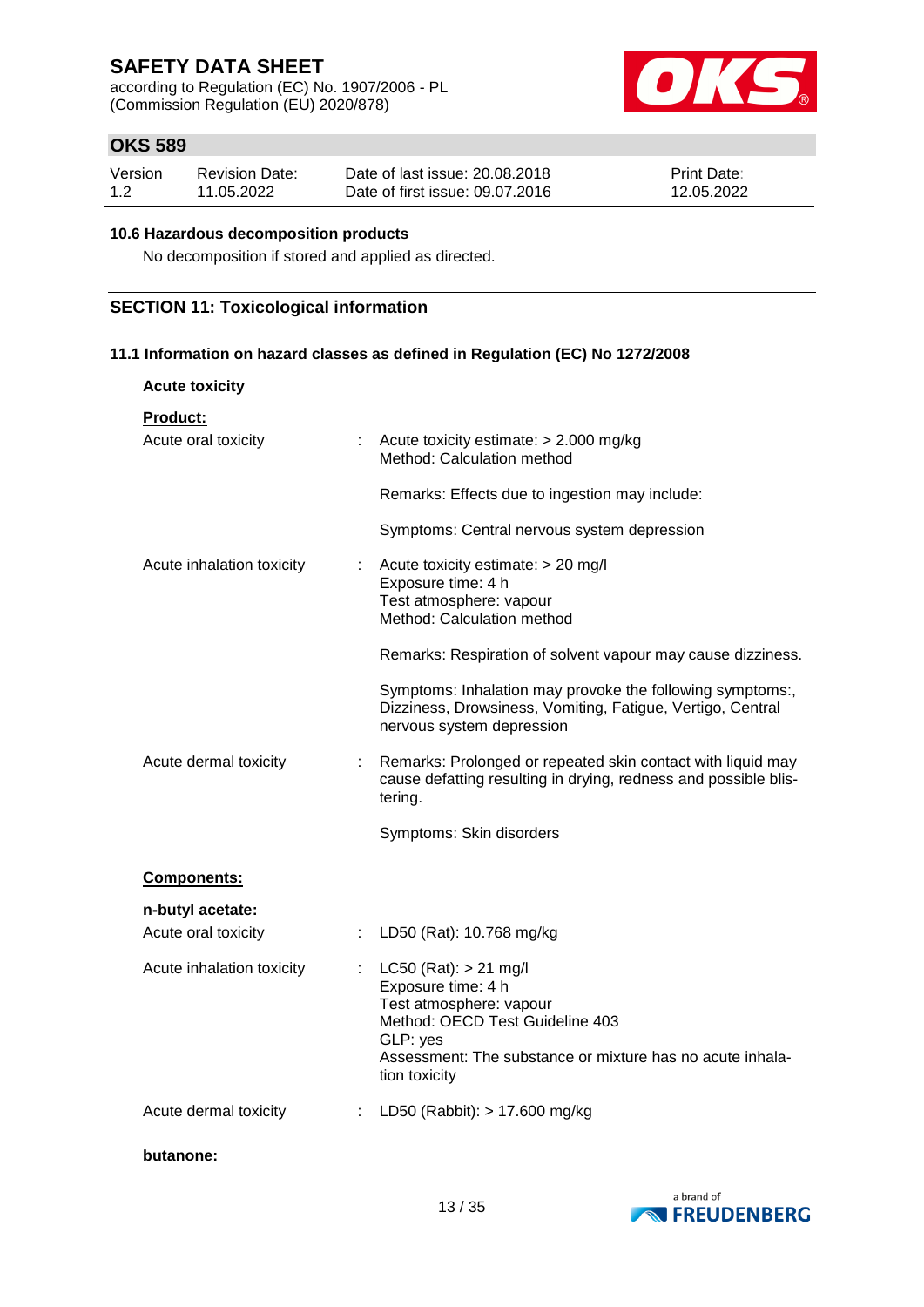according to Regulation (EC) No. 1907/2006 - PL (Commission Regulation (EU) 2020/878)



## **OKS 589**

| Version<br>1.2 | <b>Revision Date:</b><br>11.05.2022 |    | Date of last issue: 20.08.2018<br>Date of first issue: 09.07.2016                                                                                                                              | Print Date:<br>12.05.2022 |
|----------------|-------------------------------------|----|------------------------------------------------------------------------------------------------------------------------------------------------------------------------------------------------|---------------------------|
|                | Acute oral toxicity                 | ÷. | LD50 (Rat): 2.193 mg/kg<br>Method: OECD Test Guideline 423<br>GLP: yes                                                                                                                         |                           |
|                | Acute inhalation toxicity           |    | : LC50 (Rat): 34 mg/l<br>Exposure time: 4 h<br>Test atmosphere: vapour                                                                                                                         |                           |
|                | Acute dermal toxicity               |    | LD50 (Rabbit): > 5.000 mg/kg<br>Method: OECD Test Guideline 402                                                                                                                                |                           |
|                | ethyl acetate:                      |    |                                                                                                                                                                                                |                           |
|                | Acute oral toxicity                 | ÷. | LD50 (Rat): 5.620 mg/kg                                                                                                                                                                        |                           |
|                | Acute dermal toxicity               | t. | LD50 (Rabbit): > 20.000 mg/kg                                                                                                                                                                  |                           |
| butan-1-ol:    |                                     |    |                                                                                                                                                                                                |                           |
|                | Acute oral toxicity                 |    | : LD50 (Rat): 2.292 mg/kg<br>Method: OECD Test Guideline 401<br>Assessment: The component/mixture is moderately toxic after<br>single ingestion.                                               |                           |
|                | Acute inhalation toxicity           |    | $LC50$ (Rat): $> 17,76$ mg/l<br>Exposure time: 4 h<br>Test atmosphere: vapour<br>Method: OECD Test Guideline 403<br>Assessment: The substance or mixture has no acute inhala-<br>tion toxicity |                           |
|                | Acute dermal toxicity               |    | LD50 (Rabbit): 3.430 mg/kg<br>Method: OECD Test Guideline 402<br>GLP: yes                                                                                                                      |                           |
|                | aluminium dihydrogen triphosphate:  |    |                                                                                                                                                                                                |                           |
|                | Acute oral toxicity                 |    | LD50 Oral (Rat): $> 2.500$ mg/kg<br>Method: OECD Test Guideline 420<br>Assessment: The substance or mixture has no acute oral tox-<br>icity                                                    |                           |
|                | Acute inhalation toxicity           | ÷  | $LC50$ (Rat): $> 3,46$ mg/l<br>Exposure time: 4 h<br>Test atmosphere: dust/mist<br>Assessment: The substance or mixture has no acute inhala-<br>tion toxicity                                  |                           |
|                | ethylene glycol monobutyl ether:    |    |                                                                                                                                                                                                |                           |
|                | Acute oral toxicity                 |    | Acute toxicity estimate: 1.200 mg/kg<br>Method: Converted acute toxicity point estimate                                                                                                        |                           |

Assessment: The component/mixture is moderately toxic after

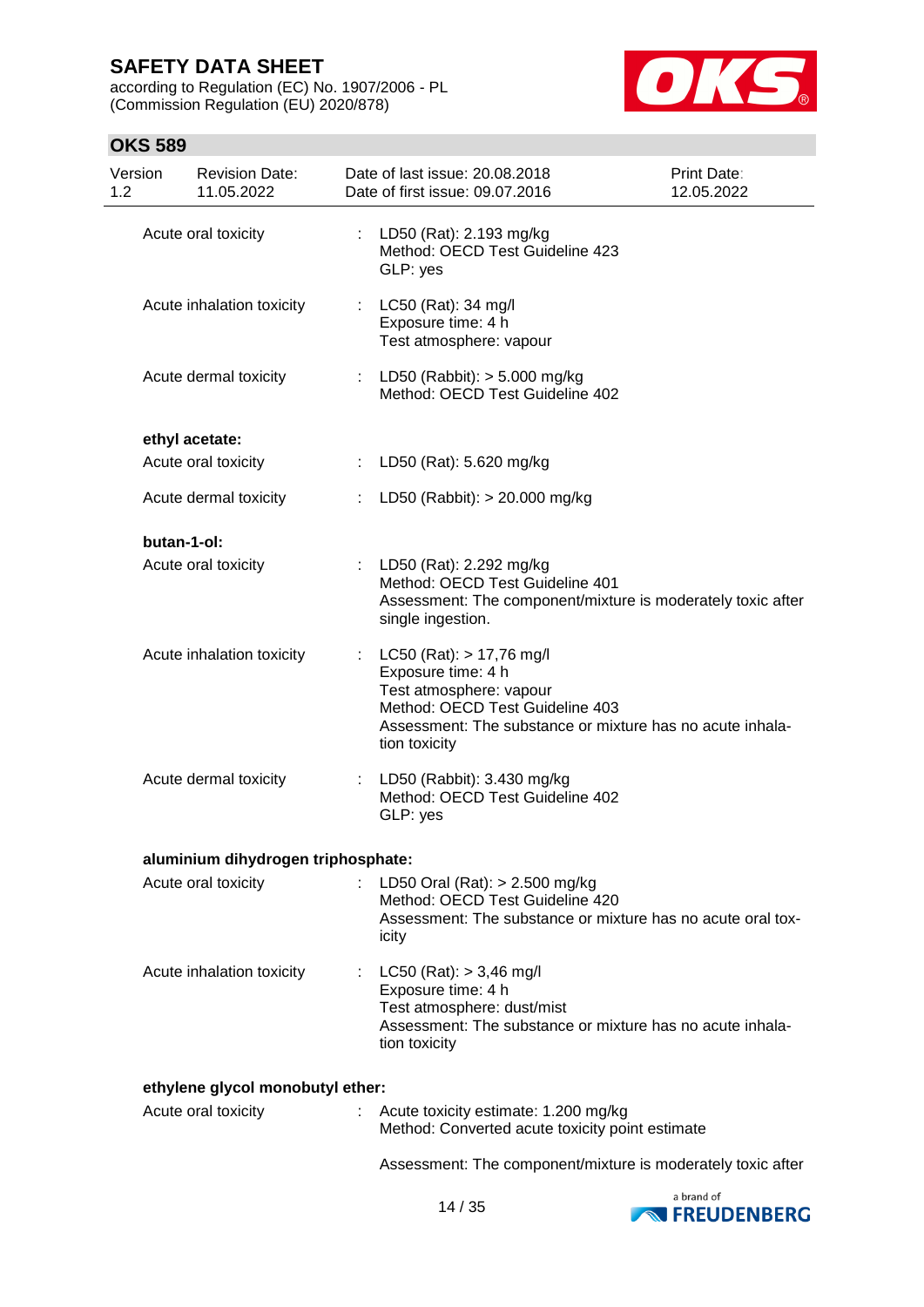according to Regulation (EC) No. 1907/2006 - PL (Commission Regulation (EU) 2020/878)



| Version<br>1.2 | <b>Revision Date:</b><br>11.05.2022 |    | Date of last issue: 20.08.2018<br>Date of first issue: 09.07.2016                                                                             | Print Date:<br>12.05.2022 |
|----------------|-------------------------------------|----|-----------------------------------------------------------------------------------------------------------------------------------------------|---------------------------|
|                |                                     |    | single ingestion.                                                                                                                             |                           |
|                | Acute inhalation toxicity           | t. | Assessment: The component/mixture is moderately toxic after<br>short term inhalation.                                                         |                           |
|                | Acute dermal toxicity               |    | : LD50 (Guinea pig): > 2.000 mg/kg<br>Method: OECD Test Guideline 402<br>Assessment: The substance or mixture has no acute dermal<br>toxicity |                           |
|                | molybdenum disulphide:              |    |                                                                                                                                               |                           |
|                | Acute oral toxicity                 |    | : LD50 (Rat): $>$ 5.000 mg/kg                                                                                                                 |                           |
|                | Acute dermal toxicity               |    | LD50 (Rat): $> 16.000$ mg/kg                                                                                                                  |                           |
|                | <b>Graphite:</b>                    |    |                                                                                                                                               |                           |
|                | Acute oral toxicity                 |    | : LD50 (Rat): $> 2.000$ mg/kg<br>Method: OECD Test Guideline 401<br>Assessment: The substance or mixture has no acute oral tox-<br>icity      |                           |
|                | <b>Skin corrosion/irritation</b>    |    |                                                                                                                                               |                           |
|                | Product:                            |    |                                                                                                                                               |                           |
|                | Remarks                             |    | This information is not available.                                                                                                            |                           |
|                | Components:                         |    |                                                                                                                                               |                           |
|                | n-butyl acetate:                    |    |                                                                                                                                               |                           |
|                | Species                             |    | Rabbit                                                                                                                                        |                           |
|                | Assessment                          |    | No skin irritation                                                                                                                            |                           |
|                | Method<br>Result                    |    | <b>OECD Test Guideline 404</b><br>Repeated exposure may cause skin dryness or cracking.                                                       |                           |
|                | butanone:                           |    |                                                                                                                                               |                           |
|                | <b>Species</b>                      |    | Rabbit                                                                                                                                        |                           |
|                | Assessment                          |    | No skin irritation                                                                                                                            |                           |
|                | Method<br>Result                    |    | OECD Test Guideline 404<br>No skin irritation                                                                                                 |                           |
|                | Result                              |    | Repeated exposure may cause skin dryness or cracking.                                                                                         |                           |
|                | ethyl acetate:                      |    |                                                                                                                                               |                           |
|                | Species                             |    | Rabbit                                                                                                                                        |                           |
|                | Result                              |    | Mild skin irritation                                                                                                                          |                           |
|                | Result                              |    | Repeated exposure may cause skin dryness or cracking.                                                                                         |                           |

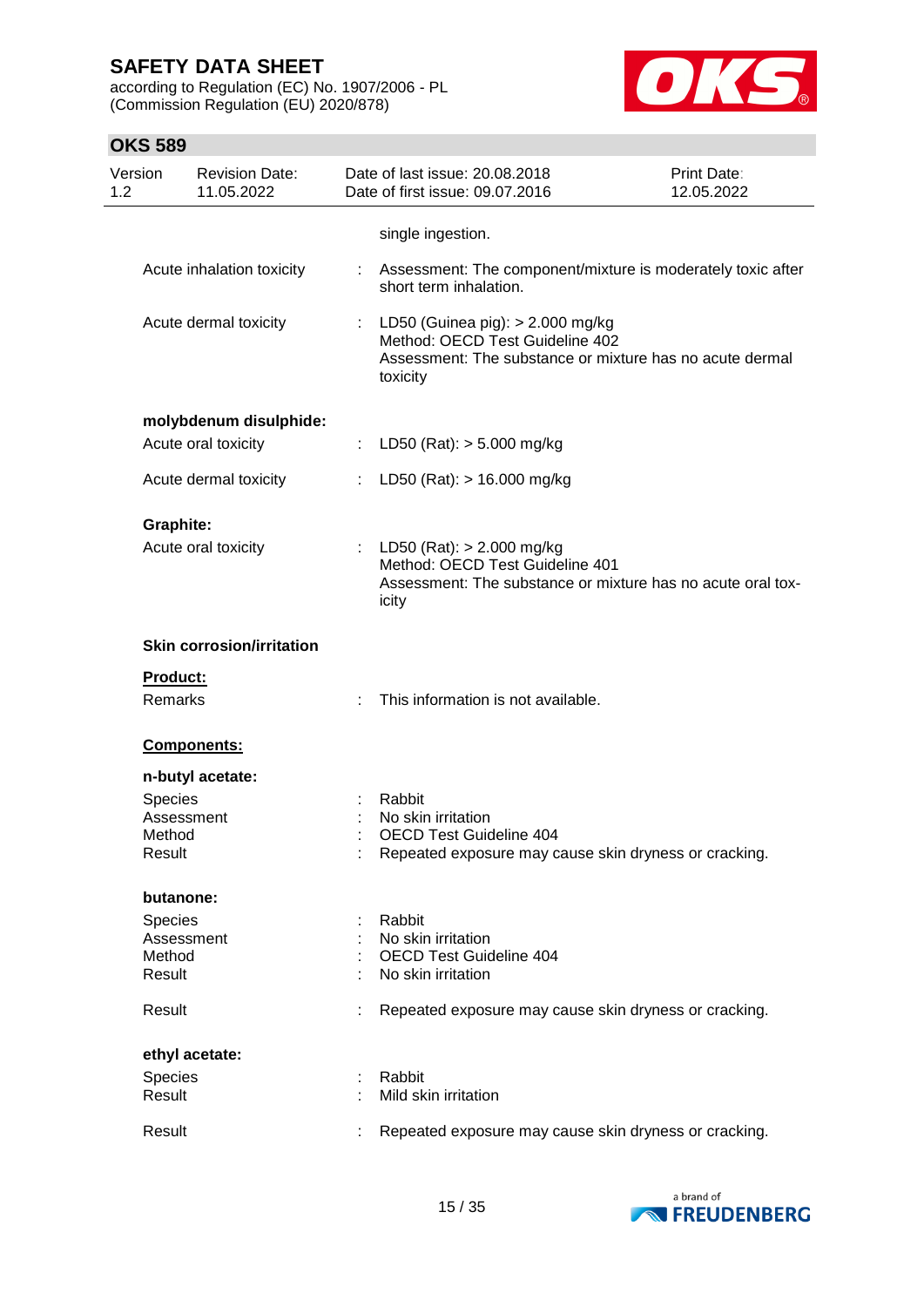according to Regulation (EC) No. 1907/2006 - PL (Commission Regulation (EU) 2020/878)



| 1.2 | Version                                                 | <b>Revision Date:</b><br>11.05.2022 |    | Date of last issue: 20.08.2018<br>Date of first issue: 09.07.2016                                              | <b>Print Date:</b><br>12.05.2022 |  |  |  |
|-----|---------------------------------------------------------|-------------------------------------|----|----------------------------------------------------------------------------------------------------------------|----------------------------------|--|--|--|
|     | butan-1-ol:                                             |                                     |    |                                                                                                                |                                  |  |  |  |
|     | Species<br>Assessment<br>Result                         |                                     |    | Rabbit<br>Irritating to skin.<br>Irritating to skin.                                                           |                                  |  |  |  |
|     |                                                         | aluminium dihydrogen triphosphate:  |    |                                                                                                                |                                  |  |  |  |
|     | Assessment<br>Result                                    |                                     |    | No skin irritation<br>No skin irritation                                                                       |                                  |  |  |  |
|     | ethylene glycol monobutyl ether:                        |                                     |    |                                                                                                                |                                  |  |  |  |
|     | Species<br>Assessment<br>Result                         |                                     |    | Rabbit<br>Irritating to skin.<br>Irritating to skin.                                                           |                                  |  |  |  |
|     |                                                         | molybdenum disulphide:              |    |                                                                                                                |                                  |  |  |  |
|     | Assessment<br>Result                                    |                                     |    | No skin irritation<br>No skin irritation                                                                       |                                  |  |  |  |
|     |                                                         | Serious eye damage/eye irritation   |    |                                                                                                                |                                  |  |  |  |
|     | Product:<br><b>Remarks</b>                              |                                     | t. | Risk of serious damage to eyes.                                                                                |                                  |  |  |  |
|     | Components:                                             |                                     |    |                                                                                                                |                                  |  |  |  |
|     |                                                         | n-butyl acetate:                    |    |                                                                                                                |                                  |  |  |  |
|     | Species<br>Assessment<br>Method<br>Result<br><b>GLP</b> |                                     |    | Rabbit<br>No eye irritation<br><b>OECD Test Guideline 405</b><br>No eye irritation<br>yes                      |                                  |  |  |  |
|     | butanone:                                               |                                     |    |                                                                                                                |                                  |  |  |  |
|     | Species<br>Assessment<br>Method<br>Result               |                                     |    | Rabbit<br>Irritating to eyes.<br><b>OECD Test Guideline 405</b><br>Irritating to eyes.                         |                                  |  |  |  |
|     | ethyl acetate:                                          |                                     |    |                                                                                                                |                                  |  |  |  |
|     | Assessment<br>Result                                    |                                     |    | Irritating to eyes.<br>Irritating to eyes.                                                                     |                                  |  |  |  |
|     | butan-1-ol:                                             |                                     |    |                                                                                                                |                                  |  |  |  |
|     | Species<br>Assessment<br>Method<br>Result               |                                     |    | Rabbit<br>Risk of serious damage to eyes.<br><b>OECD Test Guideline 405</b><br>Risk of serious damage to eyes. |                                  |  |  |  |

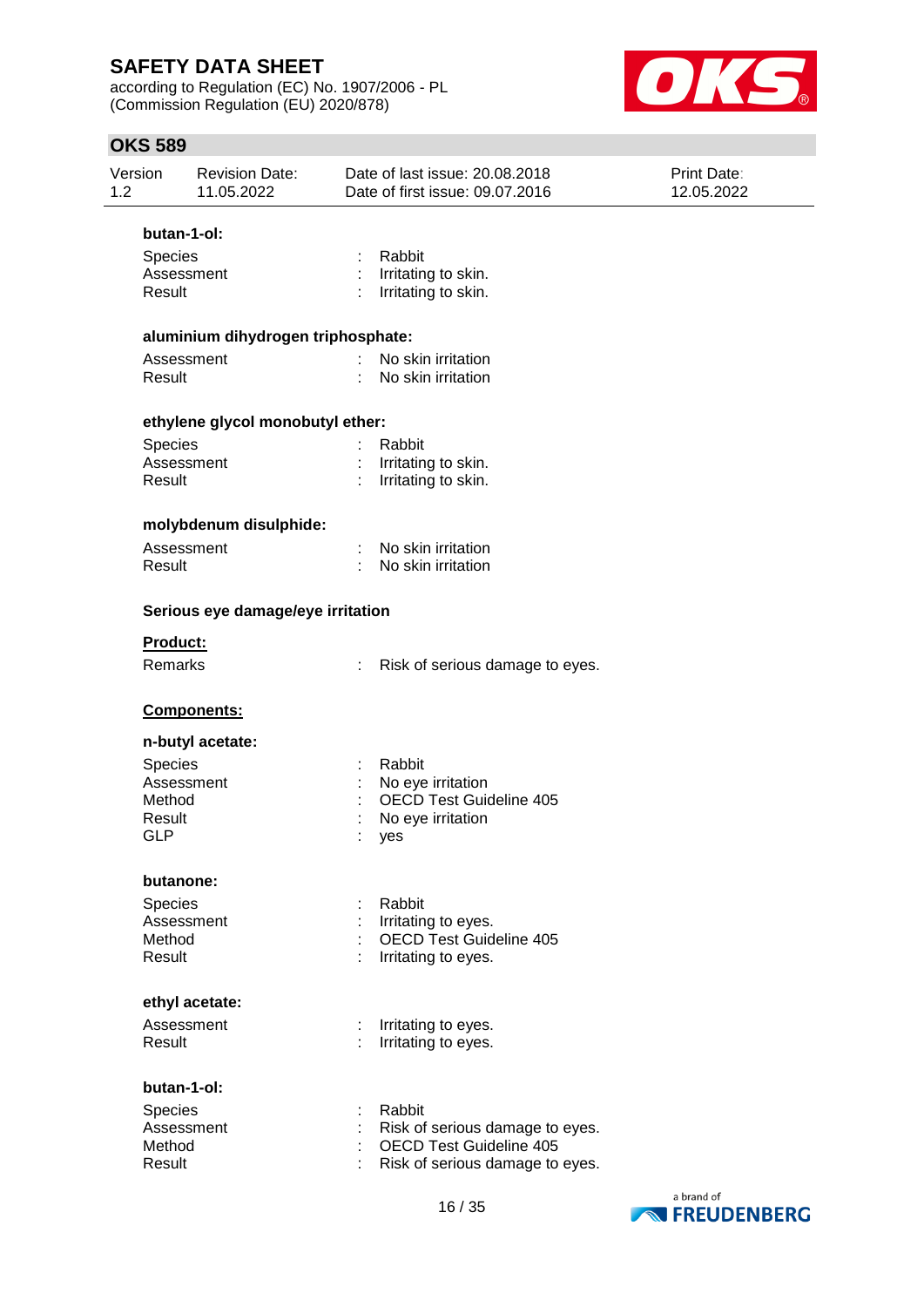according to Regulation (EC) No. 1907/2006 - PL (Commission Regulation (EU) 2020/878)



| 1.2 | Version                            | <b>Revision Date:</b><br>11.05.2022 |   | Date of last issue: 20.08.2018<br>Date of first issue: 09.07.2016    | Print Date:<br>12.05.2022 |  |  |  |
|-----|------------------------------------|-------------------------------------|---|----------------------------------------------------------------------|---------------------------|--|--|--|
|     | <b>GLP</b>                         |                                     | ÷ | yes                                                                  |                           |  |  |  |
|     | aluminium dihydrogen triphosphate: |                                     |   |                                                                      |                           |  |  |  |
|     | Assessment<br>Result               |                                     |   | Irritating to eyes.<br>Irritating to eyes.                           |                           |  |  |  |
|     | ethylene glycol monobutyl ether:   |                                     |   |                                                                      |                           |  |  |  |
|     | Species                            |                                     |   | Rabbit                                                               |                           |  |  |  |
|     | Assessment<br>Result               |                                     |   | Irritating to eyes.<br>Irritating to eyes.                           |                           |  |  |  |
|     |                                    | molybdenum disulphide:              |   |                                                                      |                           |  |  |  |
|     | Assessment                         |                                     |   | No eye irritation                                                    |                           |  |  |  |
|     | Result                             |                                     |   | No eye irritation                                                    |                           |  |  |  |
|     | Respiratory or skin sensitisation  |                                     |   |                                                                      |                           |  |  |  |
|     | Product:                           |                                     |   |                                                                      |                           |  |  |  |
|     | Remarks                            |                                     |   | This information is not available.                                   |                           |  |  |  |
|     |                                    | Components:                         |   |                                                                      |                           |  |  |  |
|     |                                    | n-butyl acetate:                    |   |                                                                      |                           |  |  |  |
|     | <b>Test Type</b>                   |                                     |   | <b>Maximisation Test</b>                                             |                           |  |  |  |
|     | Species                            | Exposure routes                     |   | Dermal<br>Guinea pig                                                 |                           |  |  |  |
|     | Assessment                         |                                     |   | Does not cause skin sensitisation.                                   |                           |  |  |  |
|     | Method                             |                                     |   | <b>OECD Test Guideline 406</b>                                       |                           |  |  |  |
|     | Result                             |                                     |   | Does not cause skin sensitisation.                                   |                           |  |  |  |
|     | butanone:                          |                                     |   |                                                                      |                           |  |  |  |
|     | <b>Test Type</b>                   |                                     |   | <b>Buehler Test</b>                                                  |                           |  |  |  |
|     | Species<br>Assessment              |                                     |   | Guinea pig<br>Does not cause skin sensitisation.                     |                           |  |  |  |
|     | Method                             |                                     |   | <b>OECD Test Guideline 406</b>                                       |                           |  |  |  |
|     | Result                             |                                     |   | Does not cause skin sensitisation.                                   |                           |  |  |  |
|     | <b>GLP</b>                         |                                     |   | yes                                                                  |                           |  |  |  |
|     |                                    | ethyl acetate:                      |   |                                                                      |                           |  |  |  |
|     | <b>Test Type</b>                   |                                     |   | <b>Maximisation Test</b>                                             |                           |  |  |  |
|     |                                    | Exposure routes                     |   | Dermal                                                               |                           |  |  |  |
|     | Species                            |                                     |   | Guinea pig                                                           |                           |  |  |  |
|     | Assessment                         |                                     |   | Does not cause skin sensitisation.                                   |                           |  |  |  |
|     | Method<br>Result                   |                                     |   | <b>OECD Test Guideline 406</b><br>Does not cause skin sensitisation. |                           |  |  |  |
|     |                                    |                                     |   |                                                                      |                           |  |  |  |

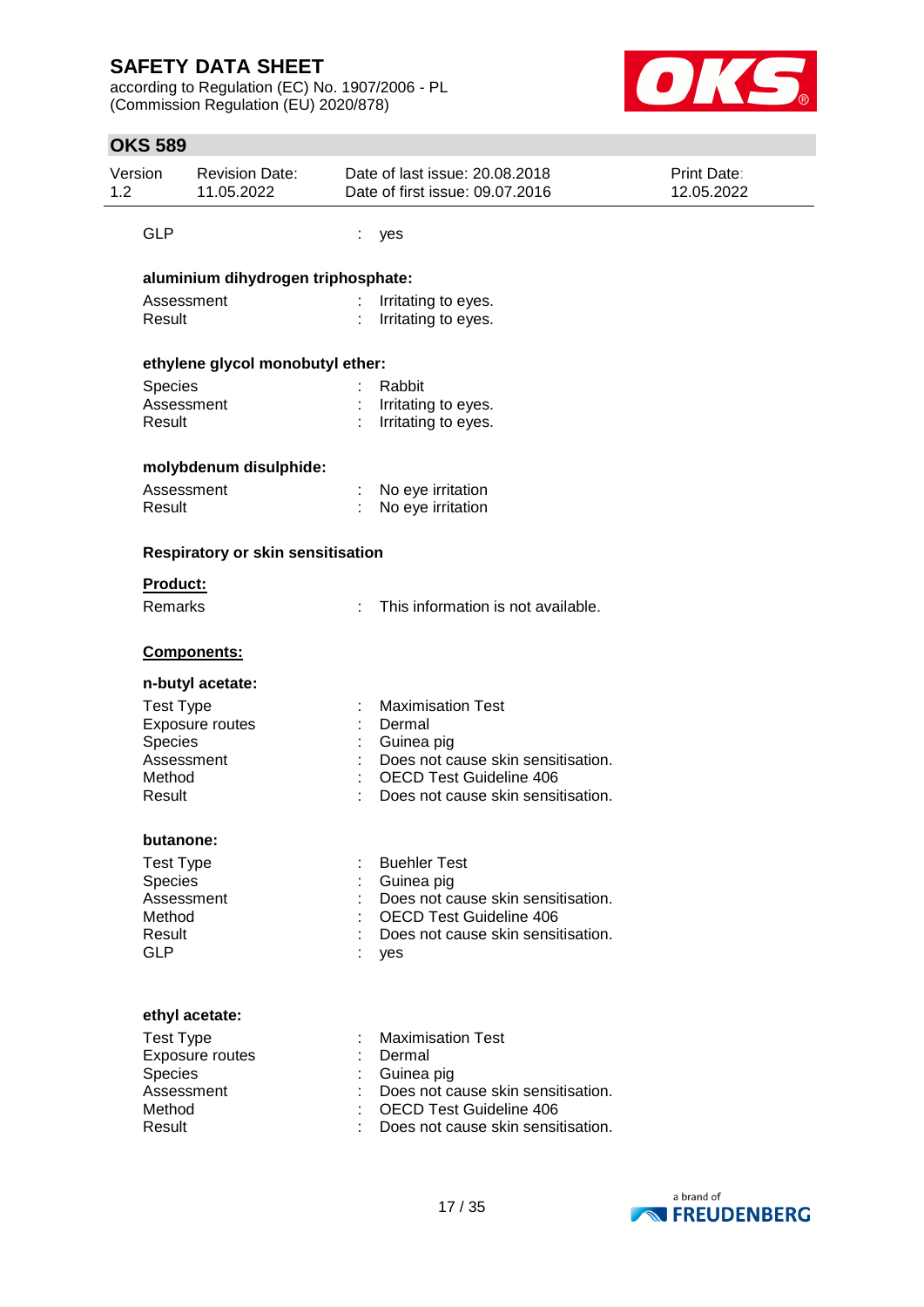according to Regulation (EC) No. 1907/2006 - PL (Commission Regulation (EU) 2020/878)



| Version<br>1.2 |                                                          | <b>Revision Date:</b><br>11.05.2022       |   | Date of last issue: 20.08.2018<br>Date of first issue: 09.07.2016                                                                                   | <b>Print Date:</b><br>12.05.2022 |
|----------------|----------------------------------------------------------|-------------------------------------------|---|-----------------------------------------------------------------------------------------------------------------------------------------------------|----------------------------------|
|                | butan-1-ol:<br>Species<br>Assessment<br>Method<br>Result |                                           |   | Mouse<br>Did not cause sensitisation on laboratory animals.<br><b>OECD Test Guideline 429</b><br>Did not cause sensitisation on laboratory animals. |                                  |
|                | Assessment<br>Result                                     | aluminium dihydrogen triphosphate:        |   | Did not cause sensitisation on laboratory animals.<br>Did not cause sensitisation on laboratory animals.                                            |                                  |
|                | <b>Test Type</b><br>Species<br>Assessment<br>Result      | ethylene glycol monobutyl ether:          |   | <b>Maximisation Test</b><br>Guinea pig<br>Did not cause sensitisation on laboratory animals.<br>Did not cause sensitisation on laboratory animals.  |                                  |
|                | Assessment<br>Result                                     | molybdenum disulphide:                    |   | Does not cause skin sensitisation.<br>Does not cause skin sensitisation.                                                                            |                                  |
|                | <b>Product:</b>                                          | <b>Germ cell mutagenicity</b>             |   |                                                                                                                                                     |                                  |
|                |                                                          | Genotoxicity in vitro                     |   | Remarks: No data available                                                                                                                          |                                  |
|                |                                                          | Genotoxicity in vivo                      |   | Remarks: No data available                                                                                                                          |                                  |
|                |                                                          | Components:                               |   |                                                                                                                                                     |                                  |
|                |                                                          | n-butyl acetate:<br>Genotoxicity in vitro |   | : Test Type: Ames test<br>Test system: Salmonella typhimurium<br>Method: OECD Test Guideline 471<br>Result: negative                                |                                  |
|                |                                                          |                                           |   | Test Type: Chromosome aberration test in vitro<br>Test system: Chinese hamster cells<br>Method: OECD Test Guideline 473<br>Result: negative         |                                  |
|                |                                                          | Genotoxicity in vivo                      |   | Species: Mouse<br><b>Application Route: Oral</b><br>Method: OECD Test Guideline 474<br>Result: negative                                             |                                  |
|                | sessment                                                 | Germ cell mutagenicity-As-                | ÷ | Tests on bacterial or mammalian cell cultures did not show<br>mutagenic effects., Animal testing did not show any mutagenic<br>effects.             |                                  |

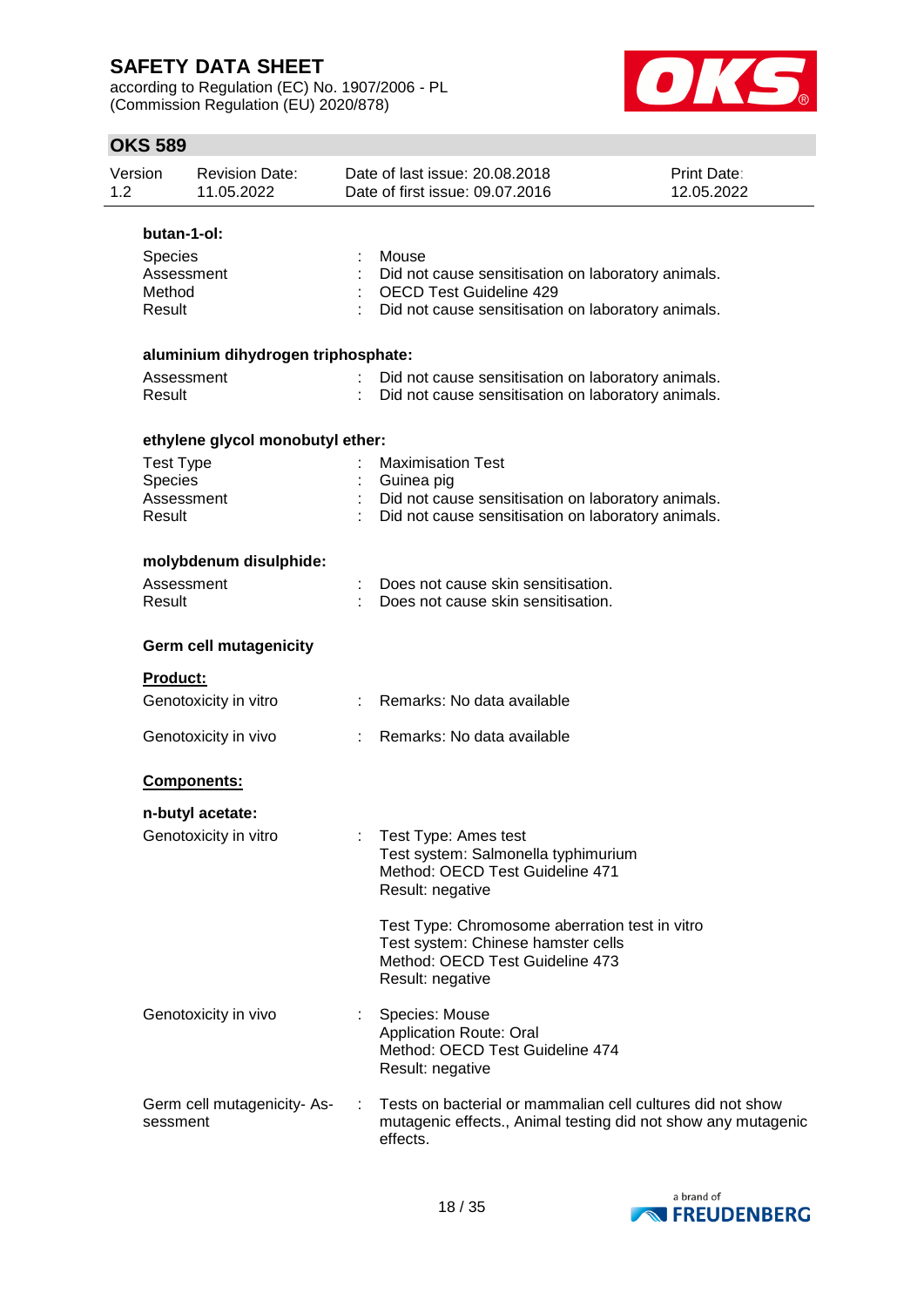according to Regulation (EC) No. 1907/2006 - PL (Commission Regulation (EU) 2020/878)



| Version<br>1.2 |                                  | <b>Revision Date:</b><br>11.05.2022 | Date of last issue: 20.08.2018<br><b>Print Date:</b><br>Date of first issue: 09.07.2016<br>12.05.2022 |                                                                                  |            |
|----------------|----------------------------------|-------------------------------------|-------------------------------------------------------------------------------------------------------|----------------------------------------------------------------------------------|------------|
|                | butanone:                        |                                     |                                                                                                       |                                                                                  |            |
|                | sessment                         | Germ cell mutagenicity-As- :        |                                                                                                       | Tests on bacterial or mammalian cell cultures did not show<br>mutagenic effects. |            |
|                |                                  | ethylene glycol monobutyl ether:    |                                                                                                       |                                                                                  |            |
|                | sessment                         |                                     |                                                                                                       | Germ cell mutagenicity-As- : In vitro tests did not show mutagenic effects       |            |
|                |                                  | molybdenum disulphide:              |                                                                                                       |                                                                                  |            |
|                | sessment                         |                                     |                                                                                                       | Germ cell mutagenicity-As- : Animal testing did not show any mutagenic effects.  |            |
|                |                                  | Carcinogenicity                     |                                                                                                       |                                                                                  |            |
|                | <b>Product:</b>                  |                                     |                                                                                                       |                                                                                  |            |
|                | <b>Remarks</b>                   |                                     |                                                                                                       | No data available                                                                |            |
|                |                                  | Components:                         |                                                                                                       |                                                                                  |            |
|                |                                  | n-butyl acetate:                    |                                                                                                       |                                                                                  |            |
|                | ment                             | Carcinogenicity - Assess-           |                                                                                                       | : Not classifiable as a human carcinogen.                                        |            |
|                | butanone:                        |                                     |                                                                                                       |                                                                                  |            |
|                | ment                             | Carcinogenicity - Assess-           |                                                                                                       | : Not classifiable as a human carcinogen.                                        |            |
|                | ethylene glycol monobutyl ether: |                                     |                                                                                                       |                                                                                  |            |
|                | ment                             | Carcinogenicity - Assess-           |                                                                                                       | : Animal testing did not show any carcinogenic effects.                          |            |
|                |                                  | molybdenum disulphide:              |                                                                                                       |                                                                                  |            |
|                | ment                             | Carcinogenicity - Assess-           | $\mathcal{L}^{\mathcal{L}}$ .                                                                         | No evidence of carcinogenicity in animal studies.                                |            |
|                |                                  | <b>Reproductive toxicity</b>        |                                                                                                       |                                                                                  |            |
|                | Product:                         |                                     |                                                                                                       |                                                                                  |            |
|                |                                  | Effects on fertility                |                                                                                                       | : Remarks: No data available                                                     |            |
|                | ment                             | Effects on foetal develop-          |                                                                                                       | : Remarks: No data available                                                     |            |
|                |                                  | Components:                         |                                                                                                       |                                                                                  |            |
|                |                                  | n-butyl acetate:                    |                                                                                                       |                                                                                  |            |
|                |                                  | Effects on fertility                |                                                                                                       | Test Type: Two-generation study                                                  |            |
|                |                                  |                                     |                                                                                                       |                                                                                  | a brand of |

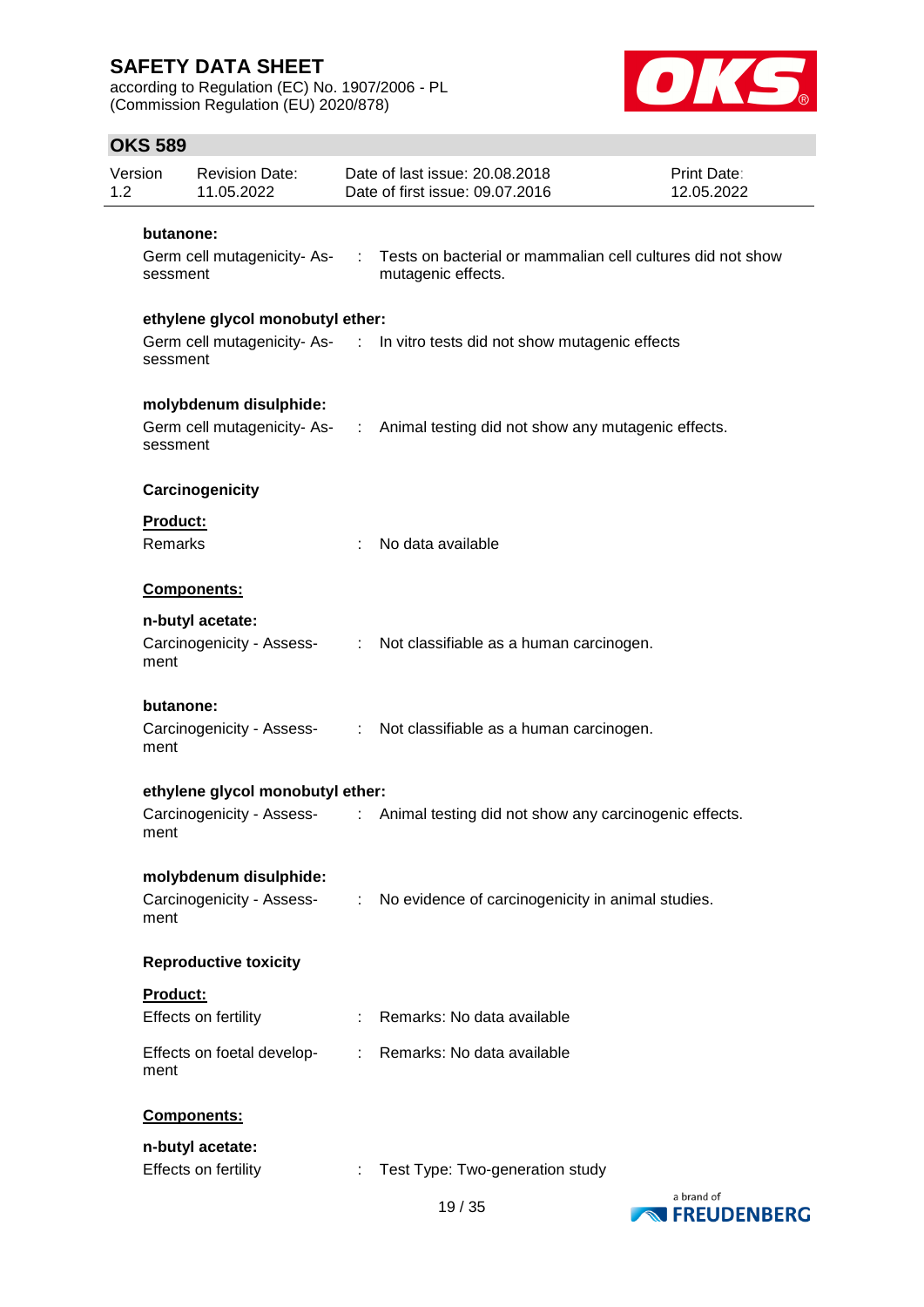according to Regulation (EC) No. 1907/2006 - PL (Commission Regulation (EU) 2020/878)



| Version<br>1.2 |                             | <b>Revision Date:</b><br>11.05.2022     |                | Date of last issue: 20.08.2018<br>Date of first issue: 09.07.2016                                                                                                                                                                                                                                               | Print Date:<br>12.05.2022 |
|----------------|-----------------------------|-----------------------------------------|----------------|-----------------------------------------------------------------------------------------------------------------------------------------------------------------------------------------------------------------------------------------------------------------------------------------------------------------|---------------------------|
|                |                             |                                         |                | Species: Rat<br>Application Route: inhalation (vapour)<br>General Toxicity - Parent: NOAEC: 750 mg/l<br>General Toxicity F1: NOAEC: 750 mg/l<br>General Toxicity F2: NOAEC: 750 mg/l<br>Method: OECD Test Guideline 416<br>Result: Embryotoxic effects and adverse effects on the off-<br>spring were detected. |                           |
|                |                             | Reproductive toxicity - As-             | ÷.             | - Fertility -                                                                                                                                                                                                                                                                                                   |                           |
|                | sessment                    |                                         |                | No evidence of adverse effects on sexual function and fertility,<br>or on development, based on animal experiments.<br>- Teratogenicity -                                                                                                                                                                       |                           |
|                |                             |                                         |                | No toxicity to reproduction                                                                                                                                                                                                                                                                                     |                           |
|                | butanone:                   |                                         |                |                                                                                                                                                                                                                                                                                                                 |                           |
|                |                             | Reproductive toxicity - As-             | $\mathbb{Z}^n$ | - Fertility -                                                                                                                                                                                                                                                                                                   |                           |
|                |                             | sessment                                |                | No toxicity to reproduction<br>- Teratogenicity -                                                                                                                                                                                                                                                               |                           |
|                |                             |                                         |                | No effects on or via lactation                                                                                                                                                                                                                                                                                  |                           |
|                |                             | aluminium dihydrogen triphosphate:      |                |                                                                                                                                                                                                                                                                                                                 |                           |
|                | Reproductive toxicity - As- | $\sim 100$                              | - Fertility -  |                                                                                                                                                                                                                                                                                                                 |                           |
|                |                             | sessment                                |                | No toxicity to reproduction                                                                                                                                                                                                                                                                                     |                           |
|                |                             | ethylene glycol monobutyl ether:        |                |                                                                                                                                                                                                                                                                                                                 |                           |
|                |                             | Reproductive toxicity - As-<br>sessment |                | $\therefore$ - Fertility -                                                                                                                                                                                                                                                                                      |                           |
|                |                             |                                         |                | No toxicity to reproduction<br>- Teratogenicity -                                                                                                                                                                                                                                                               |                           |
|                |                             |                                         |                | Animal testing did not show any effects on foetal develop-<br>ment.                                                                                                                                                                                                                                             |                           |
|                |                             | <b>STOT - single exposure</b>           |                |                                                                                                                                                                                                                                                                                                                 |                           |
|                |                             | Components:                             |                |                                                                                                                                                                                                                                                                                                                 |                           |
|                |                             | n-butyl acetate:                        |                |                                                                                                                                                                                                                                                                                                                 |                           |
|                | Assessment                  | Exposure routes<br><b>Target Organs</b> |                | Inhalation<br>Central nervous system<br>The substance or mixture is classified as specific target organ<br>toxicant, single exposure, category 3 with narcotic effects.                                                                                                                                         |                           |
|                | butanone:                   |                                         |                |                                                                                                                                                                                                                                                                                                                 |                           |
|                | Assessment                  | Exposure routes<br><b>Target Organs</b> |                | Inhalation<br>Respiratory system<br>The substance or mixture is classified as specific target organ                                                                                                                                                                                                             |                           |
|                |                             |                                         |                |                                                                                                                                                                                                                                                                                                                 | a brand of                |

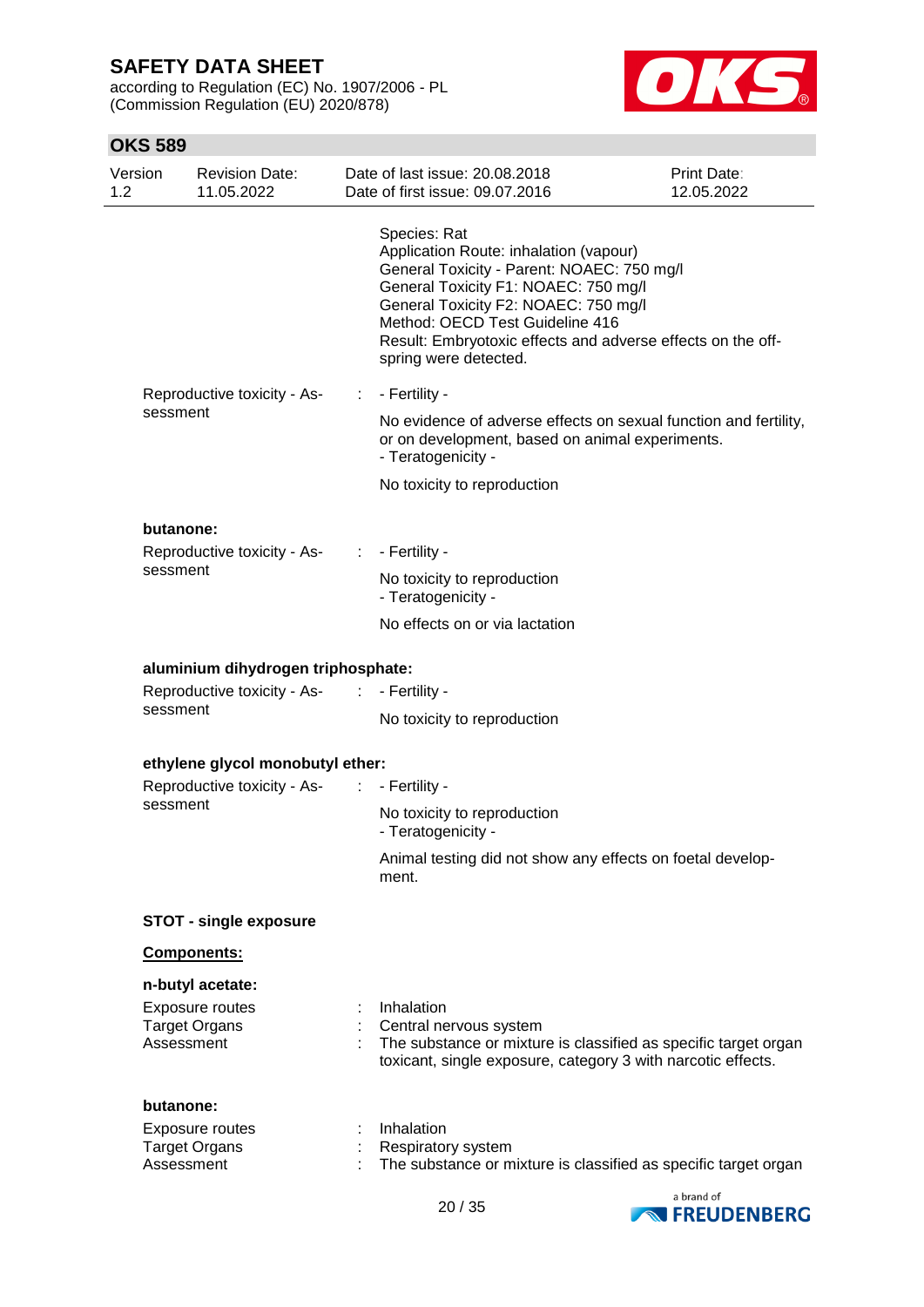according to Regulation (EC) No. 1907/2006 - PL (Commission Regulation (EU) 2020/878)



| Version<br>1.2 |                         | <b>Revision Date:</b><br>11.05.2022                              | Date of last issue: 20.08.2018<br>Date of first issue: 09.07.2016                                                                                                                         | Print Date:<br>12.05.2022 |
|----------------|-------------------------|------------------------------------------------------------------|-------------------------------------------------------------------------------------------------------------------------------------------------------------------------------------------|---------------------------|
|                |                         |                                                                  | toxicant, single exposure, category 3 with narcotic effects.,<br>May cause drowsiness or dizziness.                                                                                       |                           |
|                | Assessment              | ethyl acetate:<br><b>Exposure routes</b><br><b>Target Organs</b> | Inhalation<br><b>Respiratory system</b><br>The substance or mixture is classified as specific target organ<br>toxicant, single exposure, category 3 with narcotic effects.                |                           |
|                | butan-1-ol:             |                                                                  |                                                                                                                                                                                           |                           |
|                | Assessment              | <b>Exposure routes</b><br><b>Target Organs</b>                   | Inhalation<br><b>Respiratory system</b><br>The substance or mixture is classified as specific target organ<br>toxicant, single exposure, category 3 with respiratory tract<br>irritation. |                           |
|                | Assessment              | Exposure routes<br><b>Target Organs</b>                          | Inhalation<br>Central nervous system<br>The substance or mixture is classified as specific target organ<br>toxicant, single exposure, category 3 with narcotic effects.                   |                           |
|                |                         | aluminium dihydrogen triphosphate:                               |                                                                                                                                                                                           |                           |
|                | Assessment              |                                                                  | The substance or mixture is not classified as specific target<br>organ toxicant, single exposure.                                                                                         |                           |
|                |                         | ethylene glycol monobutyl ether:                                 |                                                                                                                                                                                           |                           |
|                | Assessment              |                                                                  | The substance or mixture is not classified as specific target<br>organ toxicant, single exposure.                                                                                         |                           |
|                |                         | molybdenum disulphide:                                           |                                                                                                                                                                                           |                           |
|                | Assessment              |                                                                  | The substance or mixture is not classified as specific target<br>organ toxicant, single exposure.                                                                                         |                           |
|                |                         | <b>STOT - repeated exposure</b>                                  |                                                                                                                                                                                           |                           |
|                |                         | Components:                                                      |                                                                                                                                                                                           |                           |
|                | Assessment              | n-butyl acetate:                                                 | The substance or mixture is not classified as specific target<br>organ toxicant, repeated exposure.                                                                                       |                           |
|                | butanone:<br>Assessment |                                                                  | : The substance or mixture is not classified as specific target<br>organ toxicant, repeated exposure.                                                                                     |                           |
|                | Assessment              | ethyl acetate:                                                   | The substance or mixture is not classified as specific target                                                                                                                             |                           |

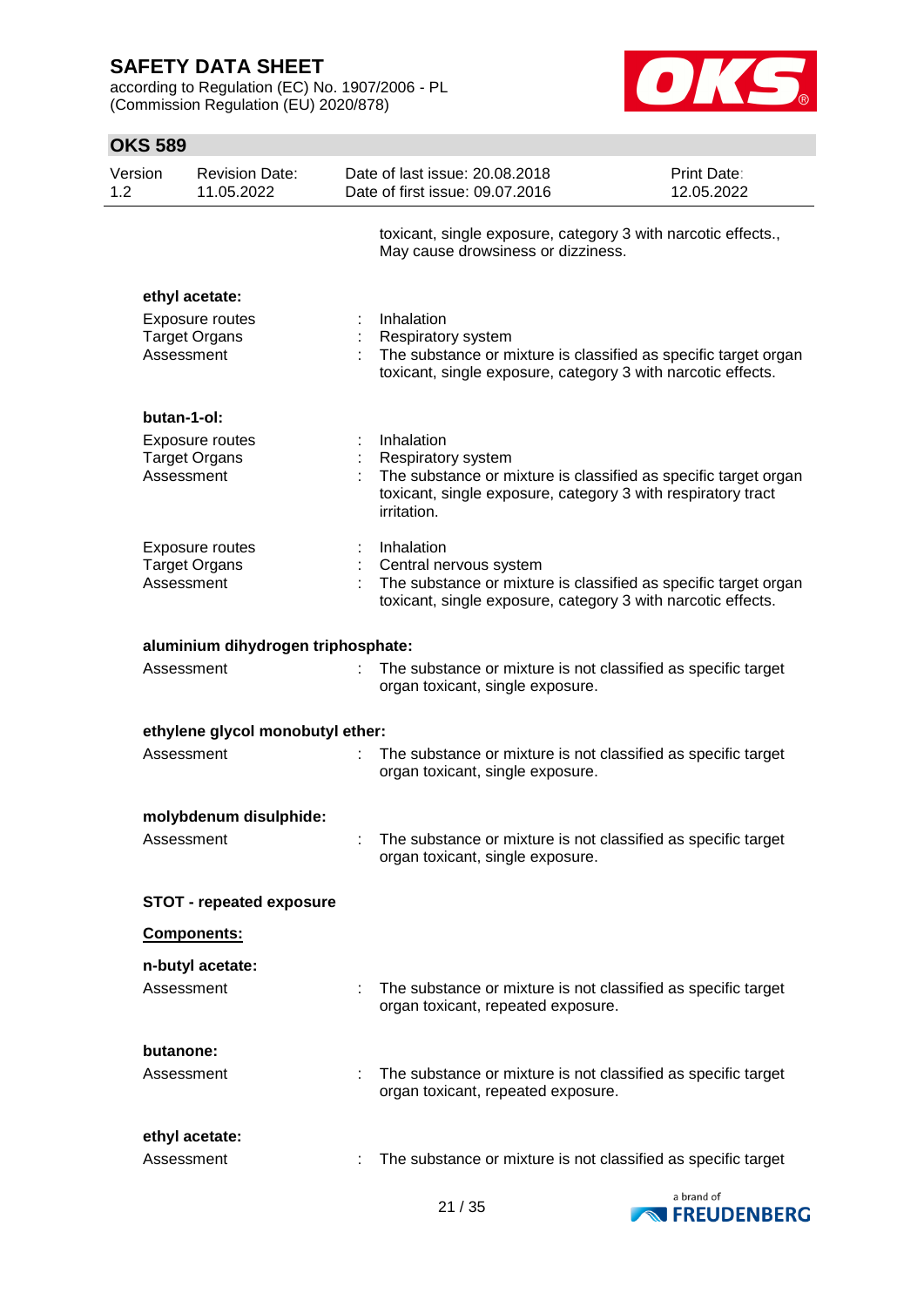according to Regulation (EC) No. 1907/2006 - PL (Commission Regulation (EU) 2020/878)



| Version<br><b>Revision Date:</b><br>11.05.2022<br>1.2 |    | Date of last issue: 20.08.2018<br>Date of first issue: 09.07.2016                                     | Print Date:<br>12.05.2022 |
|-------------------------------------------------------|----|-------------------------------------------------------------------------------------------------------|---------------------------|
|                                                       |    | organ toxicant, repeated exposure.                                                                    |                           |
| butan-1-ol:                                           |    |                                                                                                       |                           |
| Assessment                                            |    | : The substance or mixture is not classified as specific target<br>organ toxicant, repeated exposure. |                           |
| aluminium dihydrogen triphosphate:                    |    |                                                                                                       |                           |
| Assessment                                            | ÷. | The substance or mixture is not classified as specific target<br>organ toxicant, repeated exposure.   |                           |
| ethylene glycol monobutyl ether:                      |    |                                                                                                       |                           |
| Assessment                                            | t. | The substance or mixture is not classified as specific target<br>organ toxicant, repeated exposure.   |                           |
| molybdenum disulphide:                                |    |                                                                                                       |                           |
| Assessment                                            |    | The substance or mixture is not classified as specific target<br>organ toxicant, repeated exposure.   |                           |
| <b>Repeated dose toxicity</b>                         |    |                                                                                                       |                           |
| Product:<br>Remarks                                   |    | This information is not available.                                                                    |                           |
|                                                       |    |                                                                                                       |                           |
| Components:                                           |    |                                                                                                       |                           |
| n-butyl acetate:                                      |    |                                                                                                       |                           |
| Species                                               |    | Rat                                                                                                   |                           |
| <b>NOAEL</b><br><b>Application Route</b>              |    | 125 mg/kg<br>Oral                                                                                     |                           |
| <b>Aspiration toxicity</b>                            |    |                                                                                                       |                           |
| <b>Product:</b>                                       |    |                                                                                                       |                           |
| This information is not available.                    |    |                                                                                                       |                           |
| Components:                                           |    |                                                                                                       |                           |
| n-butyl acetate:                                      |    |                                                                                                       |                           |
| No aspiration toxicity classification                 |    |                                                                                                       |                           |
| butanone:<br>No aspiration toxicity classification    |    |                                                                                                       |                           |
|                                                       |    |                                                                                                       |                           |
| butan-1-ol:<br>No aspiration toxicity classification  |    |                                                                                                       |                           |
|                                                       |    | 22.125                                                                                                | a brand of                |

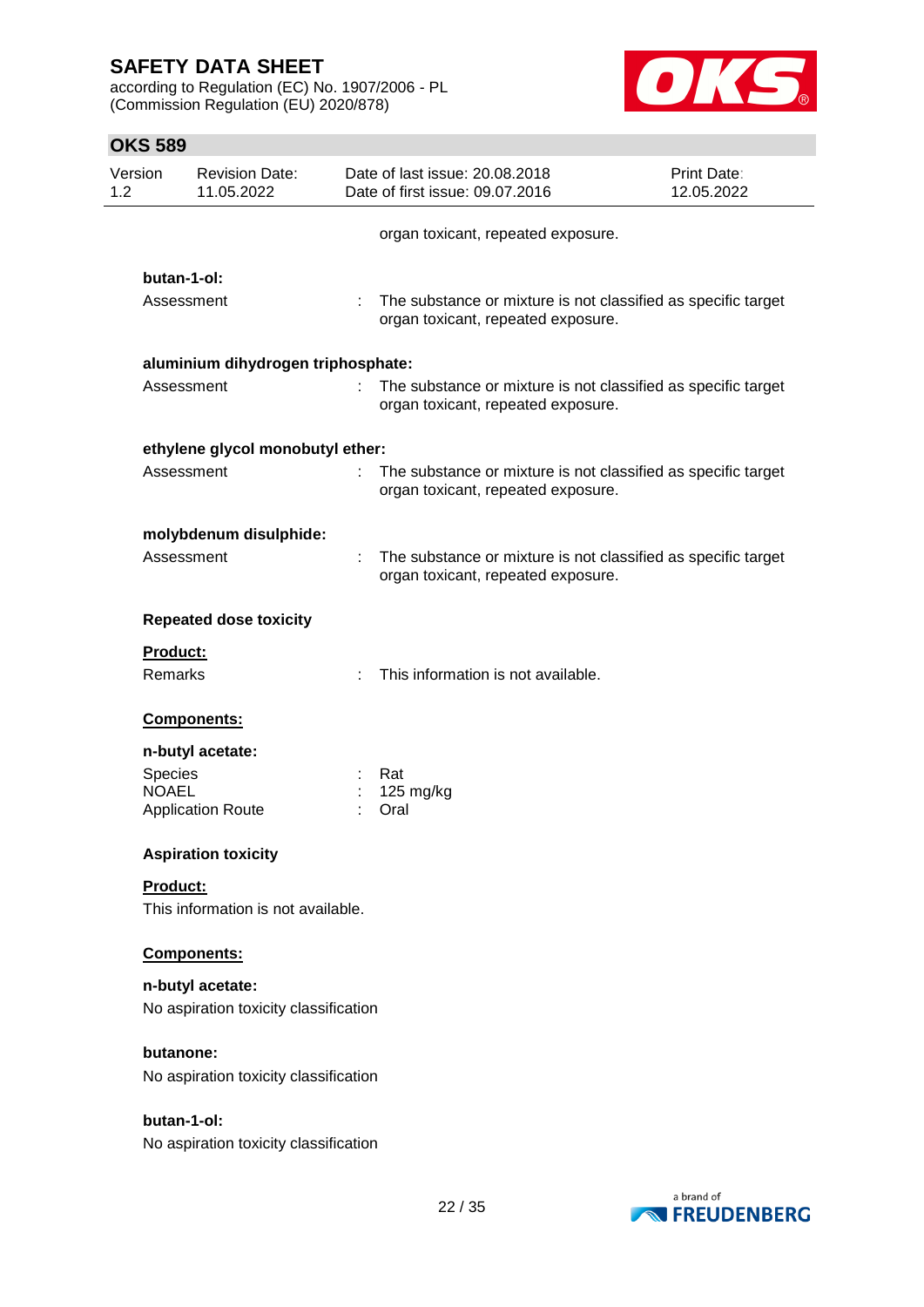according to Regulation (EC) No. 1907/2006 - PL (Commission Regulation (EU) 2020/878)



# **OKS 589**

| <b>OKS 589</b> |                                                                             |   |                                                                                                                                                                                                                                                                           |                                  |  |  |  |
|----------------|-----------------------------------------------------------------------------|---|---------------------------------------------------------------------------------------------------------------------------------------------------------------------------------------------------------------------------------------------------------------------------|----------------------------------|--|--|--|
| Version<br>1.2 | <b>Revision Date:</b><br>11.05.2022                                         |   | Date of last issue: 20.08.2018<br>Date of first issue: 09.07.2016                                                                                                                                                                                                         | <b>Print Date:</b><br>12.05.2022 |  |  |  |
|                | aluminium dihydrogen triphosphate:<br>No aspiration toxicity classification |   |                                                                                                                                                                                                                                                                           |                                  |  |  |  |
|                | ethylene glycol monobutyl ether:<br>No aspiration toxicity classification   |   |                                                                                                                                                                                                                                                                           |                                  |  |  |  |
|                | 11.2 Information on other hazards                                           |   |                                                                                                                                                                                                                                                                           |                                  |  |  |  |
|                | <b>Endocrine disrupting properties</b>                                      |   |                                                                                                                                                                                                                                                                           |                                  |  |  |  |
|                | <b>Product:</b><br>Assessment                                               |   | The substance/mixture does not contain components consid-<br>ered to have endocrine disrupting properties according to<br>REACH Article 57(f) or Commission Delegated regulation<br>(EU) 2017/2100 or Commission Regulation (EU) 2018/605 at<br>levels of 0.1% or higher. |                                  |  |  |  |
|                | <b>Further information</b>                                                  |   |                                                                                                                                                                                                                                                                           |                                  |  |  |  |
|                | Product:                                                                    |   |                                                                                                                                                                                                                                                                           |                                  |  |  |  |
|                | <b>Remarks</b>                                                              |   | Information given is based on data on the components and<br>the toxicology of similar products.                                                                                                                                                                           |                                  |  |  |  |
|                | <b>Components:</b>                                                          |   |                                                                                                                                                                                                                                                                           |                                  |  |  |  |
|                | aluminium dihydrogen triphosphate:                                          |   |                                                                                                                                                                                                                                                                           |                                  |  |  |  |
|                | <b>Remarks</b>                                                              |   | Ingestion causes irritation of upper respiratory system and<br>gastrointestinal disturbance.                                                                                                                                                                              |                                  |  |  |  |
|                | molybdenum disulphide:                                                      |   |                                                                                                                                                                                                                                                                           |                                  |  |  |  |
|                | Remarks                                                                     | t | Information given is based on data on the components and<br>the toxicology of similar products.                                                                                                                                                                           |                                  |  |  |  |

# **SECTION 12: Ecological information**

## **12.1 Toxicity**

| <b>Product:</b>                                                                     |                                        |
|-------------------------------------------------------------------------------------|----------------------------------------|
| Toxicity to fish                                                                    | Remarks: Harmful to aquatic organisms. |
| Toxicity to daphnia and other : Remarks: No data available<br>aquatic invertebrates |                                        |
| Toxicity to algae/aquatic<br>plants                                                 | : Remarks: No data available           |
| Toxicity to microorganisms                                                          |                                        |

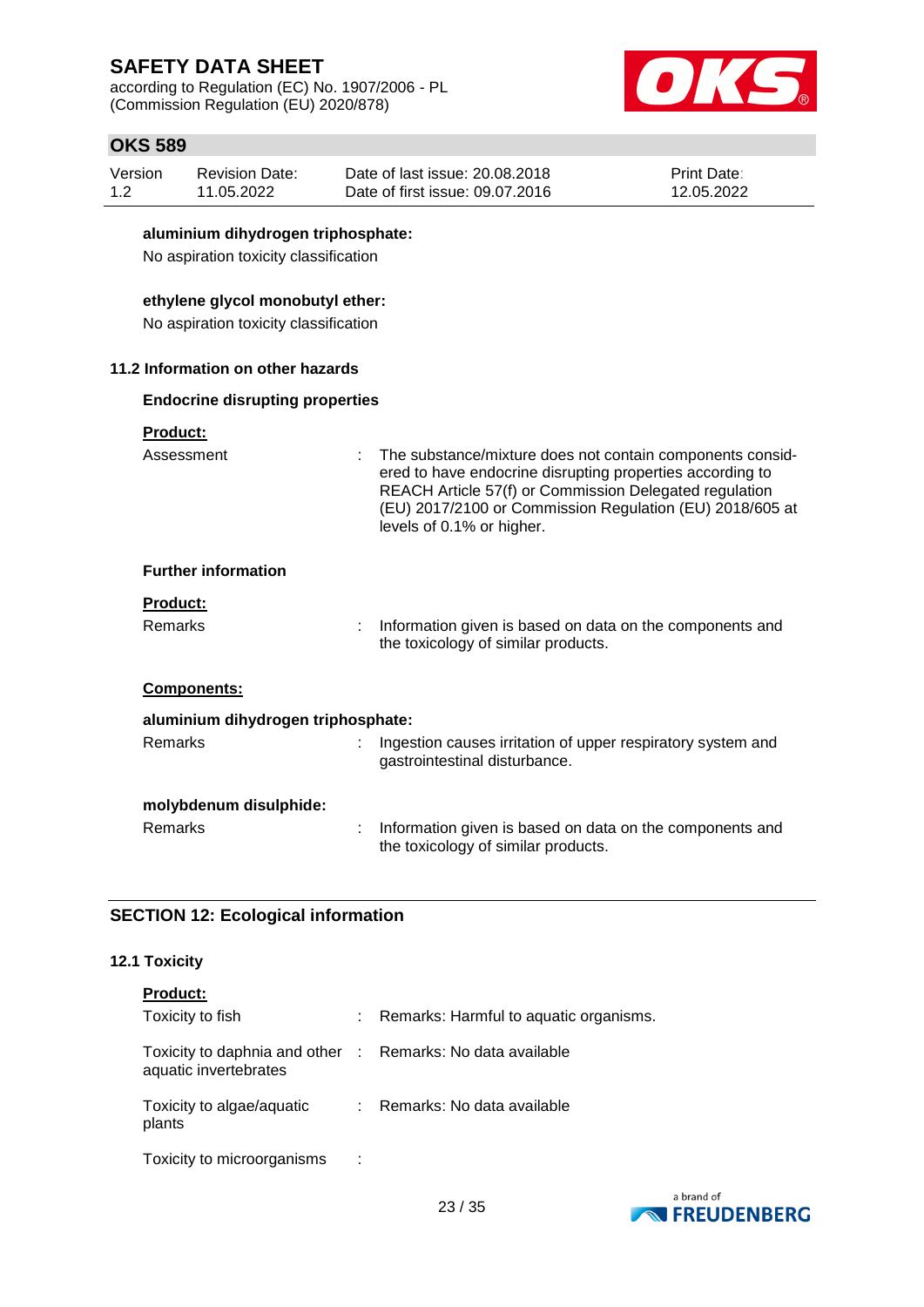according to Regulation (EC) No. 1907/2006 - PL (Commission Regulation (EU) 2020/878)



| Version<br>1.2 | <b>Revision Date:</b><br>11.05.2022                                              |                       | Date of last issue: 20.08.2018<br>Date of first issue: 09.07.2016                                                                                                   | <b>Print Date:</b><br>12.05.2022 |
|----------------|----------------------------------------------------------------------------------|-----------------------|---------------------------------------------------------------------------------------------------------------------------------------------------------------------|----------------------------------|
|                |                                                                                  |                       | Remarks: No data available                                                                                                                                          |                                  |
|                | <b>Components:</b>                                                               |                       |                                                                                                                                                                     |                                  |
|                | n-butyl acetate:                                                                 |                       |                                                                                                                                                                     |                                  |
|                | Toxicity to fish                                                                 |                       | LC50 (Pimephales promelas (fathead minnow)): 18 mg/l<br>Exposure time: 96 h<br>Test Type: flow-through test<br>Method: OECD Test Guideline 203                      |                                  |
|                | Toxicity to daphnia and other :<br>aquatic invertebrates                         |                       | EC50 (Daphnia (water flea)): 44 mg/l<br>Exposure time: 48 h<br>Test Type: static test                                                                               |                                  |
| plants         | Toxicity to algae/aquatic                                                        |                       | : EC50 (Desmodesmus subspicatus (green algae)): 397 mg/l<br>Exposure time: 72 h<br>Test Type: static test                                                           |                                  |
|                | Toxicity to microorganisms                                                       |                       | EC50 (Tetrahymena pyriformis): 356 mg/l<br>Exposure time: 40 h<br>Test Type: Growth inhibition                                                                      |                                  |
|                | Toxicity to daphnia and other :<br>aquatic invertebrates (Chron-<br>ic toxicity) |                       | NOEC: 23 mg/l<br>Exposure time: 21 d<br>Species: Daphnia magna (Water flea)<br><b>Test Type: Reproduction Test</b><br>GLP: yes                                      |                                  |
|                | butanone:                                                                        |                       |                                                                                                                                                                     |                                  |
|                | Toxicity to fish                                                                 | $\mathbb{Z}^{\times}$ | LC50 (Pimephales promelas (fathead minnow)): 2.993 mg/l<br>Exposure time: 96 h<br>Test Type: static test                                                            |                                  |
|                | Toxicity to daphnia and other<br>aquatic invertebrates                           |                       | EC50 (Daphnia magna (Water flea)): 308 mg/l<br>Exposure time: 48 h<br>Test Type: static test                                                                        |                                  |
| plants         | Toxicity to algae/aquatic                                                        |                       | EC50 (Pseudokirchneriella subcapitata (green algae)): 1.972<br>mg/l<br>Exposure time: 72 h<br>Test Type: static test<br>Method: OECD Test Guideline 201<br>GLP: yes |                                  |
|                | Toxicity to microorganisms                                                       | ÷.                    | EC50 (Pseudomonas putida): 1.150 mg/l<br>Exposure time: 16 h<br>Test Type: static test<br>Method: DIN 38 412 Part 8                                                 |                                  |
|                | ethyl acetate:                                                                   |                       |                                                                                                                                                                     |                                  |
|                | Toxicity to fish                                                                 |                       | LC50 (Pimephales promelas (fathead minnow)): 212,5 mg/l                                                                                                             |                                  |

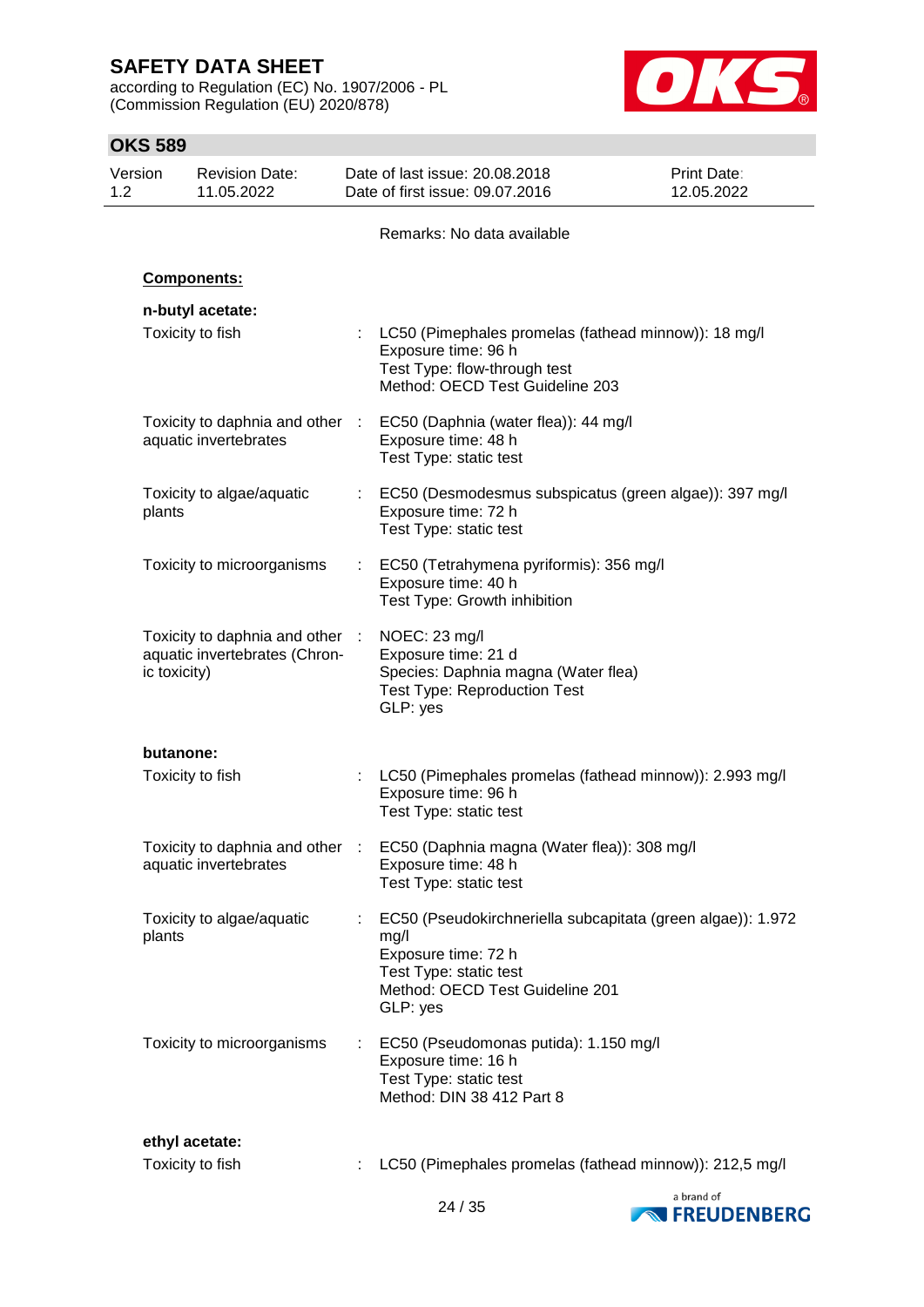according to Regulation (EC) No. 1907/2006 - PL (Commission Regulation (EU) 2020/878)



| Version<br>1.2 |              | <b>Revision Date:</b><br>11.05.2022                              |    | Date of last issue: 20.08.2018<br>Date of first issue: 09.07.2016                                                                                                 | <b>Print Date:</b><br>12.05.2022 |
|----------------|--------------|------------------------------------------------------------------|----|-------------------------------------------------------------------------------------------------------------------------------------------------------------------|----------------------------------|
|                |              |                                                                  |    | Exposure time: 96 h<br>Test Type: static test                                                                                                                     |                                  |
|                |              | Toxicity to daphnia and other<br>aquatic invertebrates           |    | EC50 (Daphnia magna (Water flea)): 154 mg/l<br>Exposure time: 48 h                                                                                                |                                  |
|                | plants       | Toxicity to algae/aquatic                                        | ÷. | EC50 (Pseudokirchneriella subcapitata (green algae)): 2.500<br>mg/l<br>Exposure time: 96 h                                                                        |                                  |
|                | butan-1-ol:  |                                                                  |    |                                                                                                                                                                   |                                  |
|                |              | Toxicity to fish                                                 | ÷. | LC50 (Pimephales promelas (fathead minnow)): 1.376 mg/l<br>Exposure time: 96 h<br>Test Type: static test<br>Method: OECD Test Guideline 203<br>GLP: yes           |                                  |
|                |              | Toxicity to daphnia and other :<br>aquatic invertebrates         |    | EC50 (Daphnia magna (Water flea)): 1.328 mg/l<br>Exposure time: 48 h<br>Test Type: static test<br>Method: OECD Test Guideline 202<br>GLP: yes                     |                                  |
|                | plants       | Toxicity to algae/aquatic                                        | t. | EC50 (Pseudokirchneriella subcapitata (green algae)): 225<br>mg/l<br>Exposure time: 96 h<br>Test Type: static test<br>Method: OECD Test Guideline 201<br>GLP: yes |                                  |
|                |              | Toxicity to microorganisms                                       |    | EC10 (Pseudomonas putida): 2.476 mg/l<br>Exposure time: 17 h<br>Test Type: static test<br>Method: DIN 38 412 Part 8                                               |                                  |
|                | ic toxicity) | Toxicity to daphnia and other :<br>aquatic invertebrates (Chron- |    | NOEC: 4,1 mg/l<br>Exposure time: 21 d<br>Species: Daphnia magna (Water flea)<br>Test Type: semi-static test<br>Method: OECD Test Guideline 211<br>GLP: yes        |                                  |
|                |              | ethylene glycol monobutyl ether:                                 |    |                                                                                                                                                                   |                                  |
|                |              | Toxicity to fish                                                 |    | LC50 (Oncorhynchus mykiss (rainbow trout)): 1.474 mg/l<br>Exposure time: 96 h<br>Test Type: static test<br>Method: OECD Test Guideline 203                        |                                  |
|                |              | Toxicity to daphnia and other :<br>aquatic invertebrates         |    | EC50 (Daphnia magna (Water flea)): 1.550 mg/l<br>Exposure time: 48 h<br>Test Type: Immobilization                                                                 |                                  |

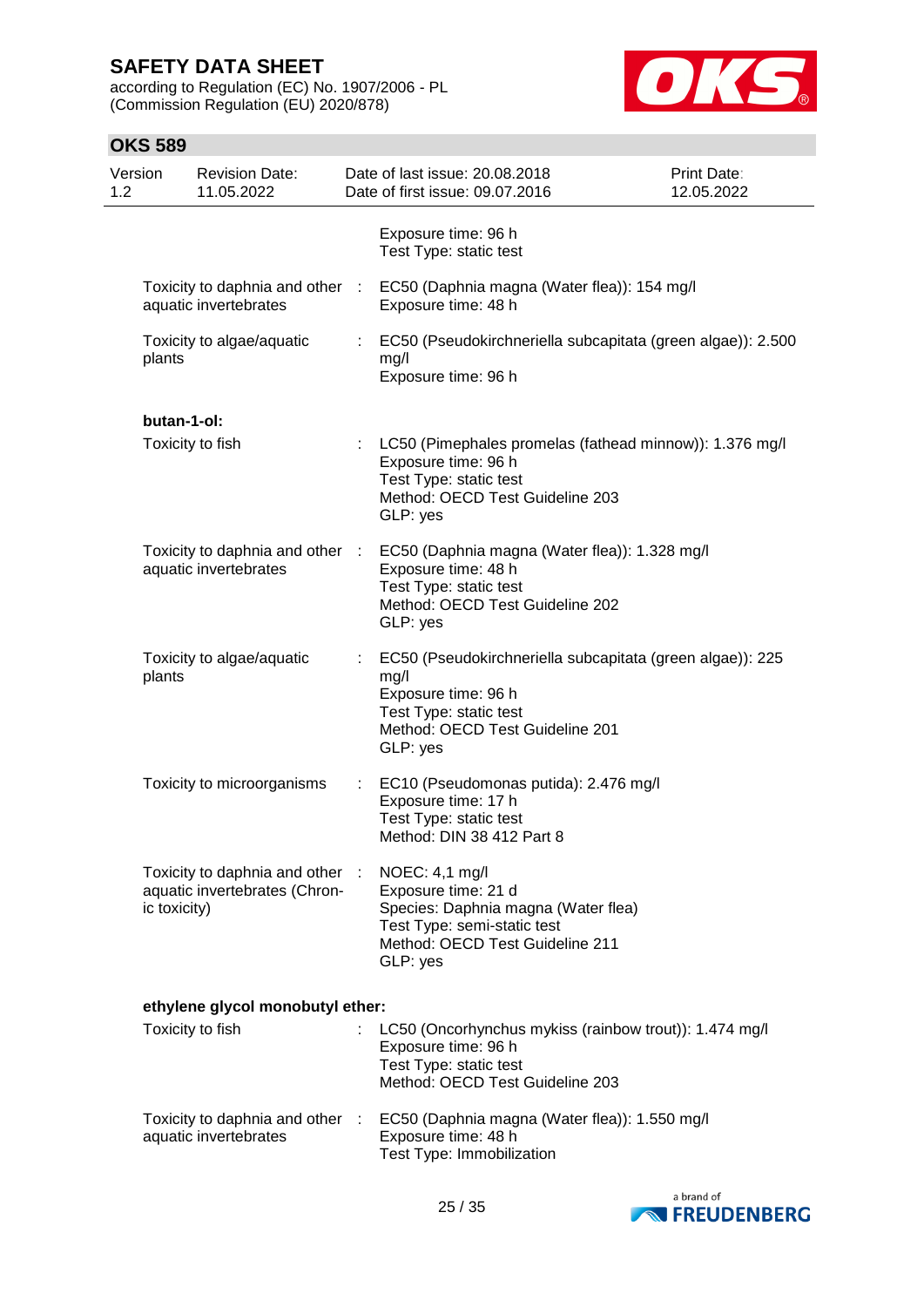according to Regulation (EC) No. 1907/2006 - PL (Commission Regulation (EU) 2020/878)



## **OKS 589**

| Version<br>1.2 |                 | <b>Revision Date:</b><br>11.05.2022                              |   | Date of last issue: 20.08.2018<br>Date of first issue: 09.07.2016                                                                                      | Print Date:<br>12.05.2022 |
|----------------|-----------------|------------------------------------------------------------------|---|--------------------------------------------------------------------------------------------------------------------------------------------------------|---------------------------|
|                |                 |                                                                  |   | Method: OECD Test Guideline 202                                                                                                                        |                           |
|                | plants          | Toxicity to algae/aquatic                                        |   | : EC50 (Pseudokirchneriella subcapitata (green algae)): 1.840<br>mg/l<br>Exposure time: 72 h<br>Method: OECD Test Guideline 201                        |                           |
|                | icity)          | Toxicity to fish (Chronic tox-                                   |   | $NOEC:$ > 100 mg/l<br>Exposure time: 21 d<br>Species: Danio rerio (zebra fish)                                                                         |                           |
|                | ic toxicity)    | Toxicity to daphnia and other :<br>aquatic invertebrates (Chron- |   | NOEC: 100 mg/l<br>Exposure time: 21 d<br>Species: Daphnia magna (Water flea)<br><b>Test Type: Reproduction Test</b><br>Method: OECD Test Guideline 211 |                           |
|                |                 | molybdenum disulphide:                                           |   |                                                                                                                                                        |                           |
|                |                 | Toxicity to fish                                                 |   | LC50 (Pimephales promelas (fathead minnow)): > 100 mg/l<br>Exposure time: 96 h                                                                         |                           |
|                |                 | aquatic invertebrates                                            |   | Toxicity to daphnia and other : EC50 (Daphnia magna (Water flea)): > 100 mg/l<br>Exposure time: 48 h                                                   |                           |
|                | plants          | Toxicity to algae/aquatic                                        |   | EC50 (Pseudokirchneriella subcapitata (green algae)): > 100<br>mg/l<br>Exposure time: 72 h                                                             |                           |
|                |                 | 12.2 Persistence and degradability                               |   |                                                                                                                                                        |                           |
|                | <b>Product:</b> |                                                                  |   |                                                                                                                                                        |                           |
|                |                 | Biodegradability                                                 | ÷ | Remarks: No data available                                                                                                                             |                           |
|                |                 | Physico-chemical removabil-                                      |   | Remarks: No data available                                                                                                                             |                           |

#### **Components:**

ity

| n-butyl acetate: |  |
|------------------|--|
|------------------|--|

| Biodegradability | : Test Type: Primary biodegradation |
|------------------|-------------------------------------|
|                  | Result: rapidly biodegradable       |
|                  | Biodegradation: 83 %                |
|                  | Exposure time: 28 d                 |
|                  | Method: OECD Test Guideline 301D    |
|                  |                                     |

#### **butanone:**

| Biodegradability | : Test Type: aerobic          |
|------------------|-------------------------------|
|                  | Inoculum: activated sludge    |
|                  | Result: rapidly biodegradable |
|                  | Biodegradation: 98 %          |

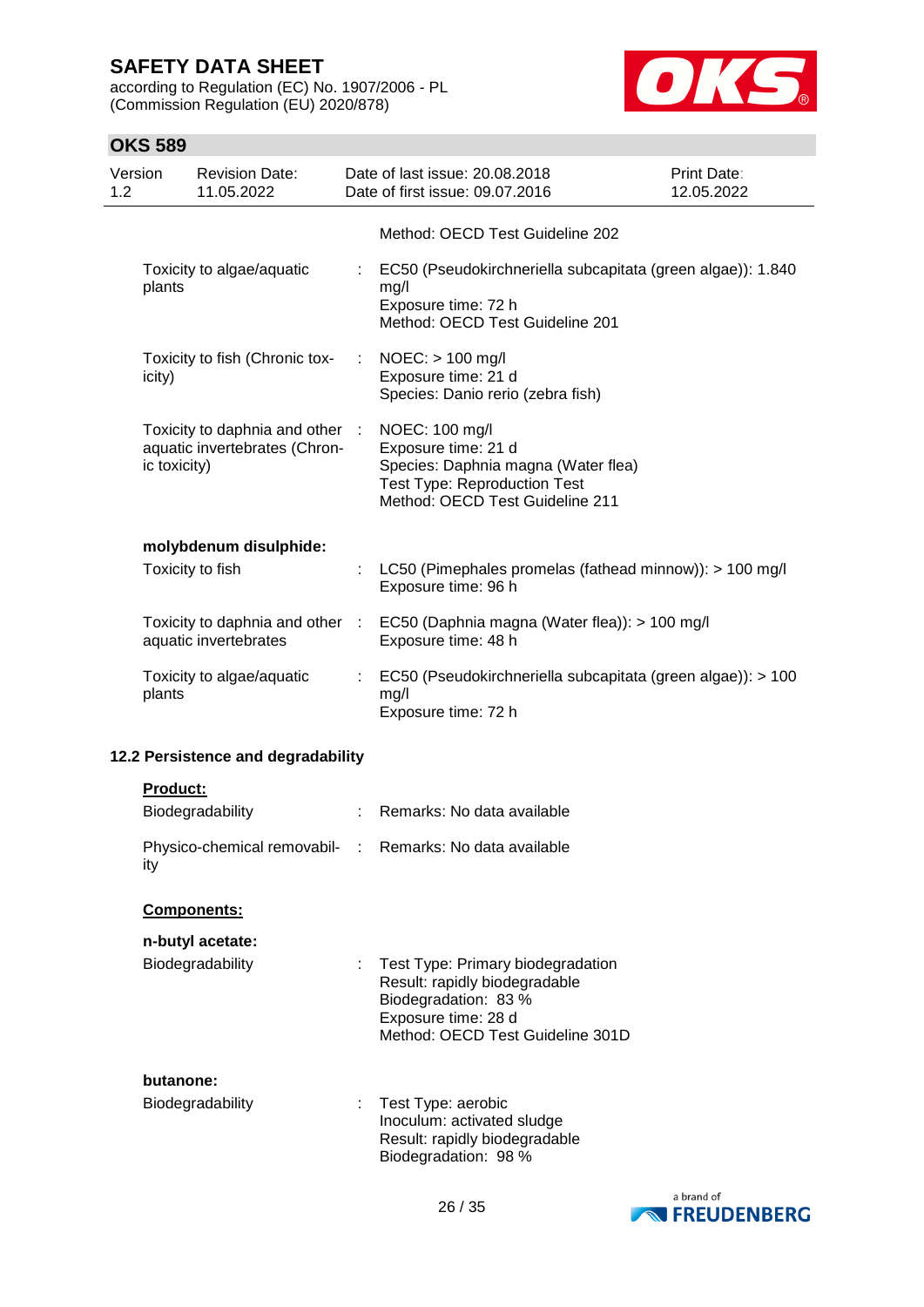according to Regulation (EC) No. 1907/2006 - PL (Commission Regulation (EU) 2020/878)



| Version<br>1.2 |                 | <b>Revision Date:</b><br>11.05.2022         |    | Date of last issue: 20.08.2018<br>Date of first issue: 09.07.2016                                                                                                                                                       | <b>Print Date:</b><br>12.05.2022 |
|----------------|-----------------|---------------------------------------------|----|-------------------------------------------------------------------------------------------------------------------------------------------------------------------------------------------------------------------------|----------------------------------|
|                |                 |                                             |    | Exposure time: 28 d<br>Method: OECD Test Guideline 301D<br>GLP: yes                                                                                                                                                     |                                  |
|                |                 | ethyl acetate:                              |    |                                                                                                                                                                                                                         |                                  |
|                |                 | Biodegradability                            |    | Result: rapidly biodegradable                                                                                                                                                                                           |                                  |
|                | butan-1-ol:     |                                             |    |                                                                                                                                                                                                                         |                                  |
|                |                 | Biodegradability                            | t. | Test Type: aerobic<br>Inoculum: activated sludge<br>Result: rapidly biodegradable<br>Biodegradation: $> 92 %$<br>Exposure time: 28 d                                                                                    |                                  |
|                |                 | ethylene glycol monobutyl ether:            |    |                                                                                                                                                                                                                         |                                  |
|                |                 | Biodegradability                            |    | Test Type: aerobic<br>Result: rapidly biodegradable<br>Biodegradation: 90 %<br>Exposure time: 28 d<br>Method: OECD Test Guideline 301B                                                                                  |                                  |
|                |                 | 12.3 Bioaccumulative potential              |    |                                                                                                                                                                                                                         |                                  |
|                | <b>Product:</b> | Bioaccumulation                             |    | Remarks: This mixture contains no substance considered to<br>be persistent, bioaccumulating and toxic (PBT).<br>This mixture contains no substance considered to be very<br>persistent and very bioaccumulating (vPvB). |                                  |
|                |                 | Components:                                 |    |                                                                                                                                                                                                                         |                                  |
|                |                 | n-butyl acetate:                            |    |                                                                                                                                                                                                                         |                                  |
|                | octanol/water   | Partition coefficient: n-                   |    | log Pow: 2,3 (25 °C)<br>pH: 7<br>Method: OECD Test Guideline 117<br>GLP: yes                                                                                                                                            |                                  |
|                | butanone:       |                                             |    |                                                                                                                                                                                                                         |                                  |
|                |                 | <b>Bioaccumulation</b>                      |    | Remarks: Due to the distribution coefficient n-octanol/water,<br>accumulation in organisms is not expected.                                                                                                             |                                  |
|                | octanol/water   | Partition coefficient: n-                   |    | log Pow: 0,3 (40 °C)<br>Method: OECD Test Guideline 117<br>GLP: yes                                                                                                                                                     |                                  |
|                | octanol/water   | ethyl acetate:<br>Partition coefficient: n- |    | : $log Pow: 0,68 (25 °C)$                                                                                                                                                                                               |                                  |

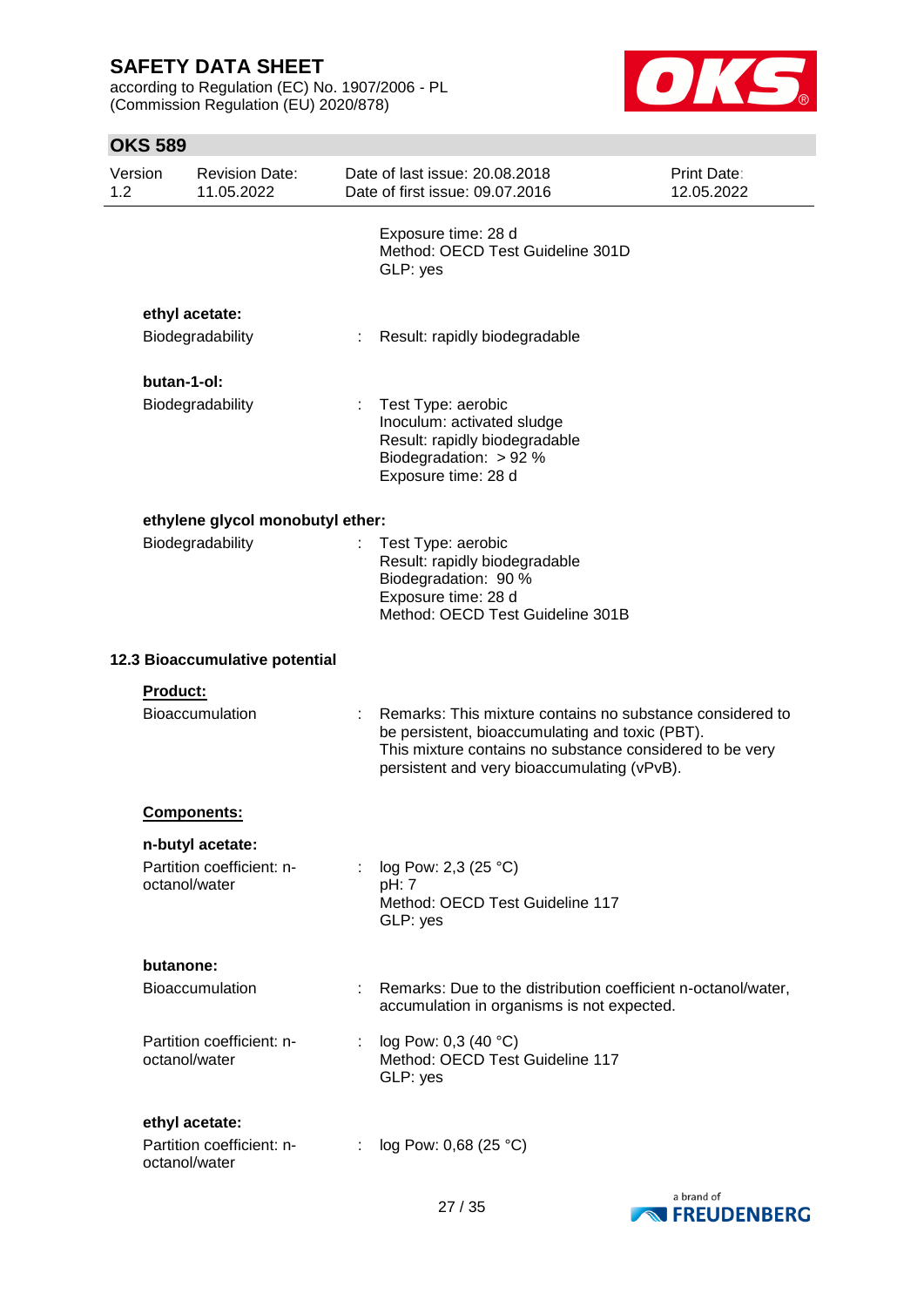according to Regulation (EC) No. 1907/2006 - PL (Commission Regulation (EU) 2020/878)



## **OKS 589**

| Version | Revision Date: | Date of last issue: 20.08.2018  | <b>Print Date:</b> |
|---------|----------------|---------------------------------|--------------------|
| 1.2     | 11.05.2022     | Date of first issue: 09.07.2016 | 12.05.2022         |

### **butan-1-ol:**

| Partition coefficient: n- | : $log Pow: 1 (25 °C)$          |
|---------------------------|---------------------------------|
| octanol/water             | pH: 7                           |
|                           | Method: OECD Test Guideline 117 |
|                           | GLP: yes                        |

### **ethylene glycol monobutyl ether:**

| <b>Bioaccumulation</b>                     | Bioconcentration factor (BCF): 2,5                           |
|--------------------------------------------|--------------------------------------------------------------|
| Partition coefficient: n-<br>octanol/water | : $log Pow: 0.81 (25 °C)$<br>Method: OECD Test Guideline 107 |

#### **Graphite:**

| Partition coefficient: n- | : Remarks: No data available |
|---------------------------|------------------------------|
| octanol/water             |                              |

#### **12.4 Mobility in soil**

| <b>Product:</b>                                    |                              |
|----------------------------------------------------|------------------------------|
| Mobility                                           | Remarks: No data available   |
| Distribution among environ-<br>mental compartments | : Remarks: No data available |

### **12.5 Results of PBT and vPvB assessment**

| <b>Product:</b><br>Assessment  | : This substance/mixture contains no components considered<br>to be either persistent, bioaccumulative and toxic (PBT), or<br>very persistent and very bioaccumulative (vPvB) at levels of<br>0.1% or higher. |  |
|--------------------------------|---------------------------------------------------------------------------------------------------------------------------------------------------------------------------------------------------------------|--|
| <b>Components:</b>             |                                                                                                                                                                                                               |  |
| n-butyl acetate:<br>Assessment | Non-classified PBT substance. Non-classified vPvB substance                                                                                                                                                   |  |
| butanone:<br>Assessment        | Non-classified PBT substance. Non-classified vPvB substance<br>÷                                                                                                                                              |  |

### **12.6 Endocrine disrupting properties**

#### **Product:**

| Assessment | : The substance/mixture does not contain components consid-<br>ered to have endocrine disrupting properties according to<br>REACH Article 57(f) or Commission Delegated regulation<br>(EU) 2017/2100 or Commission Regulation (EU) 2018/605 at |
|------------|------------------------------------------------------------------------------------------------------------------------------------------------------------------------------------------------------------------------------------------------|
|            |                                                                                                                                                                                                                                                |

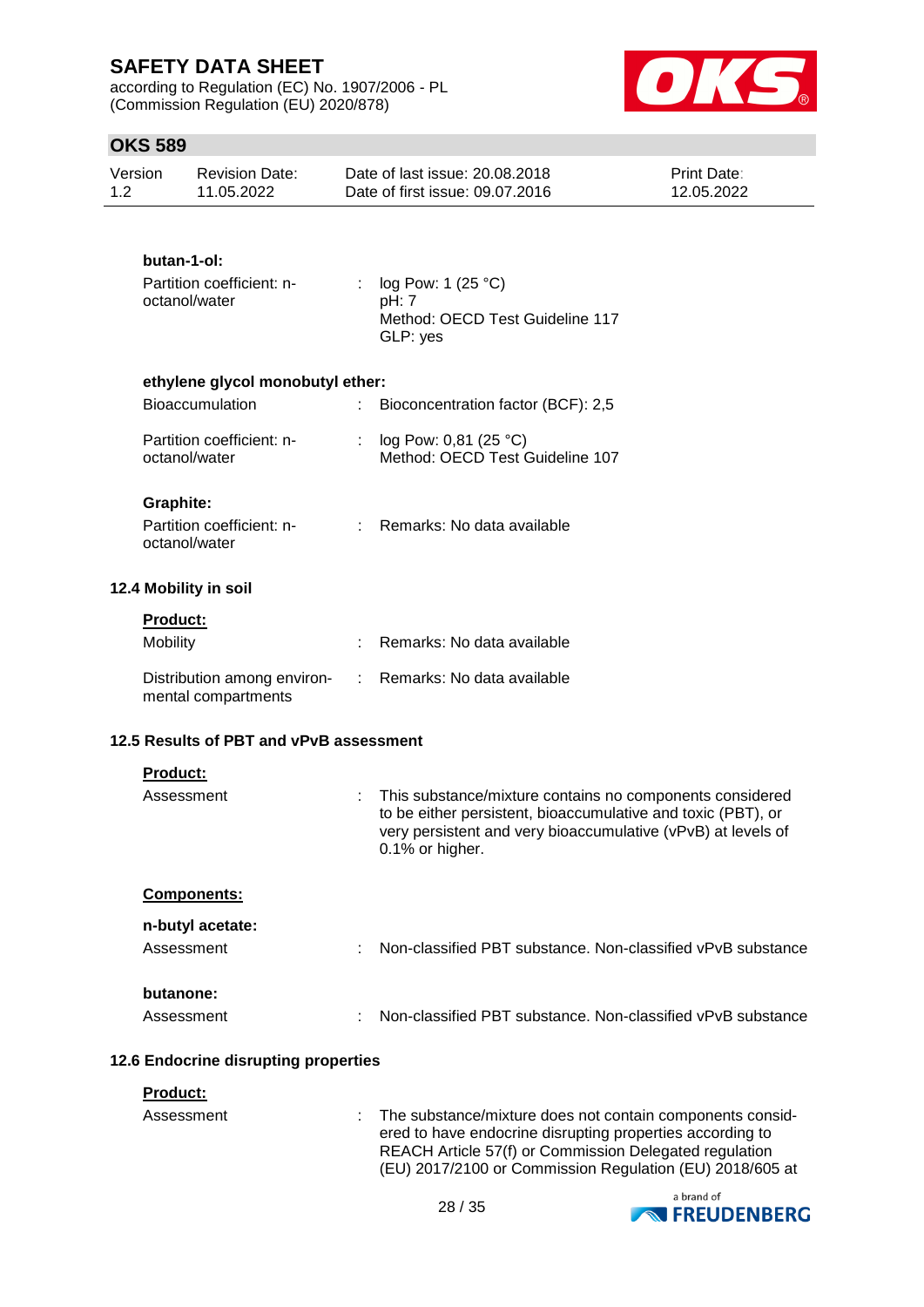according to Regulation (EC) No. 1907/2006 - PL (Commission Regulation (EU) 2020/878)



## **OKS 589**

| Version | <b>Revision Date:</b> | Date of last issue: 20.08.2018  | <b>Print Date:</b> |
|---------|-----------------------|---------------------------------|--------------------|
| 1.2     | 11.05.2022            | Date of first issue: 09.07.2016 | 12.05.2022         |

levels of 0.1% or higher.

#### **12.7 Other adverse effects**

#### **Product:**

| Additional ecological infor- | No information on ecology is available. |
|------------------------------|-----------------------------------------|
| mation                       |                                         |

### **SECTION 13: Disposal considerations**

| 13.1 Waste treatment methods |   |                                                                                                                                                                                                                    |
|------------------------------|---|--------------------------------------------------------------------------------------------------------------------------------------------------------------------------------------------------------------------|
| Product                      |   | The product should not be allowed to enter drains, water<br>courses or the soil.<br>Do not dispose of with domestic refuse.<br>Dispose of as hazardous waste in compliance with local and<br>national regulations. |
|                              |   | Waste codes should be assigned by the user based on the<br>application for which the product was used.                                                                                                             |
| Contaminated packaging       | ÷ | Packaging that is not properly emptied must be disposed of as<br>the unused product.<br>Dispose of waste product or used containers according to<br>local regulations.                                             |
|                              |   | The following Waste Codes are only suggestions:                                                                                                                                                                    |
| Waste Code                   |   | used product, unused product<br>08 01 11*, waste paint and varnish containing organic sol-<br>vents or other hazardous substances                                                                                  |
|                              |   | uncleaned packagings<br>15 01 10, packaging containing residues of or contaminated<br>by hazardous substances                                                                                                      |

### **SECTION 14: Transport information**

#### **14.1 UN number or ID number**

| <b>ADN</b>  | $:$ UN 1263 |
|-------------|-------------|
| <b>ADR</b>  | $:$ UN 1263 |
| <b>RID</b>  | $:$ UN 1263 |
| <b>IMDG</b> | $:$ UN 1263 |
| <b>IATA</b> | : UN 1263   |

**14.2 UN proper shipping name**

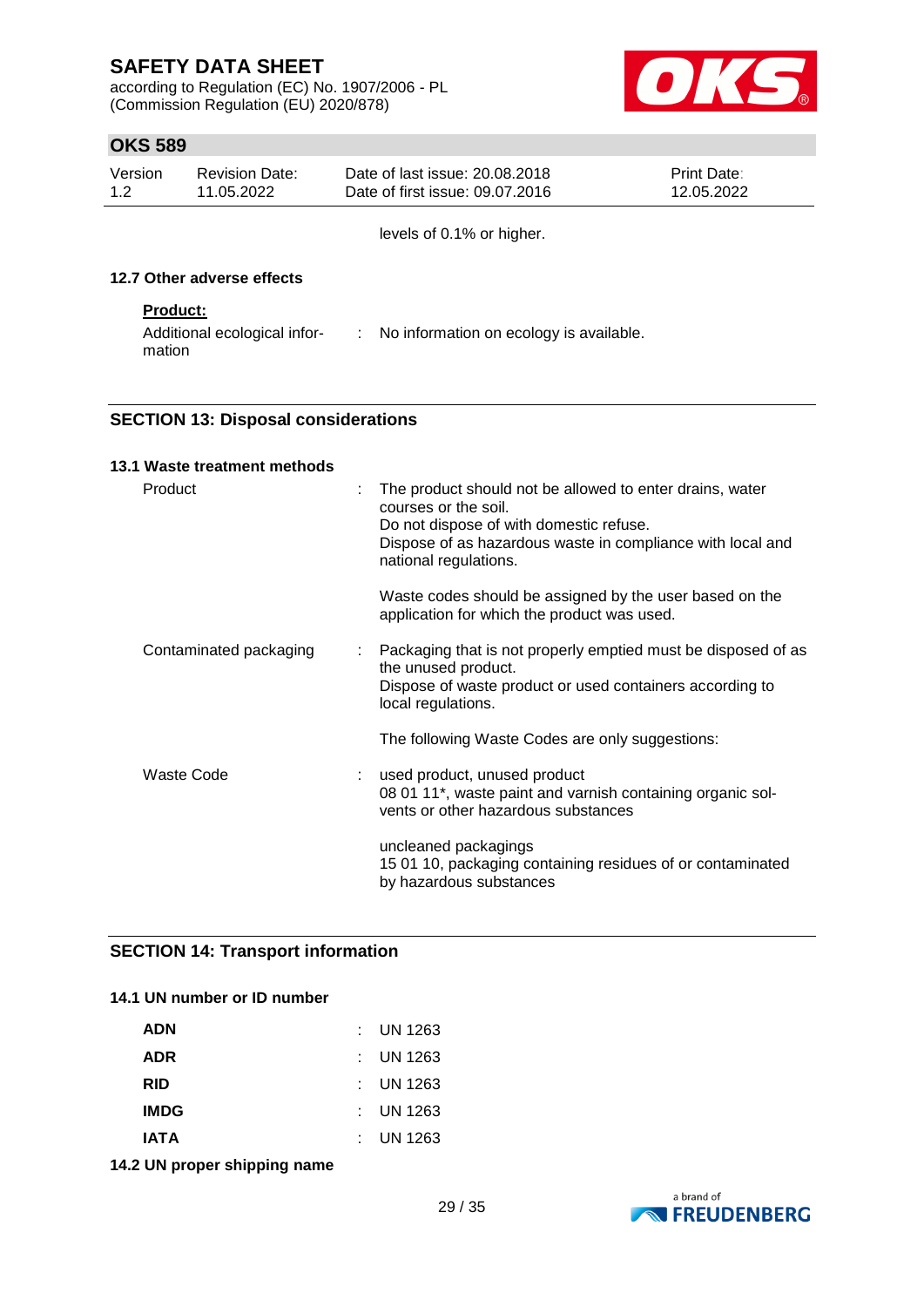according to Regulation (EC) No. 1907/2006 - PL (Commission Regulation (EU) 2020/878)



| Version<br>1.2 |                     | <b>Revision Date:</b><br>11.05.2022                                                                           |    | Date of last issue: 20.08.2018<br>Date of first issue: 09.07.2016 | Print Date:<br>12.05.2022 |
|----------------|---------------------|---------------------------------------------------------------------------------------------------------------|----|-------------------------------------------------------------------|---------------------------|
|                |                     |                                                                                                               |    |                                                                   |                           |
|                | <b>ADN</b>          |                                                                                                               |    | <b>PAINT</b>                                                      |                           |
|                | <b>ADR</b>          |                                                                                                               |    | <b>PAINT</b>                                                      |                           |
|                | <b>RID</b>          |                                                                                                               | ÷. | <b>PAINT</b>                                                      |                           |
|                | <b>IMDG</b>         |                                                                                                               | t. | <b>PAINT</b>                                                      |                           |
|                | <b>IATA</b>         |                                                                                                               | ÷  | Paint                                                             |                           |
|                |                     | 14.3 Transport hazard class(es)                                                                               |    |                                                                   |                           |
|                | <b>ADN</b>          |                                                                                                               | t. | 3                                                                 |                           |
|                | <b>ADR</b>          |                                                                                                               | t. | 3                                                                 |                           |
|                | <b>RID</b>          |                                                                                                               | t. | 3                                                                 |                           |
|                | <b>IMDG</b>         |                                                                                                               | ÷. | 3                                                                 |                           |
|                | <b>IATA</b>         |                                                                                                               | ÷. | 3                                                                 |                           |
|                |                     | 14.4 Packing group                                                                                            |    |                                                                   |                           |
|                | <b>ADN</b>          |                                                                                                               |    |                                                                   |                           |
|                | Labels              | Packing group<br><b>Classification Code</b><br><b>Hazard Identification Number</b>                            |    | Ш<br>F <sub>1</sub><br>33<br>3                                    |                           |
|                | <b>ADR</b>          |                                                                                                               |    |                                                                   |                           |
|                | Labels              | Packing group<br><b>Classification Code</b><br><b>Hazard Identification Number</b><br>Tunnel restriction code |    | Ш<br>F <sub>1</sub><br>33<br>3<br>(D/E)                           |                           |
|                | <b>RID</b>          |                                                                                                               |    |                                                                   |                           |
|                | Labels              | Packing group<br><b>Classification Code</b><br><b>Hazard Identification Number</b>                            | ÷  | Ш<br>F <sub>1</sub><br>33<br>3                                    |                           |
|                | <b>IMDG</b>         |                                                                                                               |    |                                                                   |                           |
|                | Labels              | Packing group                                                                                                 |    | $\mathbf{I}$<br>$\mathbf{3}$                                      |                           |
|                | EmS Code            |                                                                                                               | ÷. | $F-E, S-E$                                                        |                           |
|                | aircraft)<br>Labels | <b>IATA (Cargo)</b><br>Packing instruction (cargo<br>Packing instruction (LQ)<br>Packing group                | t. | 364<br>Y341<br>$\mathbf{II}$<br>Flammable Liquids                 |                           |
|                |                     | <b>IATA (Passenger)</b>                                                                                       |    |                                                                   |                           |
|                | ger aircraft)       | Packing instruction (passen-                                                                                  | ÷  | 353                                                               |                           |
|                |                     | Packing instruction (LQ)<br>Packing group                                                                     |    | Y341<br>$\mathbf{  }$                                             |                           |

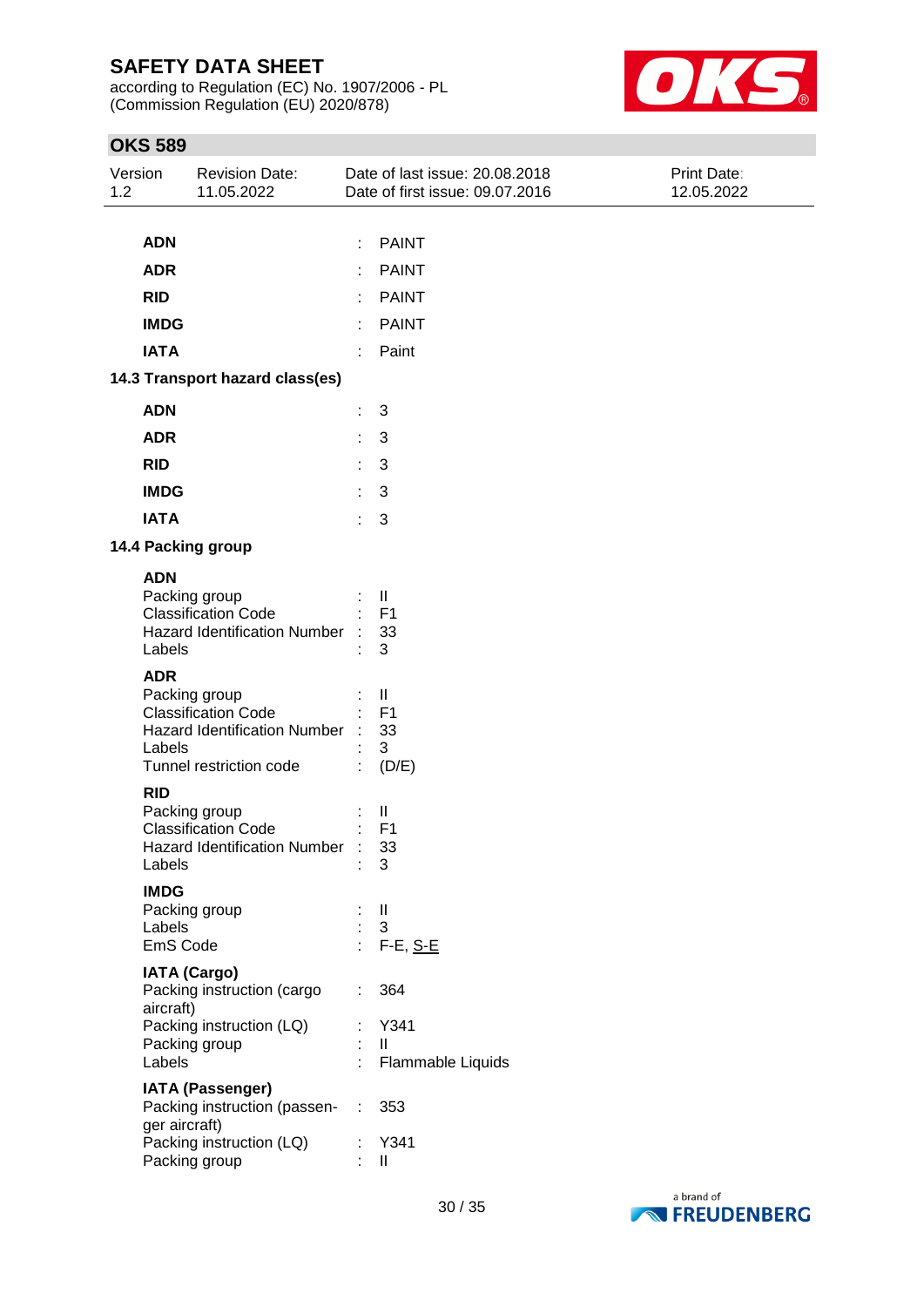according to Regulation (EC) No. 1907/2006 - PL (Commission Regulation (EU) 2020/878)



## **OKS 589**

| Version | <b>Revision Date:</b> | Date of last issue: 20.08.2018  | <b>Print Date:</b> |
|---------|-----------------------|---------------------------------|--------------------|
| 1.2     | 11.05.2022            | Date of first issue: 09.07.2016 | 12.05.2022         |
|         |                       |                                 |                    |

Labels : Flammable Liquids

#### **14.5 Environmental hazards**

| <b>ADN</b><br>Environmentally hazardous | no |
|-----------------------------------------|----|
| ADR<br>Environmentally hazardous        | no |
| <b>RID</b><br>Environmentally hazardous | no |
| <b>IMDG</b><br>Marine pollutant         | no |

### **14.6 Special precautions for user**

The transport classification(s) provided herein are for informational purposes only, and solely based upon the properties of the unpackaged material as it is described within this Safety Data Sheet. Transportation classifications may vary by mode of transportation, package sizes, and variations in regional or country regulations.

#### **14.7 Maritime transport in bulk according to IMO instruments**

Remarks : Not applicable for product as supplied.

## **SECTION 15: Regulatory information**

#### **15.1 Safety, health and environmental regulations/legislation specific for the substance or mixture**

| REACH - Restrictions on the manufacture, placing on<br>the market and use of certain dangerous substances,<br>mixtures and articles (Annex XVII) |    | Conditions of restriction for the fol-<br>lowing entries should be considered:<br>Number on list 3                             |
|--------------------------------------------------------------------------------------------------------------------------------------------------|----|--------------------------------------------------------------------------------------------------------------------------------|
|                                                                                                                                                  |    | ethylene glycol monobutyl ether<br>(Number on list 3)<br>formaldehyde (Number on list 72,<br>28)                               |
| REACH - Candidate List of Substances of Very High<br>Concern for Authorisation (Article 59).<br>(EU SVHC)                                        |    | This product does not contain sub-<br>stances of very high concern (Regu-<br>lation (EC) No 1907/2006 (REACH),<br>Article 57). |
| REACH - List of substances subject to authorisation<br>(Annex XIV)<br>(EU. REACH-Annex XIV)                                                      |    | Not applicable                                                                                                                 |
| Regulation (EC) No 1005/2009 on substances that de-<br>plete the ozone layer<br>(EC 1005/2009)                                                   | ÷. | Not applicable                                                                                                                 |
| Regulation (EU) 2019/1021 on persistent organic pollu-<br>tants (recast)<br>(EU POP)                                                             | ÷. | Not applicable                                                                                                                 |

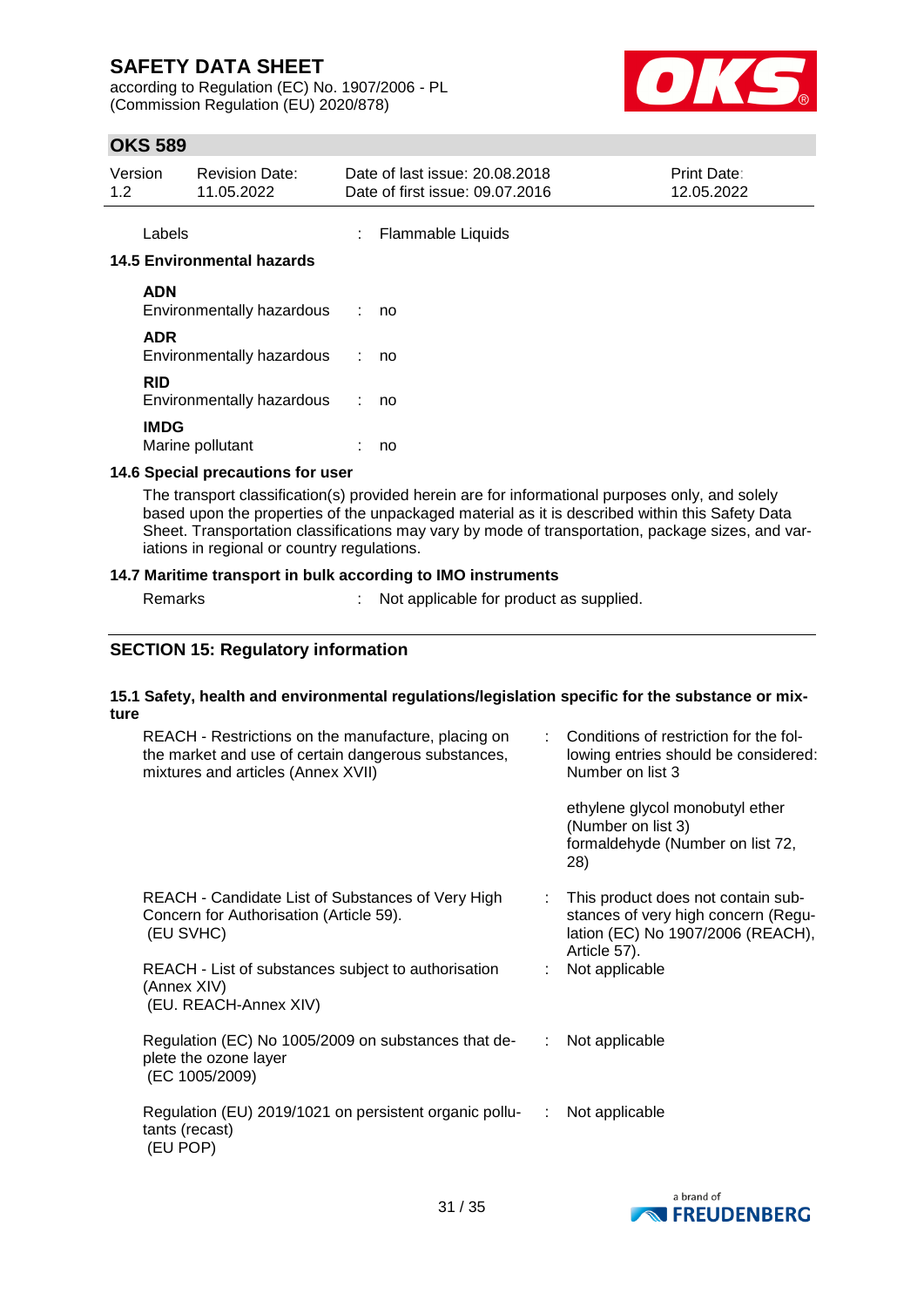according to Regulation (EC) No. 1907/2006 - PL (Commission Regulation (EU) 2020/878)



### **OKS 589**

| Version<br>1.2 | <b>Revision Date:</b><br>11.05.2022             | Date of last issue: 20.08.2018<br>Date of first issue: 09.07.2016                                            |       | <b>Print Date:</b><br>12.05.2022                                                                                                                                       |
|----------------|-------------------------------------------------|--------------------------------------------------------------------------------------------------------------|-------|------------------------------------------------------------------------------------------------------------------------------------------------------------------------|
|                | of dangerous chemicals<br>(EU PIC)              | Regulation (EC) No 649/2012 of the European Parlia-<br>ment and the Council concerning the export and import | ÷.    | Not applicable                                                                                                                                                         |
|                |                                                 |                                                                                                              | : P5c |                                                                                                                                                                        |
| stances.       | Parliament and of the Council on the control of | Seveso III: Directive 2012/18/EU of the European<br>major-accident hazards involving dangerous sub-          | P5c   | <b>FLAMMABLE LIQUIDS</b>                                                                                                                                               |
|                | Volatile organic compounds                      | Volatile CMR compounds: 0,01 %                                                                               |       | Directive 2010/75/EU of 24 November 2010 on industrial<br>emissions (integrated pollution prevention and control)<br>Volatile organic compounds (VOC) content: 69,92 % |

#### **Other regulations:**

Take note of Directive 92/85/EEC regarding maternity protection or stricter national regulations, where applicable.

Take note of Directive 94/33/EC on the protection of young people at work or stricter national regulations, where applicable.

Act of 25 February 2011 on chemical substances and their mixtures (i.e. Journal of Laws of 2019, No. 0, item 1225)

Regulation (EC) No 1272/2008 of the European Parliament and of the Council of 16 December 2008 on classification, labelling and packaging of substances and mixtures, amending and repealing Directives 67/548/EEC and 1999/45/EC, and amending Regulation (EC) No 1907/2006 (Official Journal of the European Union L 353 from 31.12.2008) with further adaptation to technical progress (ATP).

Regulation (EC) No 1907/2006 of the European Parliament and of the Council of 18 December 2006 concerning the Registration, Evaluation, Authorisation and Restriction of Chemicals (REACH), establishing a European Chemicals Agency, amending Directive 1999/45/EC and repealing Council Regulation (EEC) No 793/93 and Commission Regulation (EC) No 1488/94 as well as Council Directive 76/769/EEC and Commission Directives 91/155/EEC, 93/67/EEC, 93/105/EC and 2000/21/EC (Official Journal of the European Union L 396 from 30.12.2006, as amended).

Commission Regulation (EU) 2020/878

Ordinance of the Minister of Health of 10 August 2012 concerning the criteria and procedure of classification of chemical substances and their mixtures (consolidated text Dz. U. of 2015., pos. 208).

Ordinance of the Minister of Economy, Labour and Social Policy of 21st December 2005 concerning the basic requirements for personal protective equipment (Dz. U. Nr. 259, item 2173). Ordinance of the Minister of Labour and Social Policy of 12 June 2018 concerning the highest allowable concentrations and levels of the agents harmful for health in the workplace (Dz.U 2018 pos 1286, with later amendments).

Ordinance of the Minister of Health of 2nd February 2011 concerning tests and measurement of agents harmful for health in the workplace (Dz. U. Nr. 33, item 166 wraz z późn. zm.). Ordinance of the Minister of Health of 30th December 2004 on the health and safety of workers

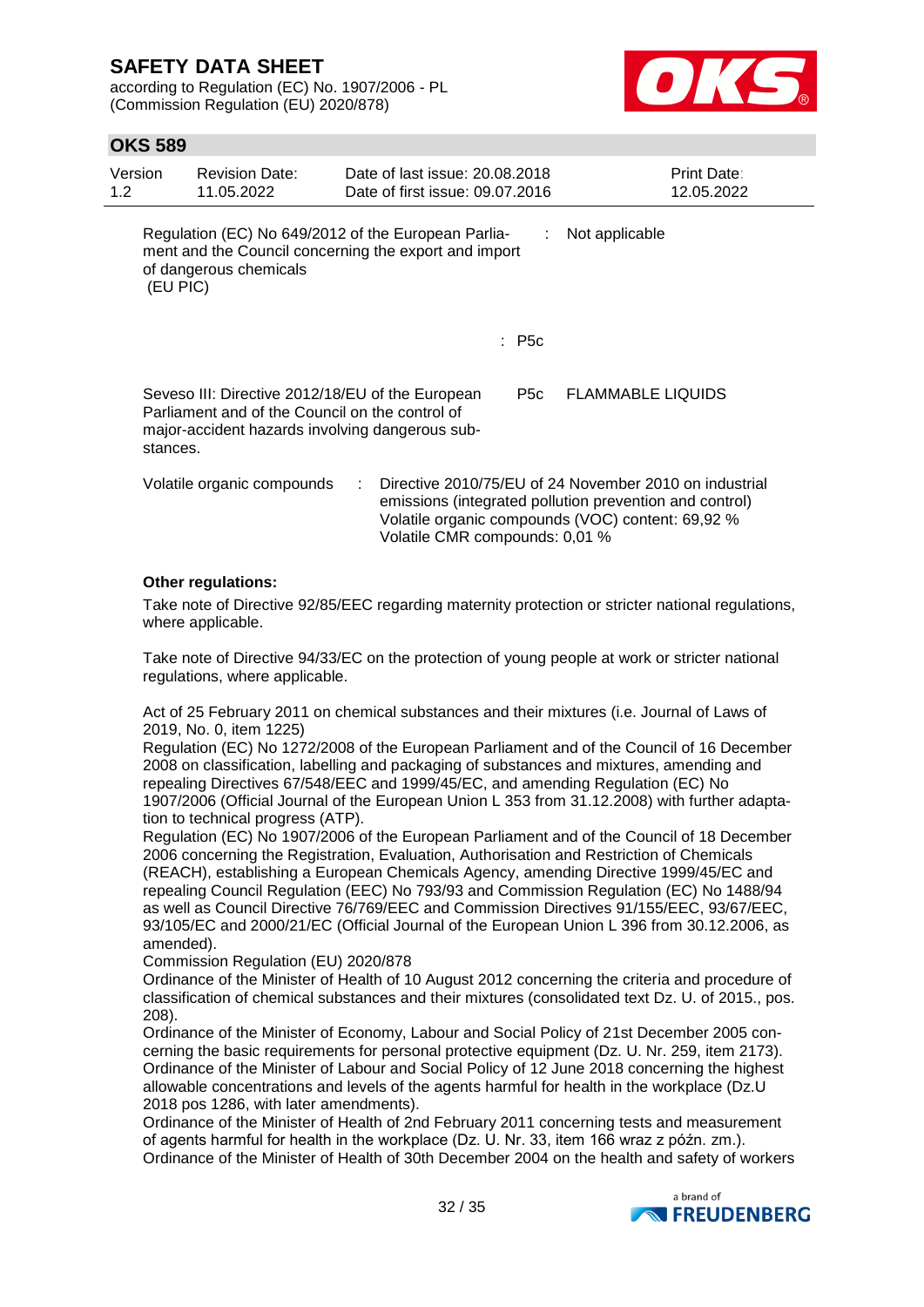according to Regulation (EC) No. 1907/2006 - PL (Commission Regulation (EU) 2020/878)



## **OKS 589**

| Version | Revision Date: | Date of last issue: 20.08.2018  | <b>Print Date:</b> |
|---------|----------------|---------------------------------|--------------------|
| 1.2     | 11.05.2022     | Date of first issue: 09.07.2016 | 12.05.2022         |

related to chemical agents at work (Dz. U. from 2005, Nr. 11, item 86, as amended). Act of 14 December 2012. on Waste (Journal of Laws of 2013. pos. 21, as amended). Act of 13 June 2013. On packaging and packaging waste Journal. U. of 2013. Item. 888, as amended).

Ordinance of the Minister of Climate of 2nd January 2020 on Waste Catalog (Dz. U. 2020 item 10).

Ordinance of the Minister of Environment on the requirements for carrying out the process of thermal treatment of waste and how to deal with waste produced in the process. (Dz. U. of 2016., Pos. 108)

Act of 19 August 2011 on transport of dangerous goods (Dz. U. Nr. 227, item 1367, as amended).

Government Statement of 18 February 2019 on enforcing of changes Annexes A and B of Agreement concerning international transport of dangerous goods by road (ADR) (Dz. U. 2019, item 769).

Ordinance of the Minister of Health of 20th April 2012 concerning labeling of containers of dangerous substances and dangerous mixtures and some mixtures ((consolidated text) Dz. U. z 2015 nr. 0 poz. 450).

Ordinance of the Minister of Health of 11th June 2012 concerning categories of dangerous substances and dangerous mixtures for which containers must be fitted with child-resistant fastenings and a tactile warning of danger (Dz. U. from 2012, item 688 as amended).

#### **15.2 Chemical safety assessment**

This information is not available.

#### **SECTION 16: Other information**

#### **Full text of H-Statements**

| <b>EUH066</b>    | Repeated exposure may cause skin dryness or cracking. |
|------------------|-------------------------------------------------------|
| H <sub>225</sub> | Highly flammable liquid and vapour.                   |
| H <sub>226</sub> | : Flammable liquid and vapour.                        |
| H302             | Harmful if swallowed.                                 |
| H315             | Causes skin irritation.                               |
| H318             | Causes serious eye damage.                            |
| H319             | : Causes serious eye irritation.                      |
| H332             | Harmful if inhaled.                                   |
| H335             | May cause respiratory irritation.                     |
| H336             | May cause drowsiness or dizziness.                    |
| EUH066           | Repeated exposure may cause skin dryness or cracking. |

#### **Full text of other abbreviations**

2000/39/EC : Europe. Commission Directive 2000/39/EC establishing a first list of indicative occupational exposure limit values

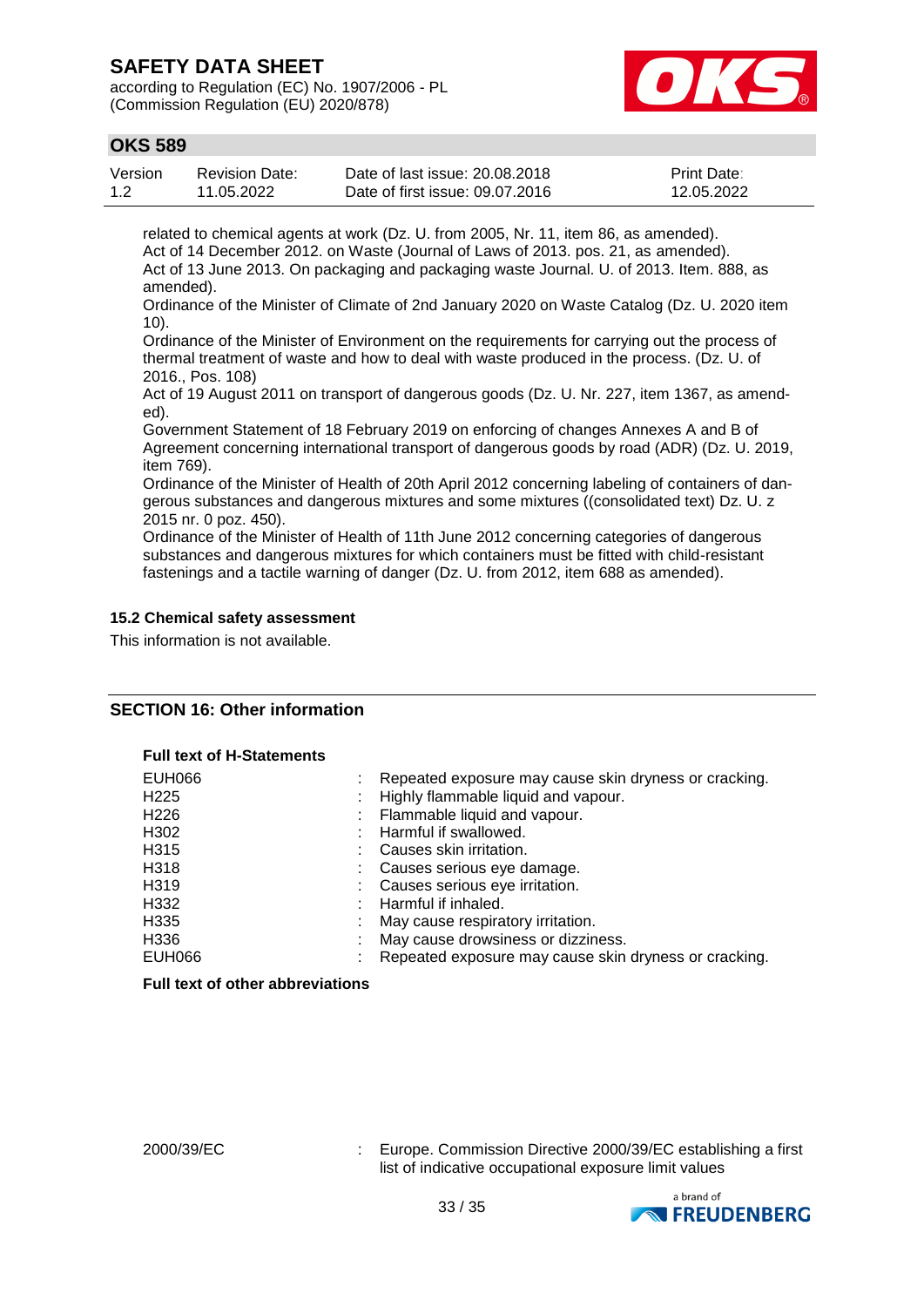according to Regulation (EC) No. 1907/2006 - PL (Commission Regulation (EU) 2020/878)



### **OKS 589**

| Version<br>1.2     | <b>Revision Date:</b><br>11.05.2022 |  | Date of last issue: 20.08.2018<br>Print Date:<br>12.05.2022<br>Date of first issue: 09.07.2016                                           |  |  |  |
|--------------------|-------------------------------------|--|------------------------------------------------------------------------------------------------------------------------------------------|--|--|--|
| 2017/164/EU        |                                     |  | : Europe. Commission Directive 2017/164/EU establishing a<br>fourth list of indicative occupational exposure limit values                |  |  |  |
|                    | 2019/1831/EU                        |  | : Europe. Commission Directive 2019/1831/EU establishing a                                                                               |  |  |  |
| PL OEL             |                                     |  | fifth list of indicative occupational exposure limit values<br>: Poland. Occupational exposure limits for airborne toxic sub-<br>stances |  |  |  |
| 2000/39/EC / TWA   |                                     |  | : Limit Value - eight hours                                                                                                              |  |  |  |
|                    | 2000/39/EC / STEL                   |  | Short term exposure limit                                                                                                                |  |  |  |
| 2017/164/EU / STEL |                                     |  | Short term exposure limit                                                                                                                |  |  |  |
| 2017/164/EU / TWA  |                                     |  | : Limit Value - eight hours                                                                                                              |  |  |  |
| 2019/1831/EU / TWA |                                     |  | : Limit Value - eight hours                                                                                                              |  |  |  |
|                    | 2019/1831/EU / STEL                 |  | Short term exposure limit                                                                                                                |  |  |  |
| PL OEL / NDS       |                                     |  | <b>Maximal Admissible Concentration</b>                                                                                                  |  |  |  |
| PL OEL / NDSch     |                                     |  | Maximal Admissible Temporary Concentration                                                                                               |  |  |  |

ADN - European Agreement concerning the International Carriage of Dangerous Goods by Inland Waterways; ADR - Agreement concerning the International Carriage of Dangerous Goods by Road; AIIC - Australian Inventory of Industrial Chemicals; ASTM - American Society for the Testing of Materials; bw - Body weight; CLP - Classification Labelling Packaging Regulation; Regulation (EC) No 1272/2008; CMR - Carcinogen, Mutagen or Reproductive Toxicant; DIN - Standard of the German Institute for Standardisation; DSL - Domestic Substances List (Canada); ECHA - European Chemicals Agency; EC-Number - European Community number; ECx - Concentration associated with x% response; ELx - Loading rate associated with x% response; EmS - Emergency Schedule; ENCS - Existing and New Chemical Substances (Japan); ErCx - Concentration associated with x% growth rate response; GHS - Globally Harmonized System; GLP - Good Laboratory Practice; IARC - International Agency for Research on Cancer; IATA - International Air Transport Association; IBC - International Code for the Construction and Equipment of Ships carrying Dangerous Chemicals in Bulk; IC50 - Half maximal inhibitory concentration; ICAO - International Civil Aviation Organization; IECSC - Inventory of Existing Chemical Substances in China; IMDG - International Maritime Dangerous Goods; IMO - International Maritime Organization; ISHL - Industrial Safety and Health Law (Japan); ISO - International Organisation for Standardization; KECI - Korea Existing Chemicals Inventory; LC50 - Lethal Concentration to 50 % of a test population; LD50 - Lethal Dose to 50% of a test population (Median Lethal Dose); MARPOL - International Convention for the Prevention of Pollution from Ships; n.o.s. - Not Otherwise Specified; NO(A)EC - No Observed (Adverse) Effect Concentration; NO(A)EL - No Observed (Adverse) Effect Level; NOELR - No Observable Effect Loading Rate; NZIoC - New Zealand Inventory of Chemicals; OECD - Organization for Economic Co-operation and Development; OPPTS - Office of Chemical Safety and Pollution Prevention; PBT - Persistent, Bioaccumulative and Toxic substance; PICCS - Philippines Inventory of Chemicals and Chemical Substances; (Q)SAR - (Quantitative) Structure Activity Relationship; REACH - Regulation (EC) No 1907/2006 of the European Parliament and of the Council concerning the Registration, Evaluation, Authorisation and Restriction of Chemicals; RID - Regulations concerning the International Carriage of Dangerous Goods by Rail; SADT - Self-Accelerating Decomposition Temperature; SDS - Safety Data Sheet; SVHC - Substance of Very High Concern; TCSI - Taiwan Chemical Substance Inventory; TECI - Thailand Existing Chemicals Inventory; TRGS - Technical Rule for Hazardous Substances; TSCA - Toxic Substances Control Act (United States); UN - United Nations; vPvB - Very Persistent and Very Bioaccumulative

#### **Further information**

#### **Classification of the mixture: Classification procedure:**

Flam. Liq. 2 H225 Based on product data or assessment